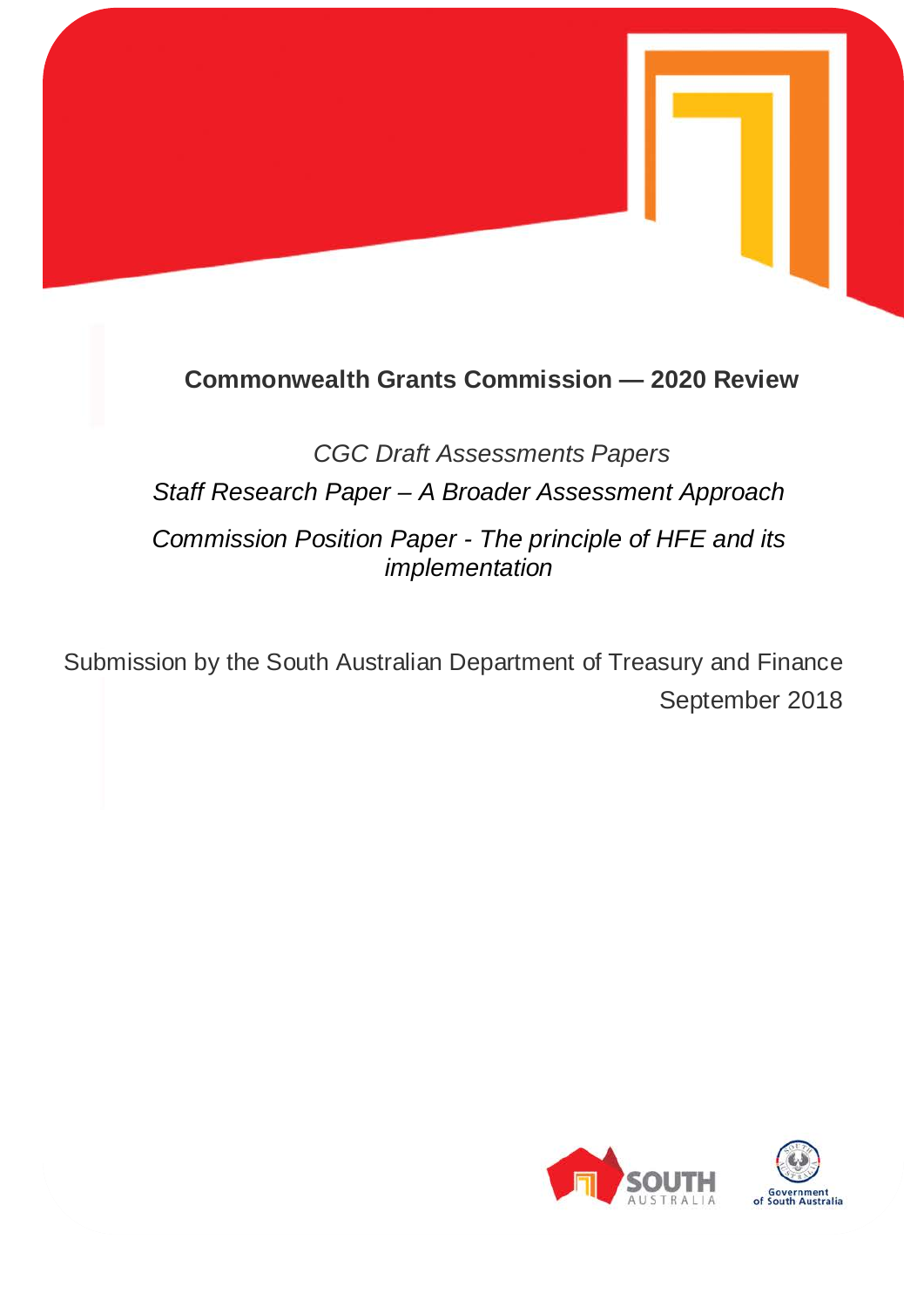# **Contents**

| 1.  |                                                                             |  |
|-----|-----------------------------------------------------------------------------|--|
| 2.  |                                                                             |  |
| 3.  |                                                                             |  |
| 4.  |                                                                             |  |
| 5.  |                                                                             |  |
| 6.  |                                                                             |  |
| 7.  |                                                                             |  |
| 8.  |                                                                             |  |
| 9.  |                                                                             |  |
| 10. |                                                                             |  |
| 11. |                                                                             |  |
|     |                                                                             |  |
|     |                                                                             |  |
|     |                                                                             |  |
|     |                                                                             |  |
|     |                                                                             |  |
| 17. |                                                                             |  |
|     |                                                                             |  |
|     |                                                                             |  |
|     |                                                                             |  |
|     |                                                                             |  |
|     | 22. Geography used by the Commision (CGC 2018-01/23-S) 41                   |  |
|     |                                                                             |  |
|     |                                                                             |  |
|     | 25. Staff research paper - A broader assessment approach (CGC 2018-02-S) 45 |  |
|     | 26. Review quality assurance strategic plan (CGC 2018-03-S)  47             |  |
|     | 27. The principle of HFE and its implementation (CGC 2017-21)  47           |  |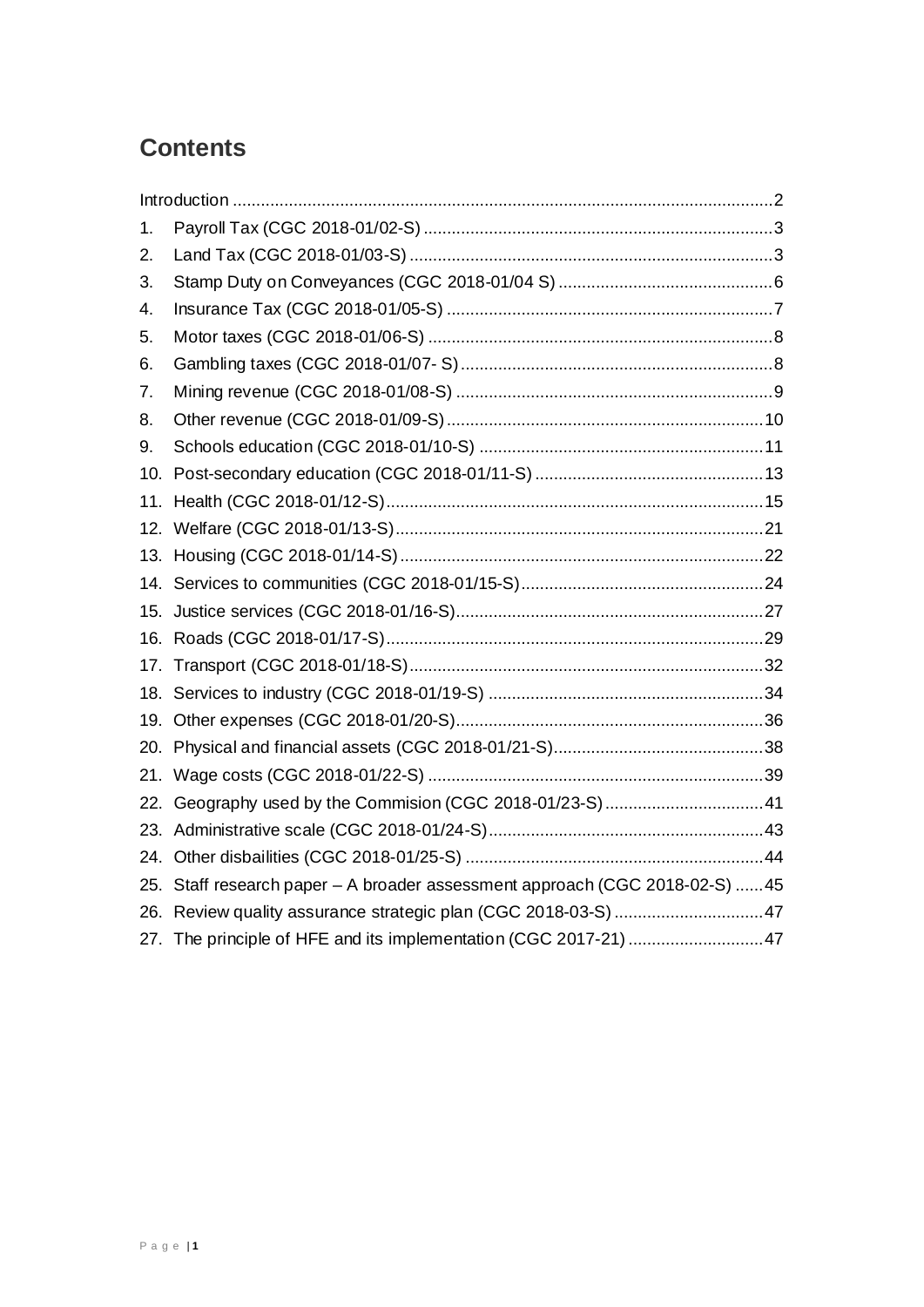### <span id="page-2-0"></span>**INTRODUCTION**

South Australia remains a strong supporter of horizontal fiscal equalisation (HFE) and the Commonwealth Grants Commission's role as the independent body responsible for developing the recommended GST distribution relativities to give effect to HFE.

South Australia provided its views on the principle of HFE and its implementation in July 2017 and now welcomes the opportunity to provide input into the consideration of specific issues under each of the Commission's assessment categories.

This submission provides South Australia's views on issues raised in Commission Staff Draft Assessment Papers distributed in April 2018. We also look forward to discussing these and other issues with the Commissioners during their visit to South Australia in September 2018.

In July 2018, the Commonwealth Government released the Productivity Commission's Inquiry Report into Horizontal Fiscal Equalisation (PC Report) that recommended a move away from current system of equalising states to the same standard to equalisation to a reasonable standard. South Australia believes that the Australian Federation is best served by having an equalisation system that has the objective of providing all states and territories with the fiscal capacity to provide services and associated infrastructure at the same standard.

The Commonwealth Government's interim response to the PC Report supports recommendations to significantly increase materiality thresholds and the use of broader/policy-neutral revenue and expenditure assessments. These recommendations are not supported by South Australia and represent a further move away from the equity objective of HFE. This issue is discussed further in the section responding to the CGC staff research paper – *A broader assessment approach*.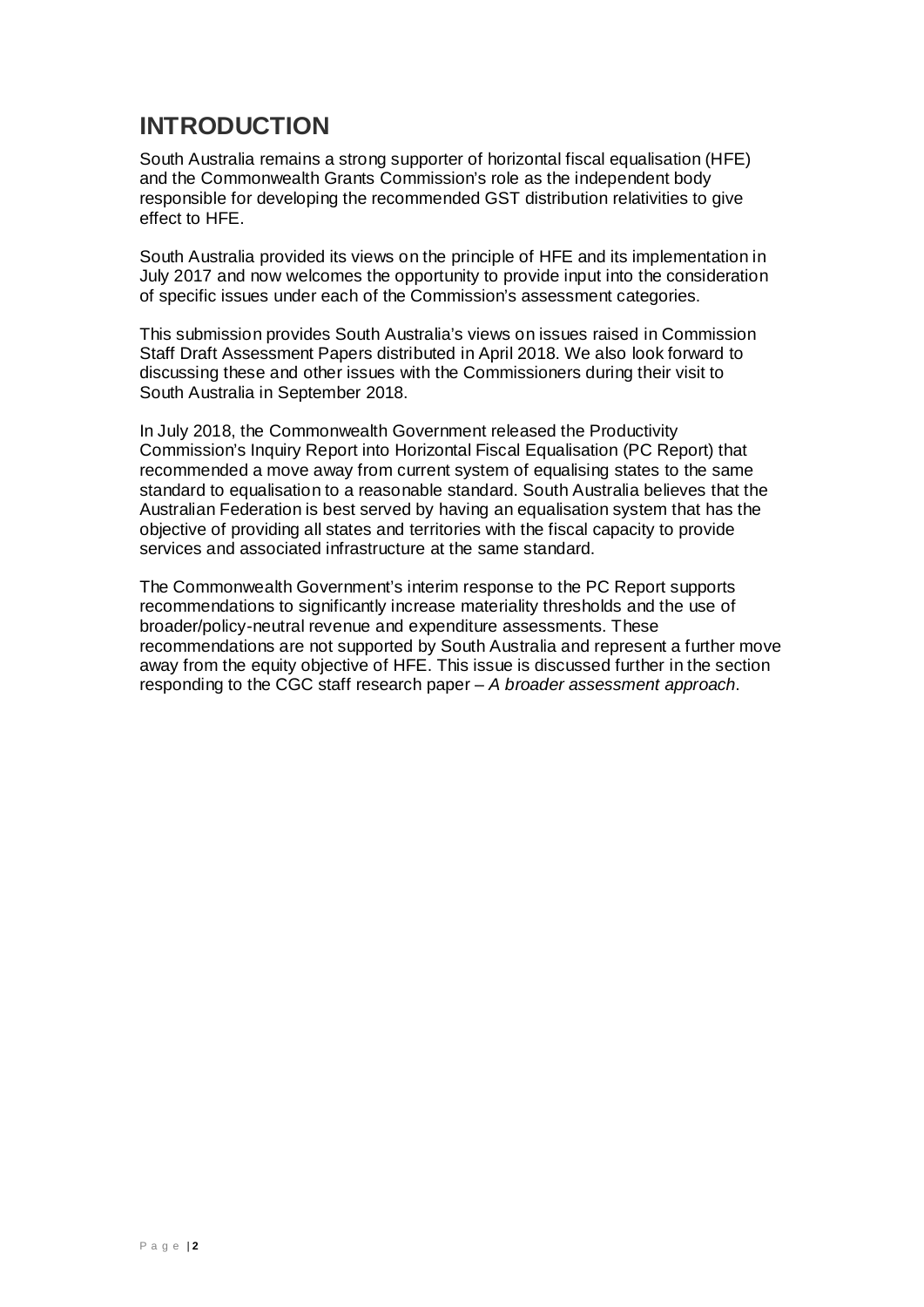# <span id="page-3-0"></span>**1. PAYROLL TAX (CGC 2018-01/02-S)**

*Staff propose to recommend the Commission:*

• *retain the 2015 Review payroll tax assessment.*

South Australia supports continuation of the current assessment method for the payroll tax assessment. States' capacity to generate payroll tax revenue is dependent on the value of total remuneration for private sector and non-general-government employers, above a tax free threshold.

South Australia believes that the current data sources, Australian Bureau of Statistics (ABS) National Accounts data on Compensation of Employees (CoE), supplemented by other ABS data on wages and salaries to remove remuneration below the average threshold and general-government remuneration, provide a robust and reliable base for the Commission's assessment.

#### *Treatment of diminishing thresholds*

South Australia accepts that there are data limitations in undertaking an assessment that takes account of diminishing thresholds and supports the continuation of a single average threshold.

# <span id="page-3-1"></span>**2. LAND TAX (CGC 2018-01/03-S)**

*Staff propose to recommend the Commission:*

- *include all land based taxes in the Land revenue category, except those taxes deemed to be user charges*
	- − *treat planning and development levies and Victoria's Growth areas infrastructure contribution as user charges*
- *include ACT replacement revenue in the category, provided the ACT can provide an estimate of the revenue*
- *include property based FESLs in the Land revenue category, insurance based FESLs in the Insurance tax category and motor vehicle based FESLs in the Motor taxes category.*

South Australia supports the overall position to include all land based taxes in the Land revenue category but does not support the proposal to exclude land planning and development levies.

South Australia considers planning and development levies to be more in the nature of a tax rather than a user charge. Accordingly, we believe that revenue from these levies and legislated contributions should be included in the land revenue category, not the Other Revenue category.

Victoria's *Metropolitan Planning Levy* is imposed on developers/individuals applying for a planning permit to develop land in metropolitan Melbourne. It is based on the estimated cost of the development and revenue raised is used to fund a Victorian Government agency, the Victorian Planning Authority. It is hard to see how this could be viewed as voluntary and it is unclear what specific services the person paying the levy receives. The levy is also not tied to the cost of the service provided. Using the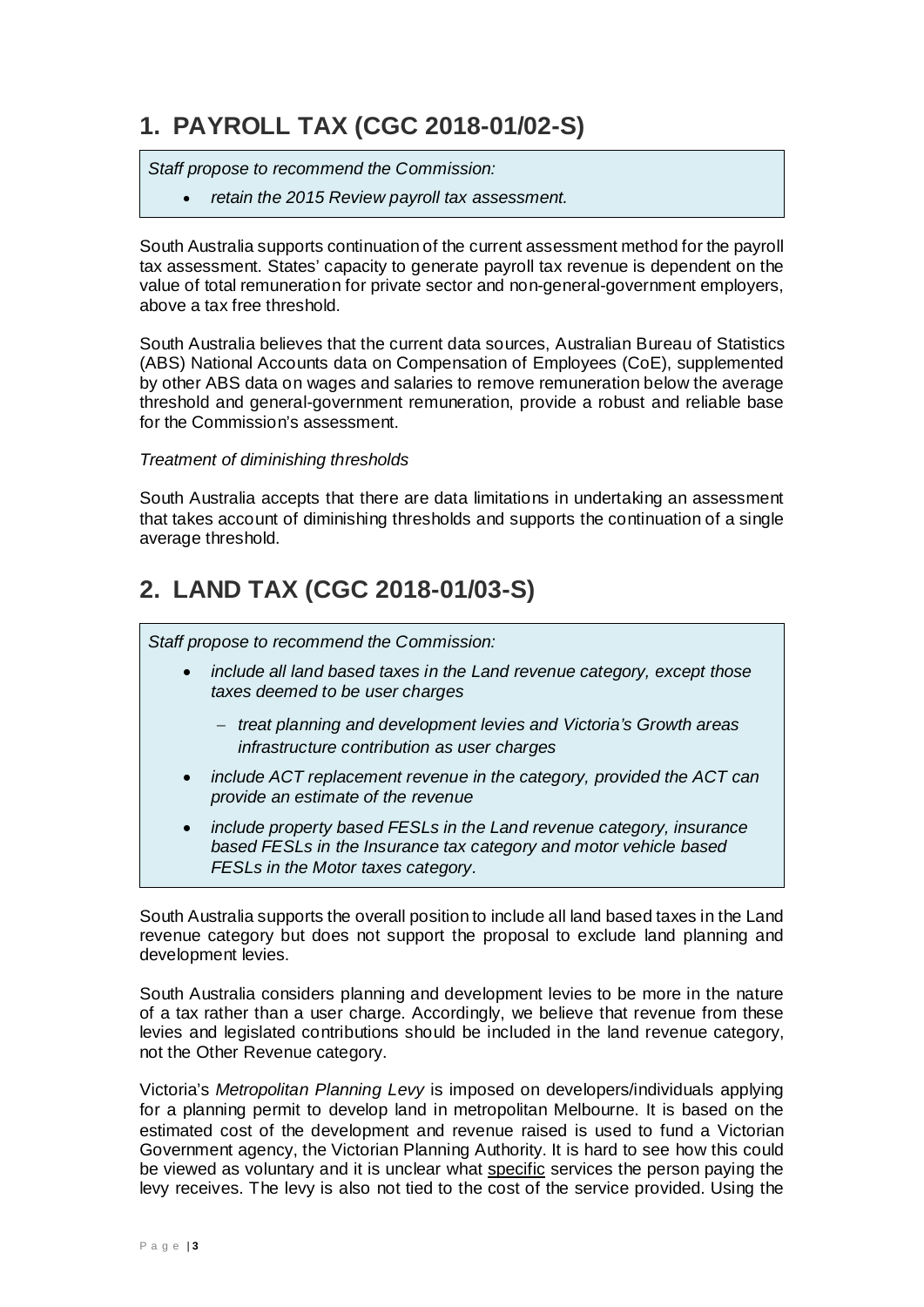Henry Tax Review criteria, the imposition of this levy is not a "voluntary exchange" and is imposed using the "coercive powers" of the Victorian Government.

Victoria's *Growth areas infrastructure contribution* is a one-off contribution payable on certain events associated with property development (transfers of title, subdivisions, application for building permits and significant acquisitions of land) in defined areas. Again, this legislated contribution does not appear to be voluntary, it is unclear what specific services the payer receives and it is imposed using the "coercive" powers of government.

South Australia supports the staff recommendation to include property based Fire and Emergency Services Levies (FESLs) in the Land revenue category, insurance based FESLs in the Insurance tax category and motor vehicle based FESLs in the Motor taxes category. This approach correctly considers the underlying nature and base for each FESL collection approach rather than grouping all FESLs together simply on the basis that the revenue is hypothecated to a particular service area. The proposed approach better captures each state's capacity to generate FESL revenue.

*Staff propose to recommend the Commission:*

• *continue to use land values as the basis of the Land revenue capacity.*

South Australia supports the staff recommendation to continue measuring Land revenue capacity based on land values or adjusted land values. This is the basis on which states impose land-based taxes.

One state has previously argued that land values are policy influenced and that states change their land tax rates when land values rise faster than the community's capacity to pay land tax. It has been suggested that states' land tax policy changes over recent years illustrate that state taxes are more a way of taxing the capacity of the community as a whole.

While it is acknowledged that state policies can, to a limited degree, influence land values, South Australia is not aware of any evidence that would demonstrate that these state polices are so different that they have a material and differential impact on values. Investors influence prices as well. There appears to be no basis for applying any discount.

#### *Current discount*

In the 2015 Review, the Commission applied a 25 per cent discount to the assessment reflecting its concerns about the reliability and comparability of State Revenue Office (SRO) land value data. A key concern related to the reliability of Queensland's data on the distribution of its taxable land holdings by value.

In the 2017 Update, Queensland provided new data based on a revised distribution of land values, which Commission staff considered to be more representative of Queensland's property market and derived through an approach that is more consistent with that used by other states to estimate their value distributions.[1](#page-4-0)

<span id="page-4-0"></span> <sup>1</sup> Commission Staff Discussion Paper CGC 2017-01-S, *An additional new issue for the 2017 Update – Land tax assessment*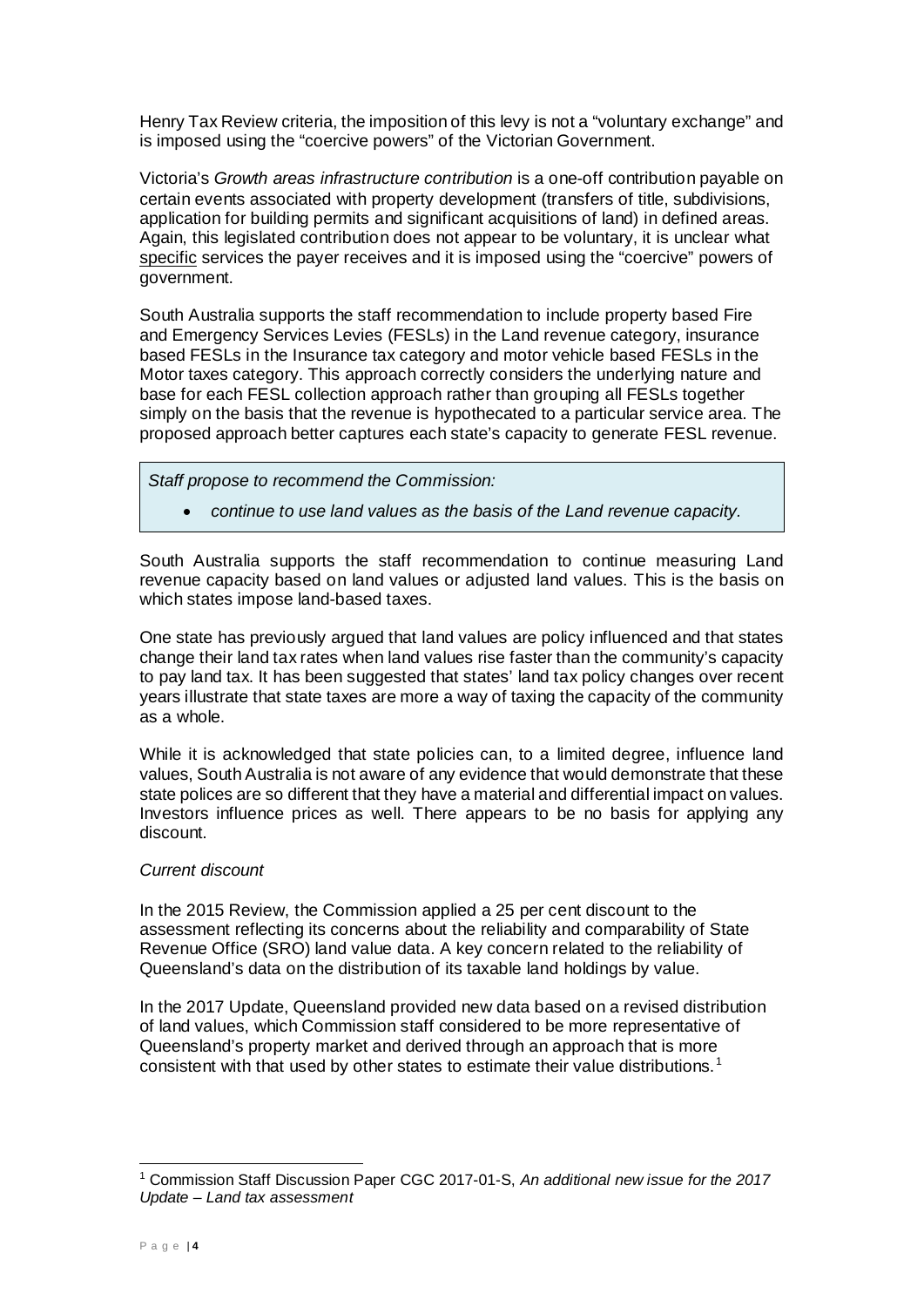Given that the Commission now has more reliable data on which to base the Land Tax assessment, South Australia considers that the 25 per cent discount should be reduced or removed in light of the improved data.

*Staff propose to recommend the Commission:*

- *assess the Land tax component using adjusted land values*
- *adjust land values for*
	- − *the scope of taxation, excluding land values relating to principal places of residence and land used for primary production, general government and charitable purposes*
	- − *State policies on aggregation, including the treatment of jointly owned land, if it can be done reliably*
	- − *the progressivity of Land tax*
- *not make a separate assessment of foreign owner surcharges, but allow the surcharges to affect the assessment through increased effective rates of tax.*

South Australia supports the staff recommendation to assess the Land tax component using adjusted land values to reflect the scope of taxation, exclude land values for principal places of residence, primary production, general government and land used for charitable purposes. South Australia also supports adjustments for aggregation to reflect that most states impose land tax on ownerships rather than individual holdings and we also support adjustments to reflect the progressivity of land tax rates.

Aggregation is an important factor in most states' land tax regimes and the impact of aggregation must be reflected in the Land revenue assessment. It is estimated that the abolition of aggregation would have resulted in a revenue loss of around \$122 million in 2016-17 based on South Australian Department of Treasury and Finance estimates. This accounts for around a third of South Australia's private land tax revenue.

Progressivity of land tax rates is also a common feature of most land tax regimes and its impact must be reflected in the Land revenue assessment. The smaller states generally have lower per capita taxable land values in the higher value ranges where higher rates of tax are imposed. In the 2018 Update the value adjustments to reflect progressivity redistributed around \$57 per capita or nearly \$100 million to South Australia (per Table 5 in the Land revenue draft assessment paper).

The need to reflect aggregation and progressivity of tax rates leads us to support the continued use of State Revenue Office data in the Land revenue assessment. Alternative land value measures cannot provide the necessary data to reflect these factors.

South Australia supports the staff recommendation to allow the revenue from foreign ownership surcharges to affect the assessment through increased effective tax rates.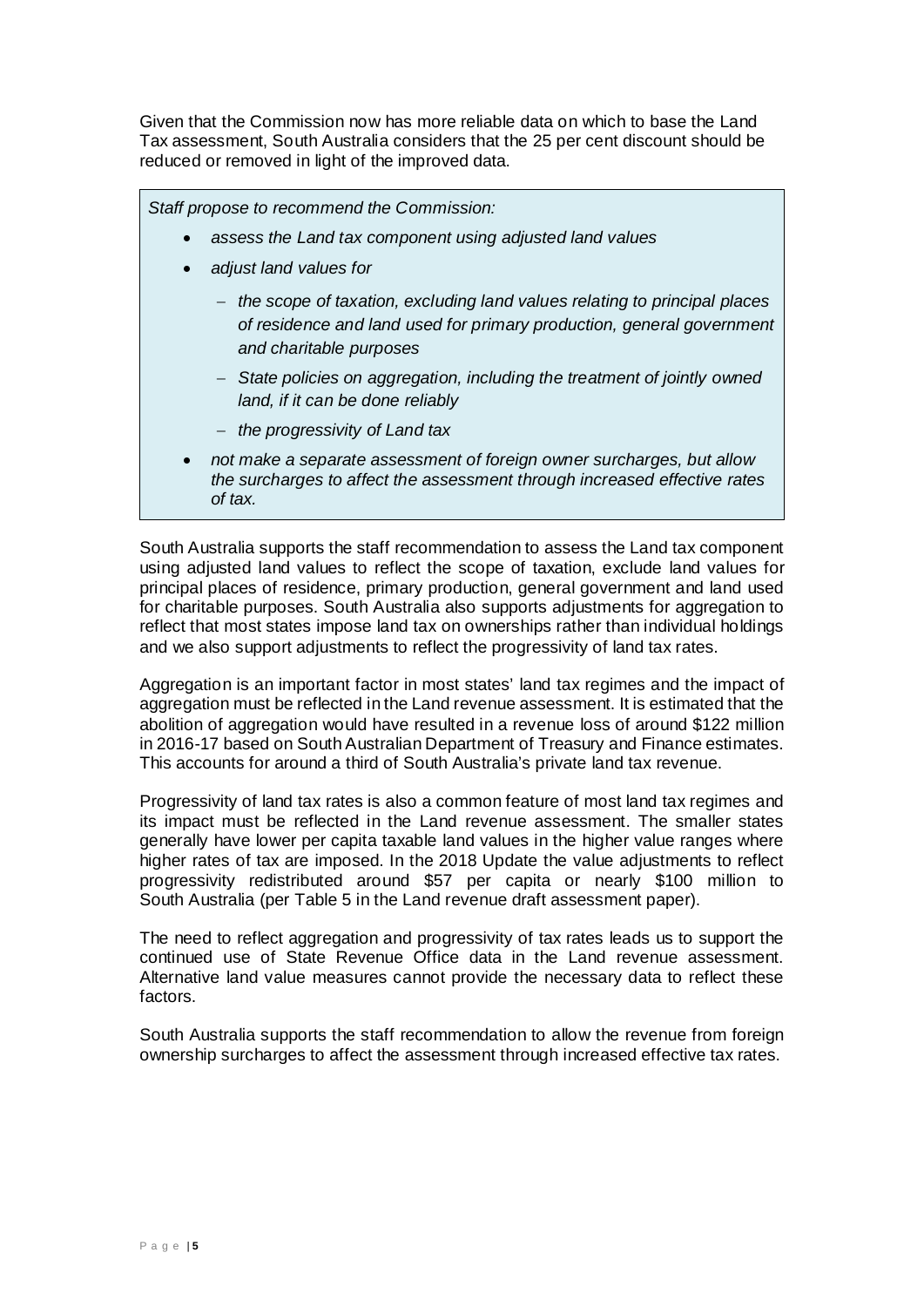*Staff propose to recommend the Commission:*

• *assess other land based taxes using land values for residential, commercial and industrial properties.*

South Australia supports the staff recommendation to assess other land based taxes using values for residential, commercial and industrial properties.

*Staff propose to recommend the Commission:*

• *seek views from the Officer Working Party on which is the most appropriate source of land value data and what adjustments may be required to make States' measured tax bases comparable.*

South Australia supports the continued use of land value data sourced from State Revenue Offices as this is the only source of data that can reflect the actual land tax base in each jurisdiction.

The value of land in ABS National Accounts and from Valuer-Generals' data cannot identify ownerships relating to principal places of residence and cannot provide aggregated values by ownership. These are key features of land tax regimes and relevant data can only be provided by State Revenue Offices.

### <span id="page-6-0"></span>**3. STAMP DUTY ON CONVEYANCES (CGC 2018-01/04 S)**

*Staff propose to recommend the Commission include in the category:*

- *revenue from duties on the transfer of real and non-real property, including foreign owner surcharges*
- *an amount equal to the concessional duty provided to first home owners.*

South Australia supports the staff recommendation to include revenue from duties on the transfer of real and non-real property, including foreign owner surcharges and to include an amount equal to the concessional duty provided to first home owners.

In relation to first home owners, the proposed approach ensures that assistance provided is assessed in the same way, regardless of whether it is provided in the form of a grant or in the form of a concessional rate of duty.

South Australia acknowledges that a separate assessment of foreign owner surcharges would require significant additional information to be provided to Commission staff. Treating the surcharge like a progressive rate of tax reflects the impact of surcharge revenue without adding additional complexity to the assessment.

*Staff propose to recommend the Commission:*

- *assess stamp duty on conveyances using the value of property transferred*
- *adjust the value of property transferred:*
	- − *to remove values relating to non-real property, corporate reconstructions and sales of major State assets*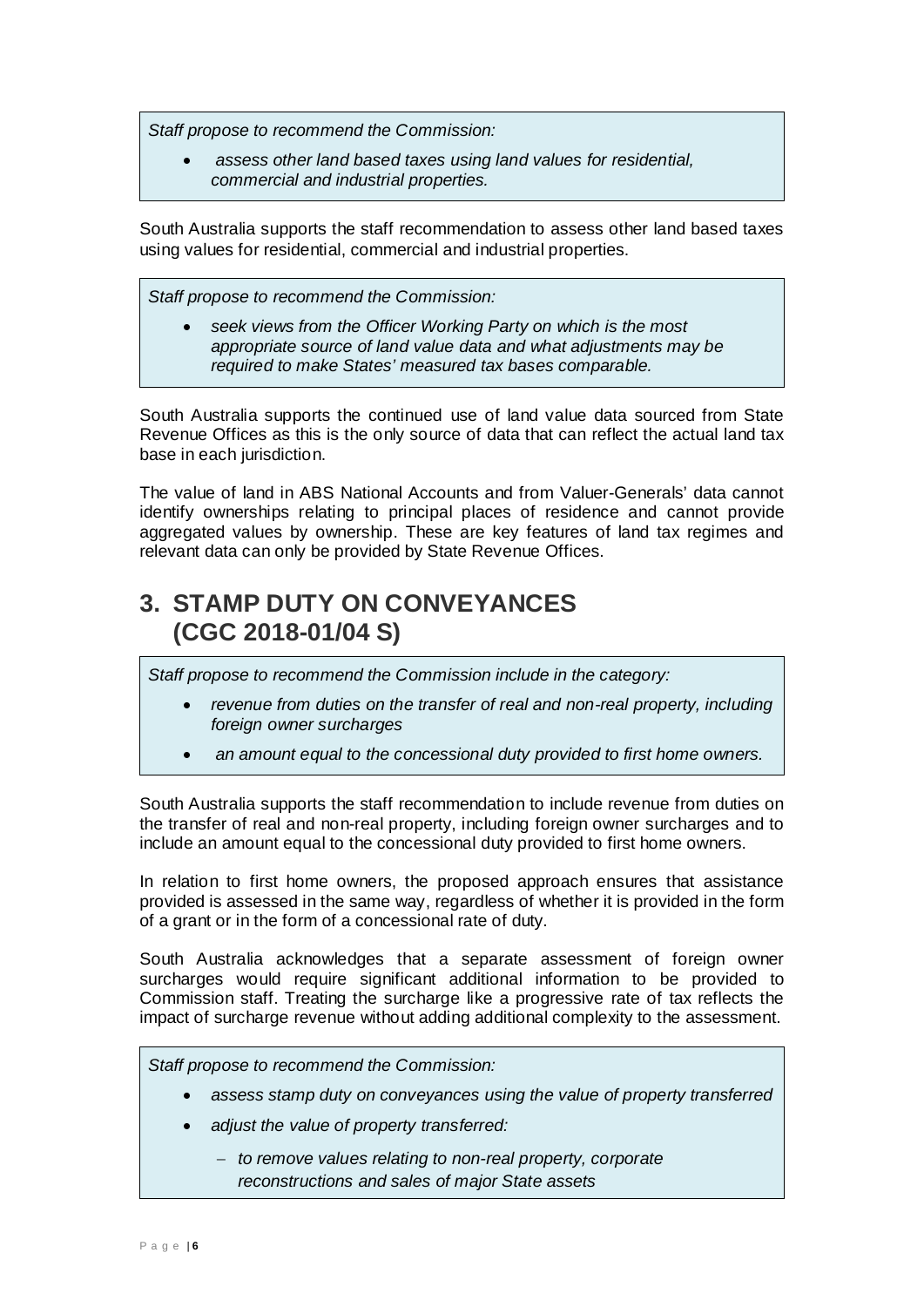- − *for the wider scope of unit trusts and commercial real property in selected States*
- − *for the progressivity of transfer duty*
- *assess duty from transactions on non-real property, corporate reconstructions and sales of major State assets in the EPC component.*

South Australia supports the staff recommendation to assess stamp duty on conveyances using the value of property transferred. The value of property transferred is the most appropriate capacity measure that captures differences in states' revenue raising capacities and is less policy influenced. State Revenue Office (SRO) data is the only relevant data source for this assessment.

South Australia also supports the recommendation to adjust the value of property transferred to remove values relating to non-real property, corporate reconstructions, land rich transactions for listed companies and sales of major State assets and assess this revenue on an equal per capita basis. The removal of non-real property means that the property component capacity measure will be the value of real property transferred which is appropriate. Corporate reconstructions are more about reorganising assets than asset disposal so it is reasonable not to assess this revenue using a property component capacity measure. State asset sales are purely state policy decisions and do not have a direct relationship with real property transfers.

South Australia supports adjustments for the wider scope of unit trusts and commercial real property in selected states.

South Australia strongly supports the staff recommendation to adjust the value of property transferred to reflect the progressivity of transfer duty rates. There are substantial differences between states in the value distribution of transfers and allowing for these differences has a material impact on assessed revenue raising capacities.

*Staff propose to recommend the Commission defer consideration of:*

• *an elasticity adjustment until it has considered the consultant's report on elasticities.*

South Australia will consider the appropriateness of an elasticity adjustment when the consultant's report is made available to states.

### <span id="page-7-0"></span>**4. INSURANCE TAX (CGC 2018-01/05-S)**

*Staff propose to recommend the Commission:*

• *retain the 2015 Review insurance tax assessment, but include workers' compensation duty in the category and assess it using the general insurance base.*

South Australia supports retaining the 2015 Review insurance assessment approach but does not support assessing duty from workers' compensation premiums with general insurance revenue. Although a differential assessment is unlikely to be material, workers' compensation insurance arrangements (statutory obligations on employers based on payrolls) are different to most other forms of general insurance.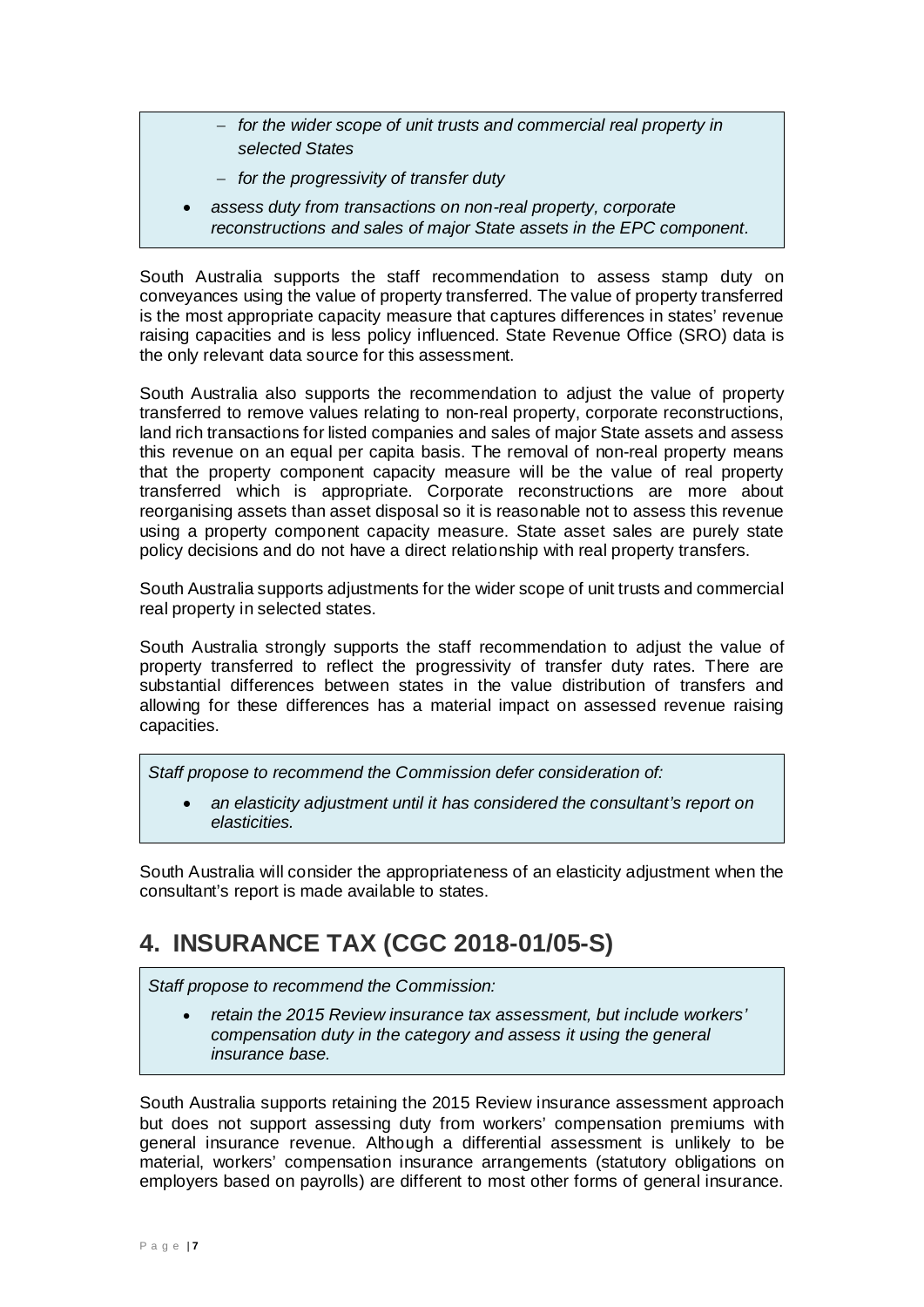Workers' compensation duties should remain in the Other Revenue category and be assessed equal per capita.

# <span id="page-8-0"></span>**5. MOTOR TAXES (CGC 2018-01/06-S)**

*Staff propose to recommend the Commission:*

- *retain the 2015 Review Motor taxes capacity measures.*
- *present the assessment of stamp duty on motor vehicles transfers in the Motor taxes category.*

South Australia has no fundamental concerns with the Motor Taxes assessment and has no concerns with presenting the assessment of stamp duty on motor vehicle transfers in the Motor Taxes category.

South Australia is comfortable with Commission staff working with states to see if an updated split between light and heavy vehicles can be developed and whether vehicle transfer revenue can be split by value range to capture progressive duty rates.

## <span id="page-8-1"></span>**6. GAMBLING TAXES (CGC 2018-01/07- S)**

*Staff propose to recommend the Commission:*

- *continue to investigate a disaggregated gambling assessment based on HILDA data*
- *continue to investigate an aggregated assessment based on broad measures of gambling capacity*
- *pending the outcome of these investigations, assess gambling taxes EPC*

South Australia is keen for the Commission to undertake further work to determine if a differential assessment can be constructed for gambling revenue. A number of interested parties have publicly referred to the "non-assessment" (EPC assessment) of gaming machine revenue as a criticism of the current system of HFE. These interested parties have implied inconsistency by comparing the differential assessment of mining revenues to the "non-assessment" of gaming machine revenue. From a system presentation and integrity perspective, it would be beneficial if there was some form of differential assessment for gambling revenue if it can be demonstrated that the relative revenue raising capacities of the states differ.

In past reviews, the Commission has been unable to identify reliable drivers of an individual's propensity to gamble. Propensity to gamble appears to be driven by a complex interaction of factors that would include income, age, socio-economic background, ethnicity and local/ unique preferences. The impact of increased levels of online and overseas gambling further complicates the picture.

Commission staff have identified the collection of gambling related data from the Household, Income and Labour Dynamics Survey (HILDA) as being a potential data source for assessing the socio-economic characteristics driving people's propensity to gamble. Although Commission staff have identified limitations in this data source, it could be used to assist in the construction of a disaggregated assessment that includes socio-demographic characteristics (based on HILDA data), the number of people in age groups with a higher propensity to gamble and the number of people in income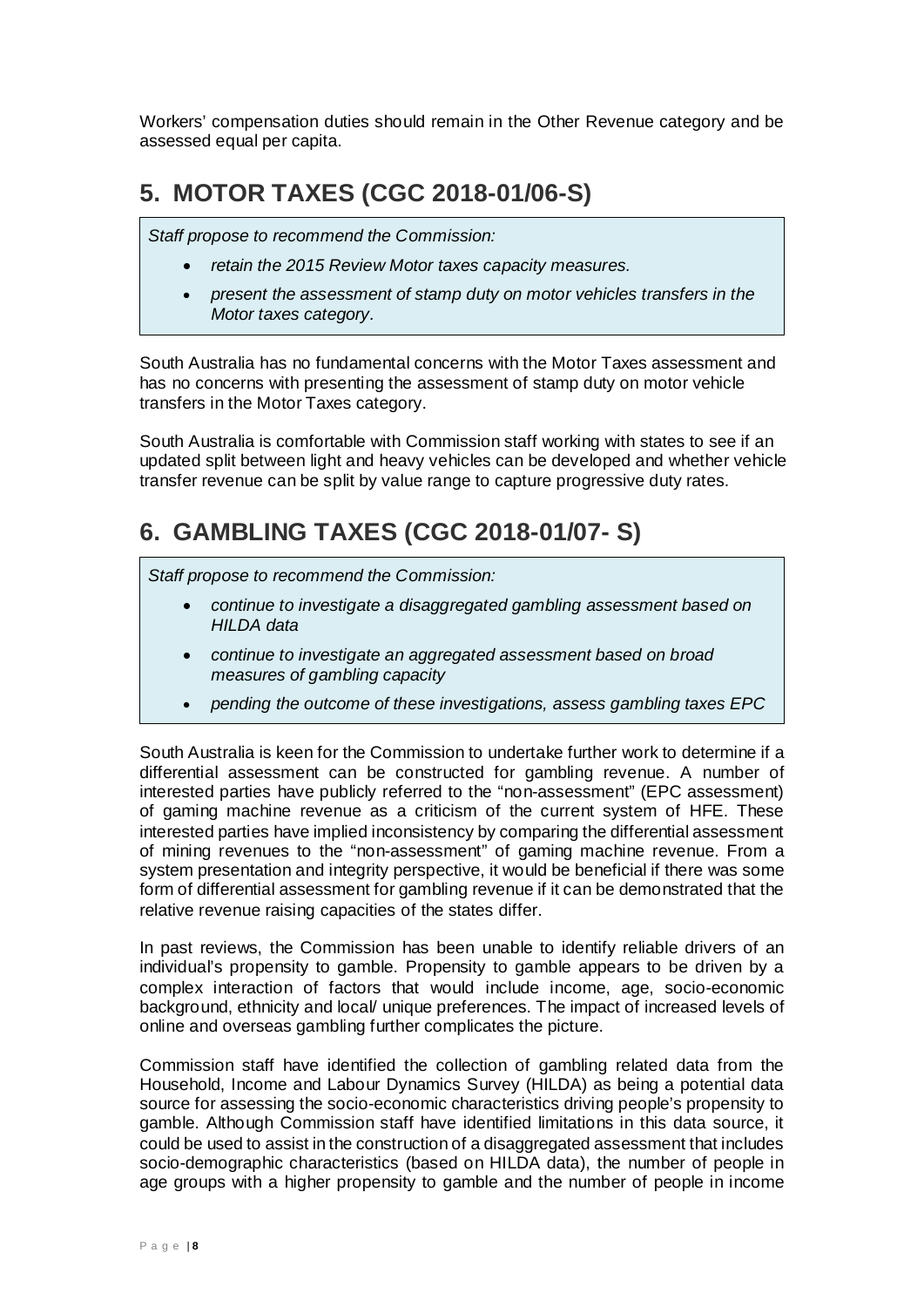groups known to have a higher propensity to gamble.

Commission staff are encouraged to investigate such an option and also investigate aggregated approaches to see whether a differential assessment would result in GST distributions that meet the materiality criteria.

# <span id="page-9-0"></span>**7. MINING REVENUE (CGC 2018-01/08-S)**

*Staff propose to recommend to the Commission that the Mining revenue category continue to comprise:*

- *State royalty revenue*
- *grants in lieu of royalties*

and continue to:

- *use value of production as the capacity measure for mining revenue*
- *collect value of production data from states on a free on board basis*.
- *assess mining revenue capacity using a mineral by mineral approach.*

South Australia supports the staff recommendation to continue including all state royalty revenue and all grants in lieu of royalties in the Mining Revenue category. Royalty revenue represents the payments states collect in exchange for allowing private companies to extract mineral and petroleum resources within their borders. Grants in lieu of royalties are received under revenue sharing arrangements with the Commonwealth Government in respect to the exploitation of defined mineral and petroleum deposits. South Australia also supports the staff recommendation to continue assessing mining capacity using value of production.

South Australia is not aware of an alternative approach that would better achieve HFE outcomes than a mineral-by-mineral assessment. This approach is a better reflection of states' underlying mining revenue capacity and best reflects what states do.

*Staff propose to recommend that, if a dominant State makes a discretionary change to its royalty rates, the Commission:*

- *assess a portion of the revenue increase EPC*
- *use the formula (set out in Attachment A) to calculate that proportion*

As discussed by Commission staff in Research Paper CGC 2017-04-S, the Commission faces the challenge of balancing policy neutrality and reflecting what states do in the assessment of mining revenue, especially where production of a particular mineral is dominated by one or two states.

In its 2017 paper, *The Principle of HFE and its Implementation* (CGC 2017-21) the Commission proposed to address this issue by assessing mining revenue such that a state that dominates production of a given mineral and increases its royalty rate for that mineral will not lose more than half the additional revenue raised through HFE redistributions.

To achieve this, Commission staff have developed a formula that would assess a portion of the relevant increased revenue on an EPC basis to engineer an outcome that delivers the 50% outcome for a "dominant state".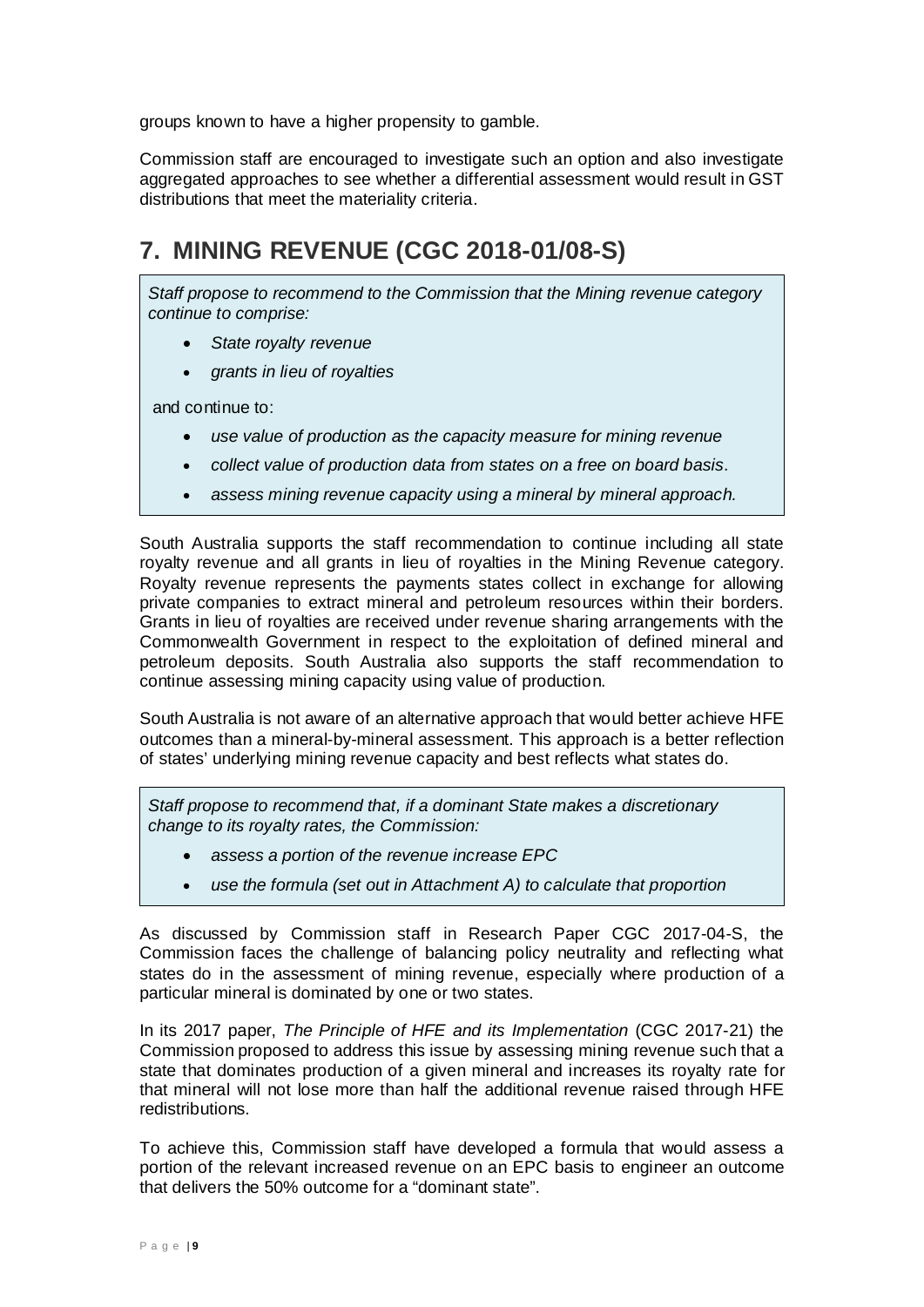South Australia acknowledges that of all assessments, mining revenue represents the most significant challenge to the policy neutrality principle. However, given the significant contribution of mining revenue to differences in state fiscal capacities, we do not support the application of any form of arbitrary discount.

One of the Commission's key considerations when evaluating a potential change to its assessment methodology is whether the change would produce an outcome closer to HFE than the current approach. South Australia does not believe that the proposed approach to effectively discount a portion of mining revenue increases for dominant states meets this benchmark.

*Staff propose to recommend the Commission not make adjustments for differences in State:*

- *development policies*
- *compliance efforts.*

South Australia supports the staff recommendation not to make adjustments for differences in state development policies and compliance efforts. It is not possible to identify revenue generated as a result of an above average effort in developing a state's economic base. There is no evidence that states with higher than average mining revenue capacity have achieved this as a result of their current or historical development policies. Introduction of a discount would penalise states with a lower than average revenue capacity which is primarily a function of a lack of mineral resources.

*Staff propose to recommend the Commission:*

- *assess revenue from banned minerals equal per capita, from the commencement of the 2020 Review*
- *apply this treatment to coal seam gas and uranium royalties*
- *present the banned minerals assessment in the Mining Revenue category.*

South Australia believes that a key strength of the current Mining Revenue assessment is that it is based on observed levels of production and policy decisions. The issue of how to treat banned minerals has grown in prominence due to some states' decisions to ban coal seam gas exploration and mining as well as longstanding bans on uranium mining in several jurisdictions.

Alternative estimates of revenue capacity would need to take into account factors such as extraction costs, commodity market conditions and other commercial and economic factors. Just because it is known that there is a resource deposit in a particular area, does not mean that it would be economically feasible to extract that resource. We are not aware of any reliable source of information for such an assessment.

South Australia therefore supports the staff recommendation to assess banned minerals, including coal seam gas and uranium, on an equal per capita basis.

# <span id="page-10-0"></span>**8. OTHER REVENUE (CGC 2018-01/09-S)**

South Australia agrees with Commission staff that there are no major issues with this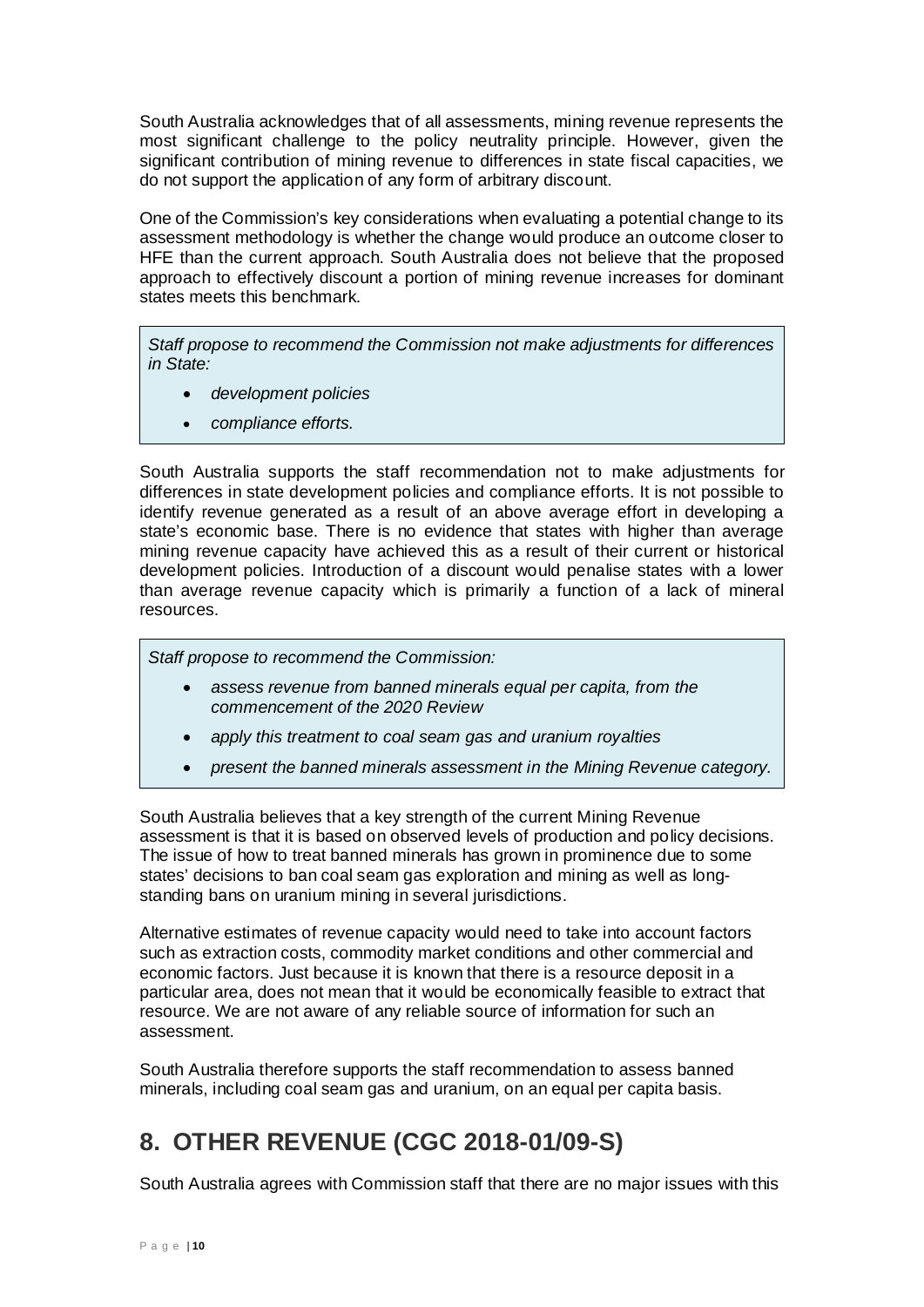assessment. Comments have been provided on gaming revenue in our response to the staff discussion paper CGC2018-01/07S – Gambling taxes.

## <span id="page-11-0"></span>**9. SCHOOLS EDUCATION (CGC 2018-01/10-S)**

*Staff propose to recommend that the Commission:*

- *use an appropriate regression model reflecting state funding models once further developed following consultation between staff and the states*
- *model student cost weights with a regression that predicts state government recurrent funding.*

In principle, South Australia supports the use of a regression model as the basis for assessing the cost of providing education services to different types of students. When underpinned by reliable, policy neutral data, an assessment based on a regression model recognises that the provision of the same standard of education services across states necessarily means that states need to dedicate more resources to disadvantaged students.

South Australia has no objection to the Commission investigating ways to improve its current regression model to enhance HFE outcomes. We look forward to consultations with the Commission regarding their proposed changes during the course of the 2020 Review.

*Staff propose to recommend that the Commission:*

• *net user charges off the state funded government school assessment.*

South Australia supports the proposal to net school education user charges against state funded government school expenses, as opposed to the current approach of assessing them on an EPC basis in the Other Revenue category. This proposal is consistent with South Australia's suggested treatment of user charges in the 2015 Review.

At the time, the Commission rejected this proposed approach, stating that:

*"Student contributions are less than 2% of category expenses or about \$30 per capita. South Australia said these amounts should be netted off expenses. We do not consider the drivers of spending and revenue to be the same and so we have not netted off the revenue." –* 2015 Review Final Report, Vol. 2, p.128

The drivers of education spending and revenue have not changed since the 2015 Review. Despite this, Commission staff now consider that netting off education user charges against expenses may in fact improve the overall assessment. It is therefore possible that, by the same token, netting off user charges in other categories could improve the Commission's assessments in those categories. On this basis, South Australia urges the Commission to revisit its treatment of all user charges.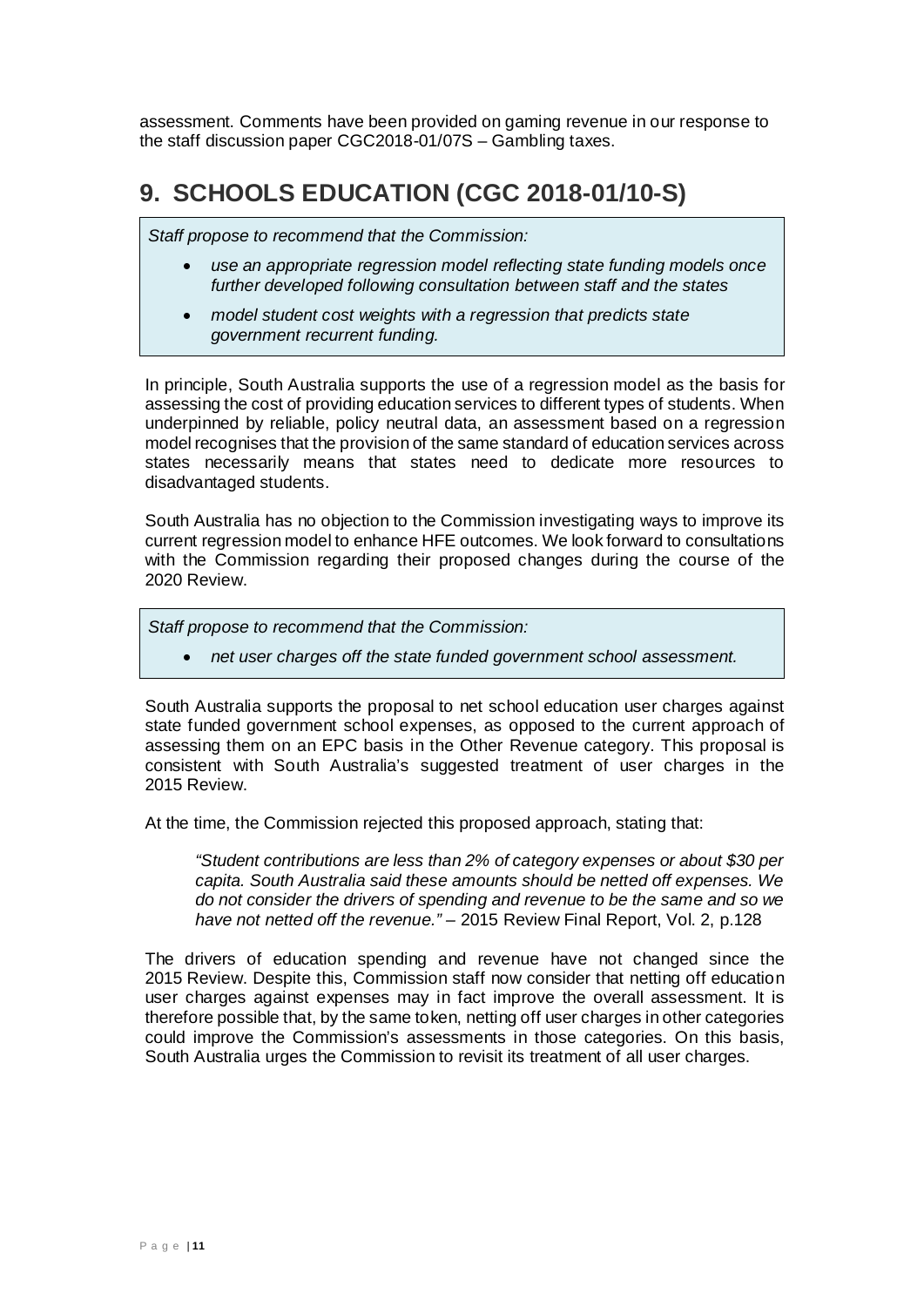*Staff propose to recommend that the Commission:*

- *use the Commonwealth's SRS to assess need for Commonwealth funded government schools;*
- *assess Commonwealth funding to non-government schools in the same way as for other Commonwealth payments that do not affect state shares of GST revenue.*

South Australia supports the continued use of the Commonwealth's Schooling Resource Standard (SRS) to assess need for the Commonwealth funded component of government schools. The SRS was introduced as part of the National Education Reform Agreement (NERA) to recognise the additional funding requirements of disadvantaged students. The Commission was required by the 2015 Review Terms of Reference to ensure that its assessments did not unwind the recognition of disadvantage embedded in the NERA.

Current school funding arrangements under the Commonwealth's *Quality Schools* program continue to recognise student disadvantage. On this basis, South Australia considers that the Commission should continue to use the SRS to assess needs for Commonwealth funding to government schools.

South Australia also supports the proposal to exclude Commonwealth funding for non-government schools from its assessments. The Commission's current approach of offsetting this funding with an equivalent expenditure amount is an unnecessary step that does not enhance the overall assessment system. South Australia agrees with Commission staff that it would be simpler to exclude this funding altogether, consistent with the treatment of other Commonwealth payments that do not affect the relativities.

*Staff propose to recommend that the Commission:*

• *continue the 2015 Review practice of using ABS data using splits of geographic distribution based on ACARA data.*

South Australia supports the continued use of ABS data on student numbers, split according to Australian Curriculum, Assessment and Reporting Authority (ACARA) data on student characteristics. We acknowledge that there is a slight timing difference between the two datasets but do not consider this to have a significant impact on the reliability of the Commission's assessments.

*Staff propose to recommend that the Commission:*

• *not incorporate students with a disability into the Schools education assessment unless it is clear these data are comparable across states.*

South Australia supports the proposal not to incorporate an assessment of students with a disability at this time, as there are still significant concerns about the comparability of the Nationally Consistent Collection of Data on School Students with a Disability across states.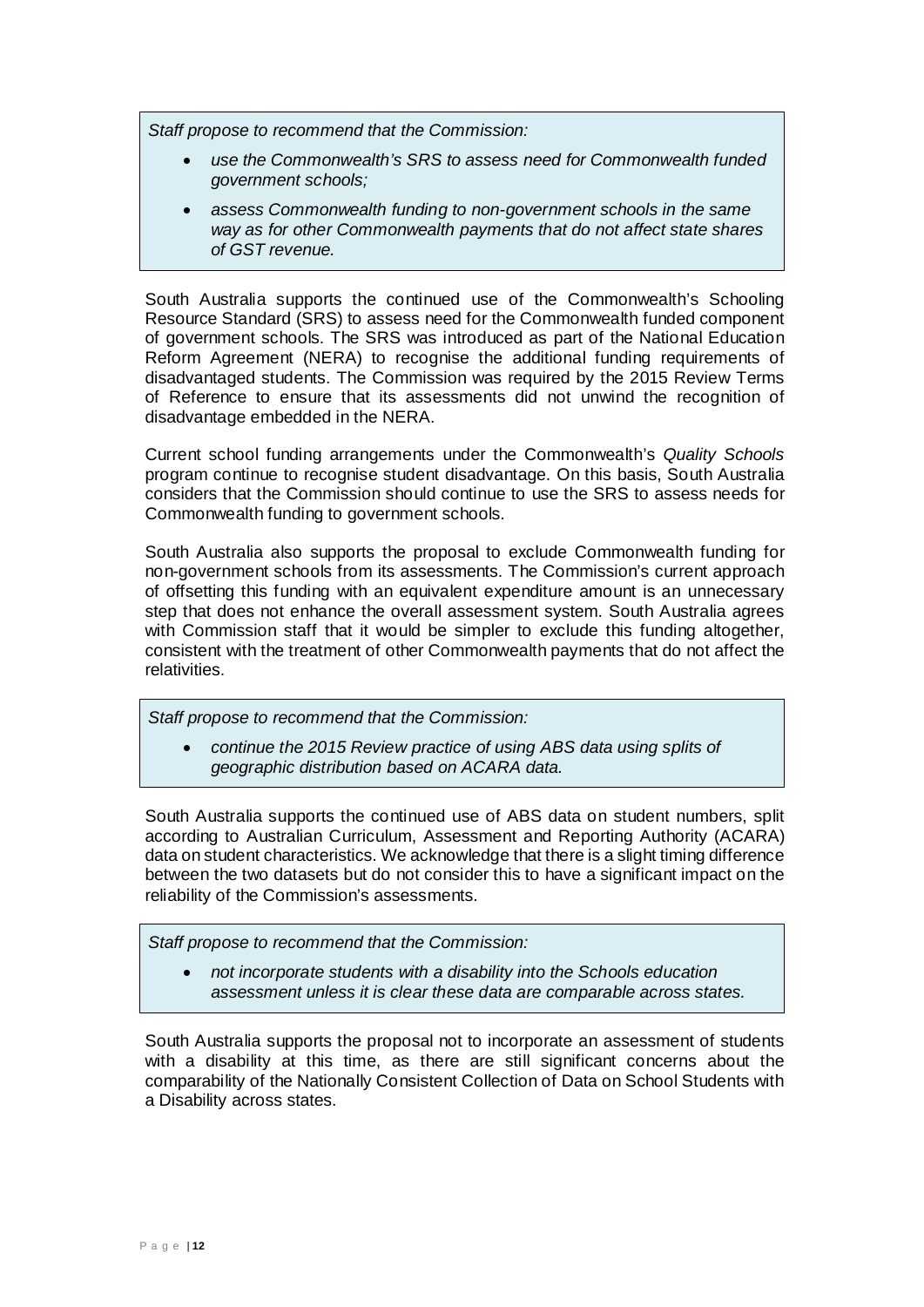*Staff propose to recommend that the Commission:*

• *use the actual numbers of government and non-government students in each state.*

South Australia supports the use of actual numbers of government and nongovernment students in its assessments. We agree with Commission staff that while there may be some policy influences on student numbers in government and non-government schools, there are also significant non-policy influences such as family incomes, remoteness and religion. Actual enrolment data remains the most appropriate basis on which to assess school education needs.

*Staff propose to recommend that the Commission:*

• *include transport of school children expenses with transport expenses and assess this using the same disabilities as those for the urban transport assessment.*

While South Australia acknowledges that there are concerns about the reliability of the data underlying the current student transport assessment, we do not support the proposal to assess these costs with urban transport expenses.

Commission staff have suggested three alternative approaches to assessing student transport expenses, which would entail:

- assessing student transport expenses on an EPC basis in the Other Expenses category
- grouping the expenses with school expenses and assessing them using the state funded school education disabilities
- grouping the expenses with transport expenses and assessing them using the urban transport assessment (Commission staff's preferred approach).

The approach preferred by Commission staff would likely result in an assessment that is biased towards urban student transport, despite the Commission finding in both the 2010 and 2015 Reviews that transport costs for urban and rural students were driven by materially different factors.

In any case, it is unlikely that the reliability issues associated with student transport data can be addressed by applying alternative disabilities to the data (whether they be disabilities for urban transport or for state funded schools). South Australia considers that the simplest and least subjective approach would be to assess student transport expenses on an EPC basis in Other Expenses.

### <span id="page-13-0"></span>**10. POST-SECONDARY EDUCATION (CGC 2018-01/11-S)**

*Staff propose to recommend to the Commission:*

• *retain the Indigenous cost loading but update the loading using State provided data reflecting current spending allocations.*

South Australia supports the staff proposal to retain the Indigenous cost loading and update the loading using state provided data reflecting current spending allocations. It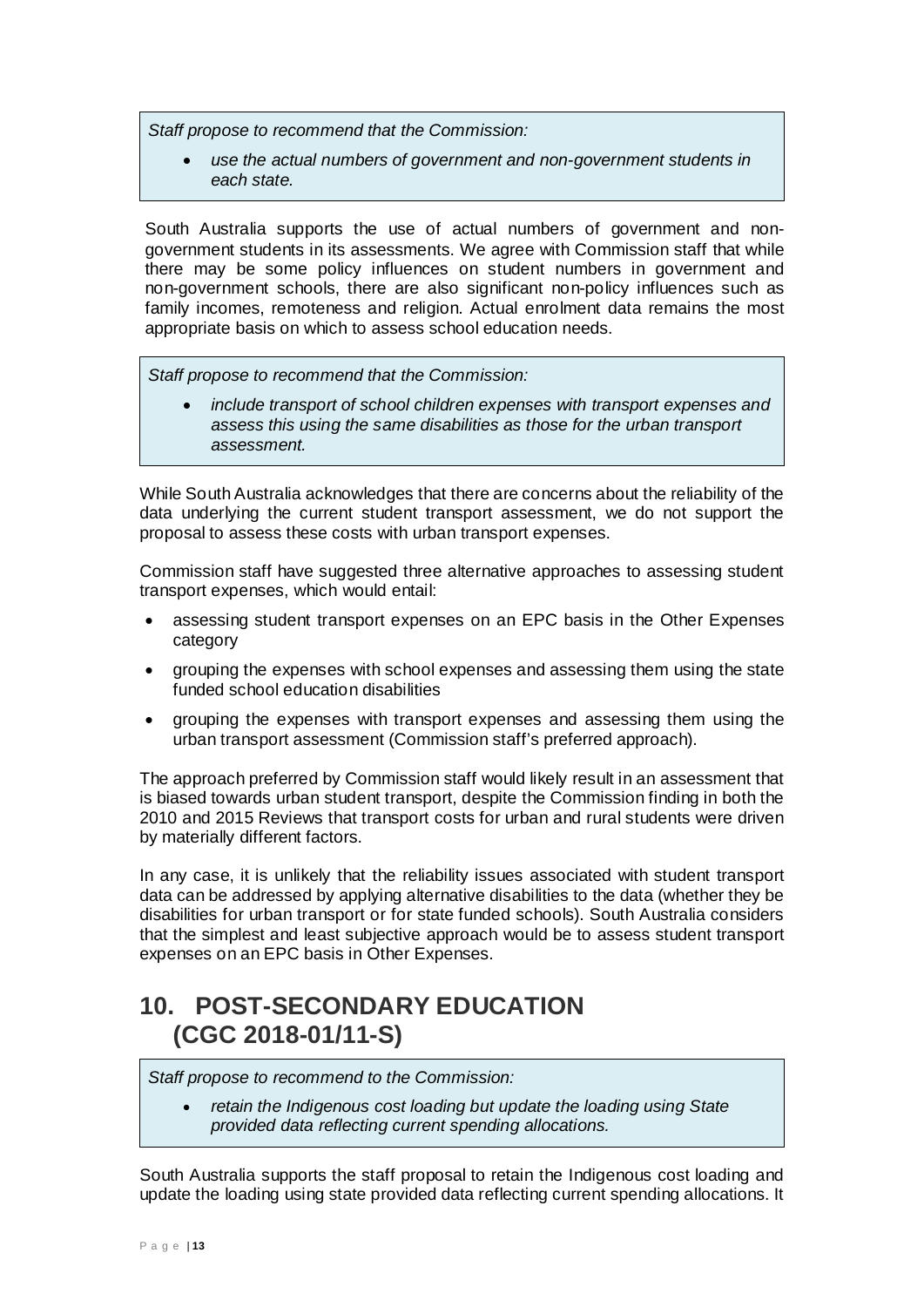is well established that states provide additional assistance to Indigenous students in form of supplementary services and fee concessions. In addition, most states include an Indigenous loading in their funding models.

*Staff propose to recommend to the Commission:*

• *adopt the new category specific regional cost loadings and use them in the assessment on an undiscounted basis*

South Australia accepts that a regional cost loading is appropriate for this assessment and this is supported by the fact that most states apply remoteness loadings for training delivered by Registered Training Organisations (RTOs) located outside major cities. South Australia also accepts that a regional cost loading based on NCVER contact hours is more relevant to this assessment than loadings based on police and education data.

*Staff propose to recommend to the Commission:*

• *investigate if a qualification level loading should be included in the assessment to recognise that different level courses attract different subsidies.*

South Australia supports further investigation as to whether a qualification level loading should be included in the assessment. It has been established that there is considerable variation in the subsidies provided for different qualification level courses.

*Staff propose to recommend to the Commission to:*

• *not include a State course mix disability because States are unlikely to be able to provide the necessary cost data and there is potential for State subsidy policies to influence the course mix.*

South Australia believes that a state's industry mix does materially influence overall subsidy levels. A state's industry profile does affect the types of courses students choose to complete and therefore influence the level of state subsidies. It is understood that determining the extent to which the industry mix influences each state's spending would require data on state spending by field of study. Although previous attempts to collect this data have been unsuccessful, it may be worth retesting whether reliable data is available as not including the impact of industry mix would appear to be a shortcoming of the current assessment.

*Staff propose to recommend to the Commission:*

• *not investigate a disability based on the sector of training providers because most States provide the same subsidy to all providers regardless of sector, and the mix of public and private providers is highly policy influenced.*

South Australia is comfortable with the staff recommendation not to investigate a disability based on whether training providers are in the public or private sector. Most states provide the same subsidies regardless of sector and it is a policy decision whether specific courses are provided by public or private training providers.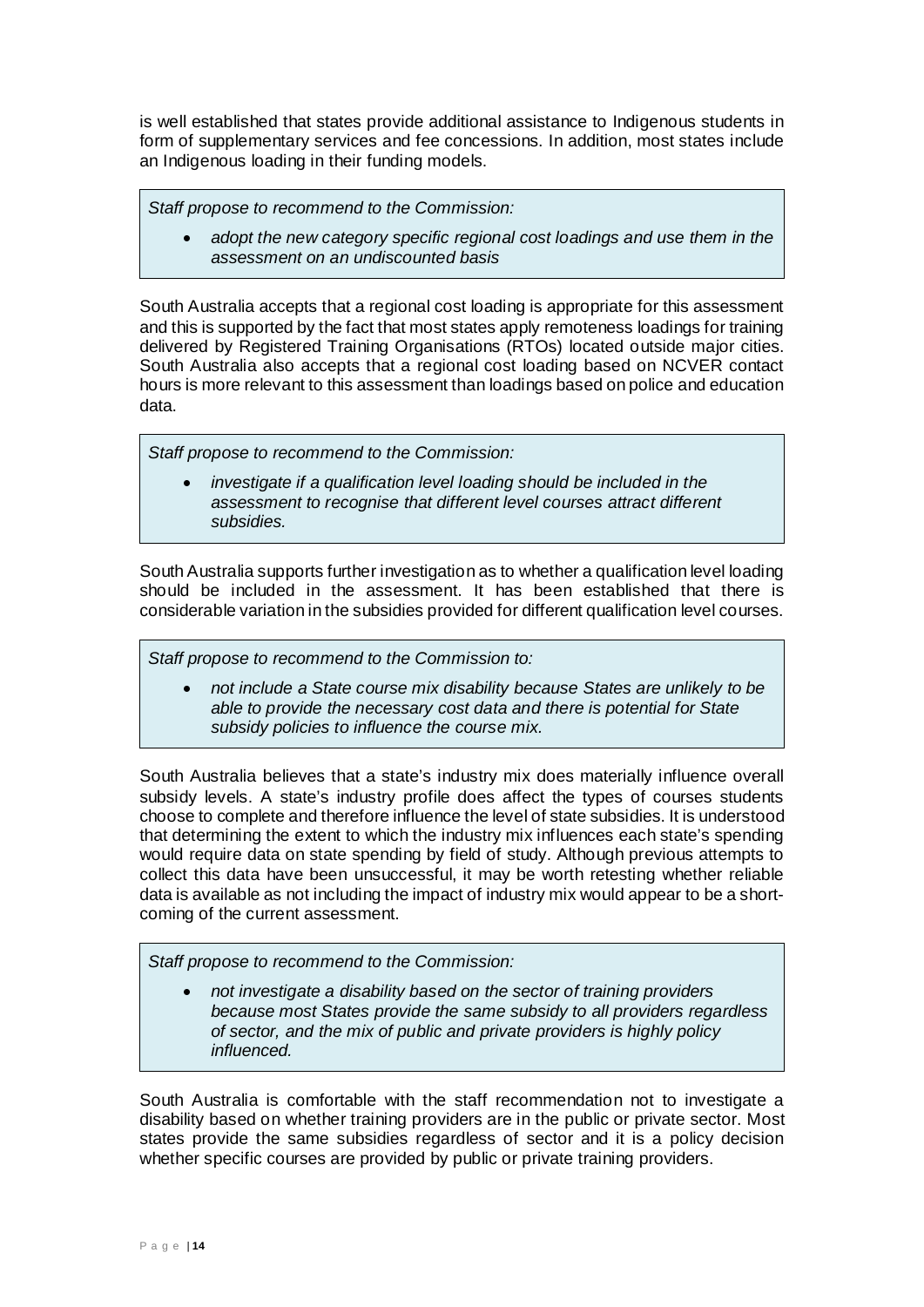*Staff propose to recommend to the Commission:*

• *make a data adjustment to ensure only fee-for-service revenue is netted of expenses, if it is material.*

South Australia is comfortable with the staff recommendation to make a data adjustment based on NCVER VET finance data to ensure only fee-for-service revenue is netted off expenses, if material.

## <span id="page-15-0"></span>**11. HEALTH (CGC 2018-01/12-S)**

*Staff propose to recommend that the Commission:*

- *consider retaining the direct approach to assess all components of health expenses in the 2020 Review rather than reverting to a subtraction approach because the direct approach utilises reliable data to directly assess state health spending and focuses on what states do while appropriately recognising the influence of the non-state sector; and*
- *not scale the outcomes of the direct assessment method based on a very broad interpretation of what constitutes state-like services.*

South Australia supports the staff recommendation to retain the direct approach to all components of the health assessment and not revert back to the subtraction method.

The Commission adopted the subtraction method in the 2010 Review for the community and health services categories as a practical way to address a lack of administrative data on the use and cost of state services provided, and due to there being a relatively large and mature non-state sector providing state-like services.

The subtraction approach assumed that state provided services and state-like services provided by the non-state sector were fully substitutable. The greater the levels of nonstate sector provision of state-like services, the lower the level of state service provision.

The Commission has noted that considerable judgements were required to in order to determine the scope of state-like services. Assessments were based on a range of data with varying degrees of quality.

With the introduction of the National Health Reform Agreement and the establishment of the Independent Hospital Pricing Authority (IHPA) in 2011, new usage and activity data collections commenced. Data was now collected for admitted patients, emergency departments and non-admitted patient services.

With the availability of new data, the Commission was able to construct an assessment based on direct data in the 2015 Review. The impact of the non-state sector was reflected in the assessment through a non-state sector adjustment reflecting different levels of state-like service provision in similar regions between states. The scale of the non-state sector adjustment was based on the proportion of total State spending affected by State-like service provision. In addition, the SDC assessment recognised that there were lower levels of State-like service provision with increasing remoteness, which leads to an increase in the use of similar State services.

For the 2015 Review, the Commission was of the view that although the direct approach was not perfect, it represented an improvement over the subtraction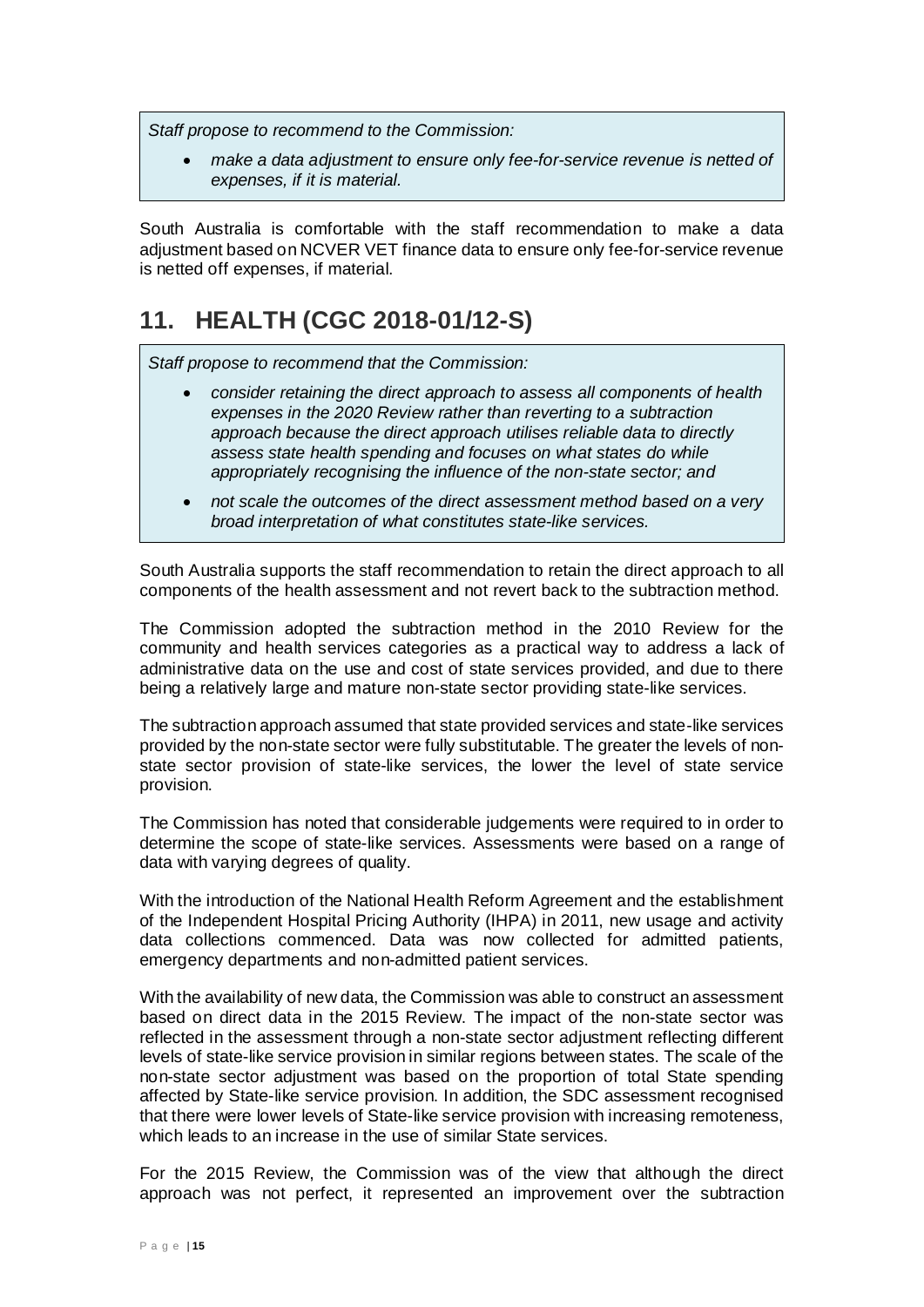#### approach.

Although there are issues with both assessment methods, South Australia believes that the direct method is conceptually superior to the subtraction approach. The subtraction approach (proposed by Western Australia):

- effectively broadens the scope of equalisation beyond state health services to equalisation of community spending on "medically necessary services"; and
- assumes 100% actual substitutability for all services considered potentially substitutable.

The subtraction approach discussed in the Western Australian paper proposes that the health assessment should be weighted or scaled with an aim to equalise community spending on all medically necessary services regardless of the sector providing the services. This position is not consistent with the objective of HFE and the Commission's supporting principles. The scale of needs must relate to the level of State spending. HFE is about equalising states' fiscal capacities. It is not about equalising total community spending, including individual spending.

The initial step in a subtraction approach requires a determination of the substitutability of health services. An assumption that 100 per cent of potentially substitutable services are actually substitutable is incorrect and does not reflect reality. "Potential substitutability" and "actual substitutability" are different things. As discussed in the assessment paper, the range of potentially substitutable services is reduced by income and co-contribution constraints (e.g. for dental services) preventing a significant proportion of the population from accessing non-state services. Ignoring this factor, through adoption of a 100% substitutability assumption makes the assessment less reflective of what state services are actually provided and what services are being equalised.

The Western Australian paper also does not provide information on how a subtraction approach could be implemented using existing available data.

*Staff propose to recommend that the Commission:*

- *continue to use IHPA's NWAU data for the SDC assessments of admitted and ED services because the data provide a reliable basis for measuring the material factors which influence state spending on these services; and*
- *use IHPA's NAP NWAU data for the SDC assessment of NAP expenses instead of admitted patient separations because the data should be sufficiently reliable by the 2020 Review and it will provide a better measure of the material factors which influence state spending on NAP services.*

South Australia supports the continued use of IHPA's national weighted activity unit (NWAU) data to assess sociodemographic composition (SDC) disabilities in the Admitted Patients and Emergency Department (ED) components, as this is the most reliable and readily available source of data for the Commission's purposes.

In the 2015 Review, the Commission considered that IHPA's NWAU data on non-admitted patients (NAP) was not a sufficiently reliable source for assessing SDC disabilities, and used admitted patient NWAUs as a proxy. South Australia agrees with Commission staff's view that the quality of IHPA's NAP data has improved since the 2015 Review and supports the use of this data to assess NAP SDC disabilities in the 2020 Review.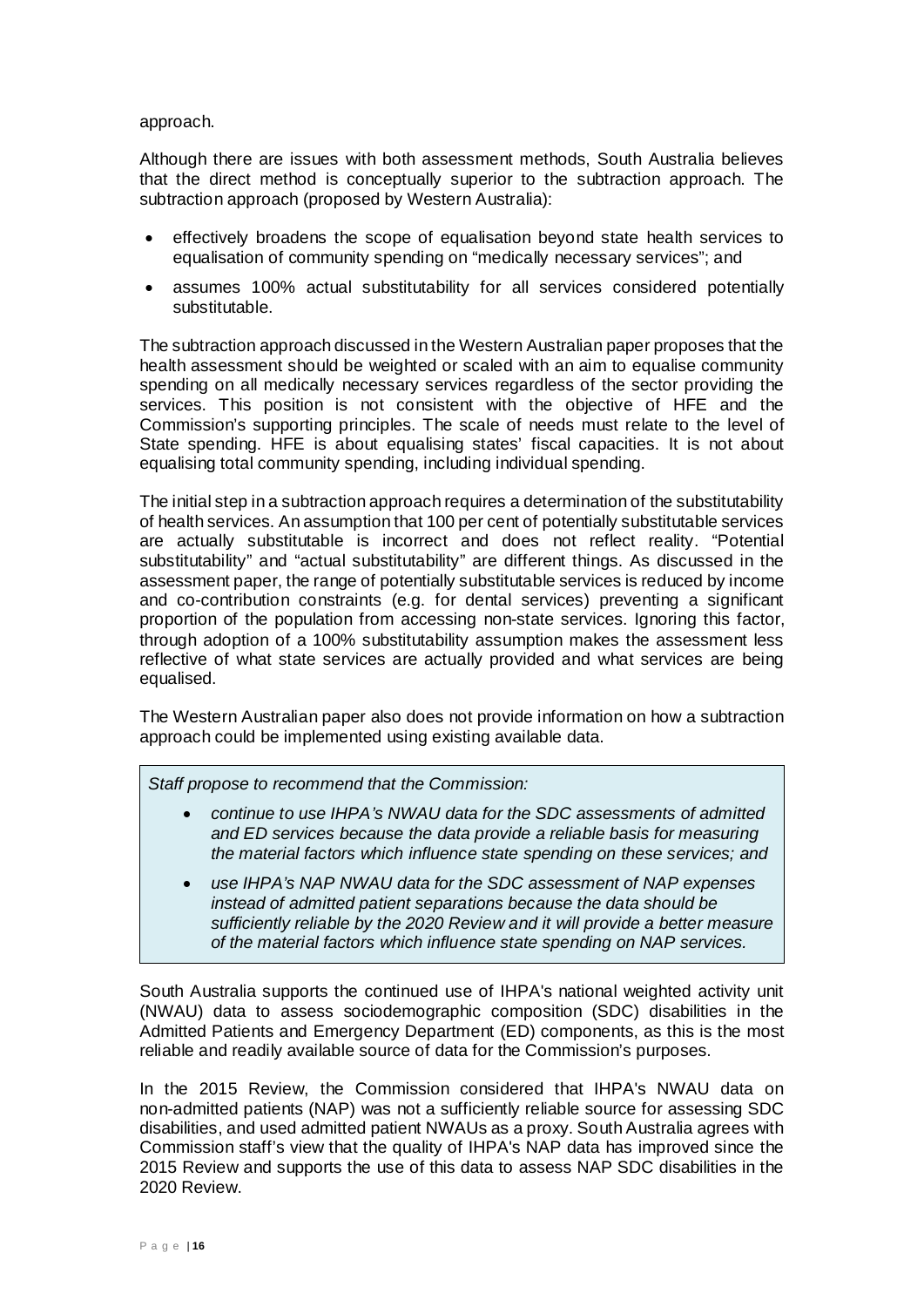*Staff propose to recommend that the Commission:*

- *investigate whether sufficiently comparable and reliable administrative data on community health services are available from states to build a national SDC profile for community health services; and*
- *in the absence of suitable data, staff will consider whether ED triage category 4 and 5 remain the best proxy for measuring the SDC disability for community health services.*

South Australia supports the Commission investigating the availability of suitable data for the development of a national SDC profile for community health services. We are comfortable with the Commission using ED triage categories 4 and 5 as a proxy in the event that a suitable alternative data source is not available.

*Staff propose to recommend that the Commission:*

- *note the changes to IHPA's adjustments for 2018-19 NWAU data, which will affect the assessment for the first time in the 2020 Review;*
- *ensure all hospital remoteness and SDS costs for small rural block funded hospitals are recognised in the SDC assessments for hospital services (admitted patients, ED and NAP);*
- *take steps to ensure that the proxy indicator used in the SDC assessment for community health adequately recognises remoteness and SDS costs; and*
- *re-test the materiality of splitting remote and very remote areas in the SDC assessments.*

South Australia notes the location adjustments for acute admitted patient services and ED services included in the National Efficient Price specification for 2018-19 and notes that these adjustments will affect the Commission's assessments from the 2020 Review onwards.

South Australia has no objection to the Commission ensuring that remoteness and SDS costs for small rural block funded hospitals are recognised in the SDC assessments. We look forward to the outcomes of the Commission's consultations with IHPA on this issue during the course of the 2020 Review.

Similarly, South Australia is comfortable with the Commission ensuring that remoteness and SDS costs are adequately captured in the Community Health assessment.

In the 2015 Review, the Commission decided to combine remote and very remote NWAUs in its SDC assessments, as disaggregating them was not material. South Australia supports the Commission re-testing the materiality of a split remote and very remote assessment in the 2020 Review.

*Staff propose to recommend that the Commission:*

• *re-test the materiality of splitting the older age group (75+ years) to have a 75-84 years age group and an 85+ age group.*

South Australia supports the Commission investigating the materiality of splitting the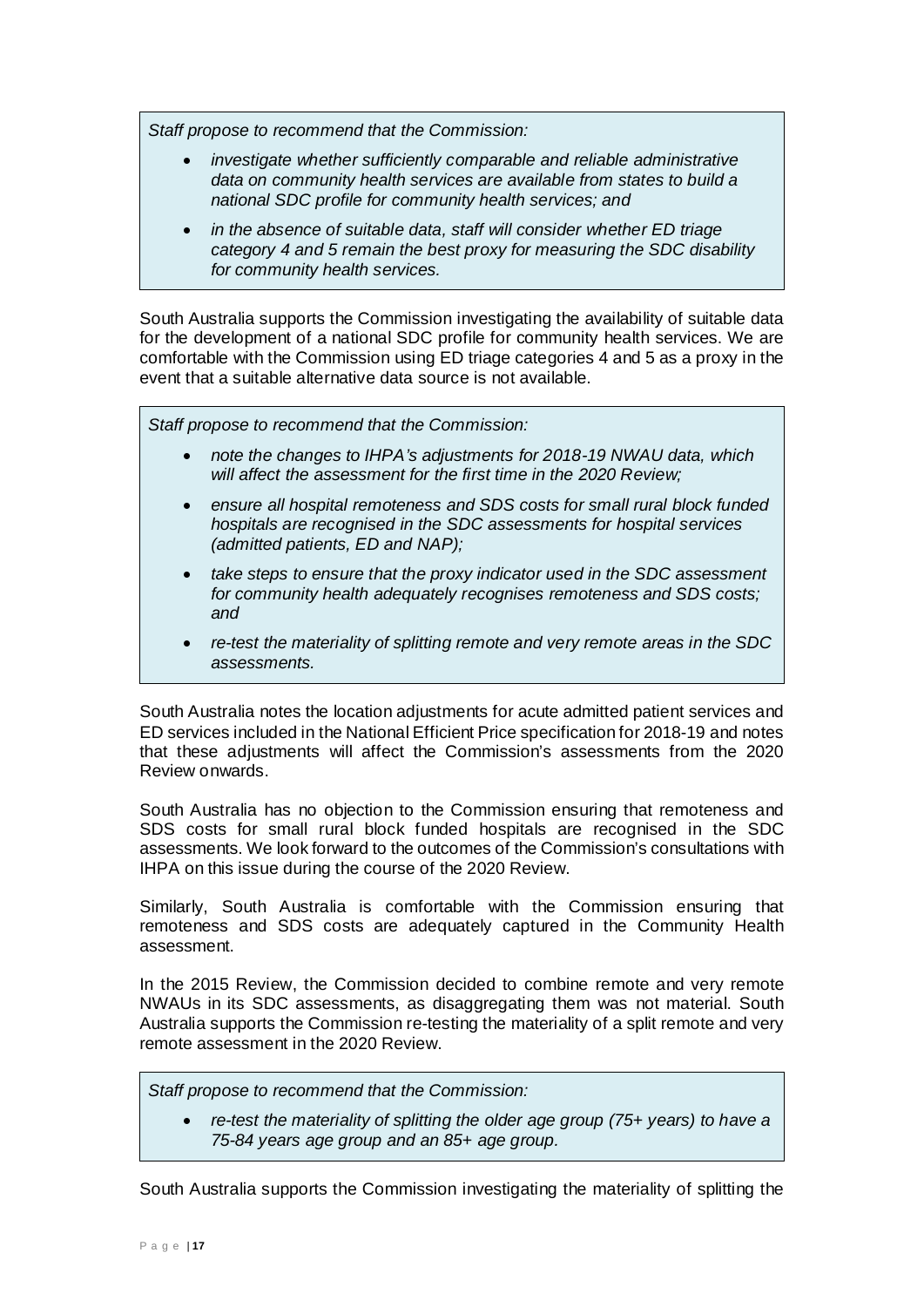75+ years age group into a 75-84 years and 85+ years age group. As South Australia has previously indicated, there are likely to be material differences in the service delivery needs and associated costs of people aged 85 years and over, compared to people aged below 85.

#### **Substitutability**

*Staff propose to recommend that the Commission:* • *continue to recognise the influence of the non-state sector on admitted patient expenses using a direct assessment approach;* • *confirm the level of substitutability and data used to calculate the non-state sector adjustment after staff analysis has been completed and states have been consulted;* • *investigate if there are any new studies examining the relationship between GP and state provided ED services to support or otherwise indicate a different level of substitutability for ED services; and* • *investigate to what extent private ED services are substitutable with state ED services;* • *confirm the current level of substitutability for NAP using the same approach used in the 2015 Review;* • *investigate if service bundling or non-state allied health services have any implications for state provided NAP services;* re-estimate the substitutability level for community health using a bottom*up approach which examines each major service area on a case by case basis; and* • *investigate if bulk-billed GP benefits data, which is currently being used to estimate the availability of non-state community health services, is the best available indicator for this purpose.*

South Australia is broadly comfortable with the Commission's current approach to assessing the influence of the non-state sector on health service delivery needs, including the substitutability factors currently applied to the Admitted Patients, ED, NAP and community health components. Notwithstanding this, we support the Commission undertaking work to enhance its current approach and look forward to the Commission's further consultations on its findings during the course of the 2020 Review.

### **Cross-border service use**

*Staff propose to recommend that the Commission:*

- *note that the current arrangements ensure that states are reimbursed for the cost of providing hospital services to residents of another state;*
- *review the approach to the cross-border assessment for community and other health services as outlined in the Staff Draft Assessment Paper CGC 2018-01/25-S.*

South Australia notes that the Commission currently applies cross-border adjustments to actual National Health Reform funding payments to ensure that any funding to a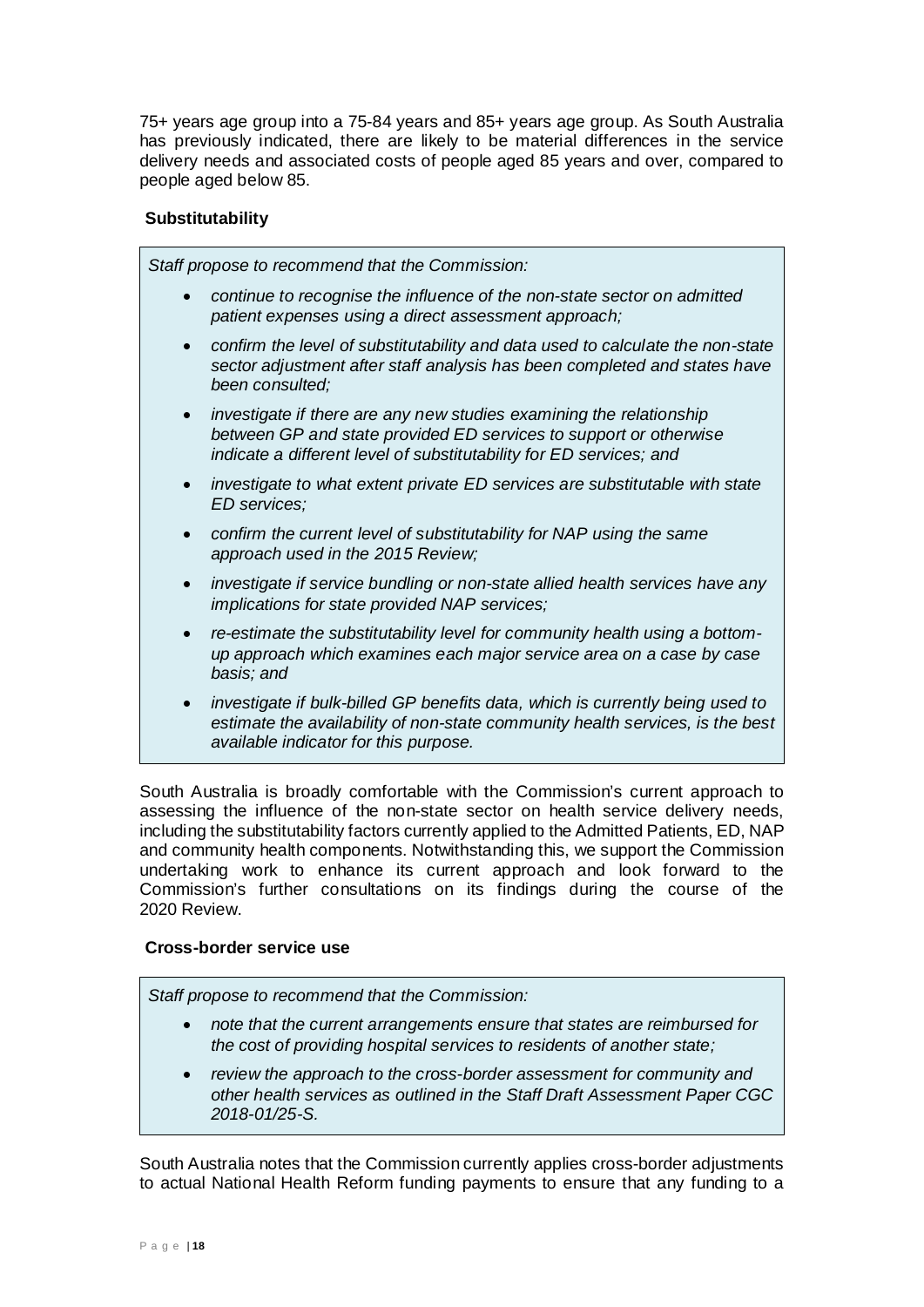state for health services provided to non-residents does not affect the relativities. South Australia supports the continuation of this adjustment, to ensure that the Commonwealth contribution received by a state for treating non-residents is not redistributed through the Commission's assessments.

*Staff propose to recommend that the Commission:*

• *retain the current method for assessing non-hospital patient transport expenses but collect new data to benchmark patient transport expenses and re-calculate the remote patient cost loading.*

South Australia supports the current method for assessing non-hospital patient transport expenses. We note that Commission staff intend to collect data similar to that collected in the 2015 Review, to allow the benchmarking of the relevant costs to GFS data and to recalculate the remote patient cost loading for the 2020 Review. South Australia looks forward to the Commission's consultations regarding the preliminary outcomes of this exercise.

#### **Other health expenses**

*Staff propose to recommend that the Commission:*

• *consider whether expenses for pharmaceuticals, medical aids and appliances and health administration not elsewhere classified (n.e.c.) should be included in the community and other health component or admitted patients.*

South Australia supports the Commission investigating whether expenses relating to pharmaceuticals, medical aids and appliances and health administration n.e.c. should be assessed in the Admitted Patients component rather than Community and other health. Our preliminary view is that Admitted patients would be a more intuitive place in which to assess these expenses, given the strong link between the hospital services assessed in Admitted Patients and the need for pharmaceuticals, medical aids and medical appliances. There is also a strong conceptual case that the majority of health administration costs relate to the delivery of hospital services.

*Staff propose to recommend that the Commission:*

• *consider options for deriving annual estimates of ED and NAP expenses.*

The Commission currently splits non-admitted patient expenses into ED and NAP on a 50/50 basis, due to a lack of reliable data to otherwise split these expenses in the 2015 Review. Commission staff consider the availability of new data may allow it to now better estimate ED and NAP expenses, either through the use of NAP NWAU data or GFS and AIHW or National Hospital Cost Data Collection data.

South Australia supports the Commission considering the suitability of the available data for deriving annual estimates of ED and NAP expenses.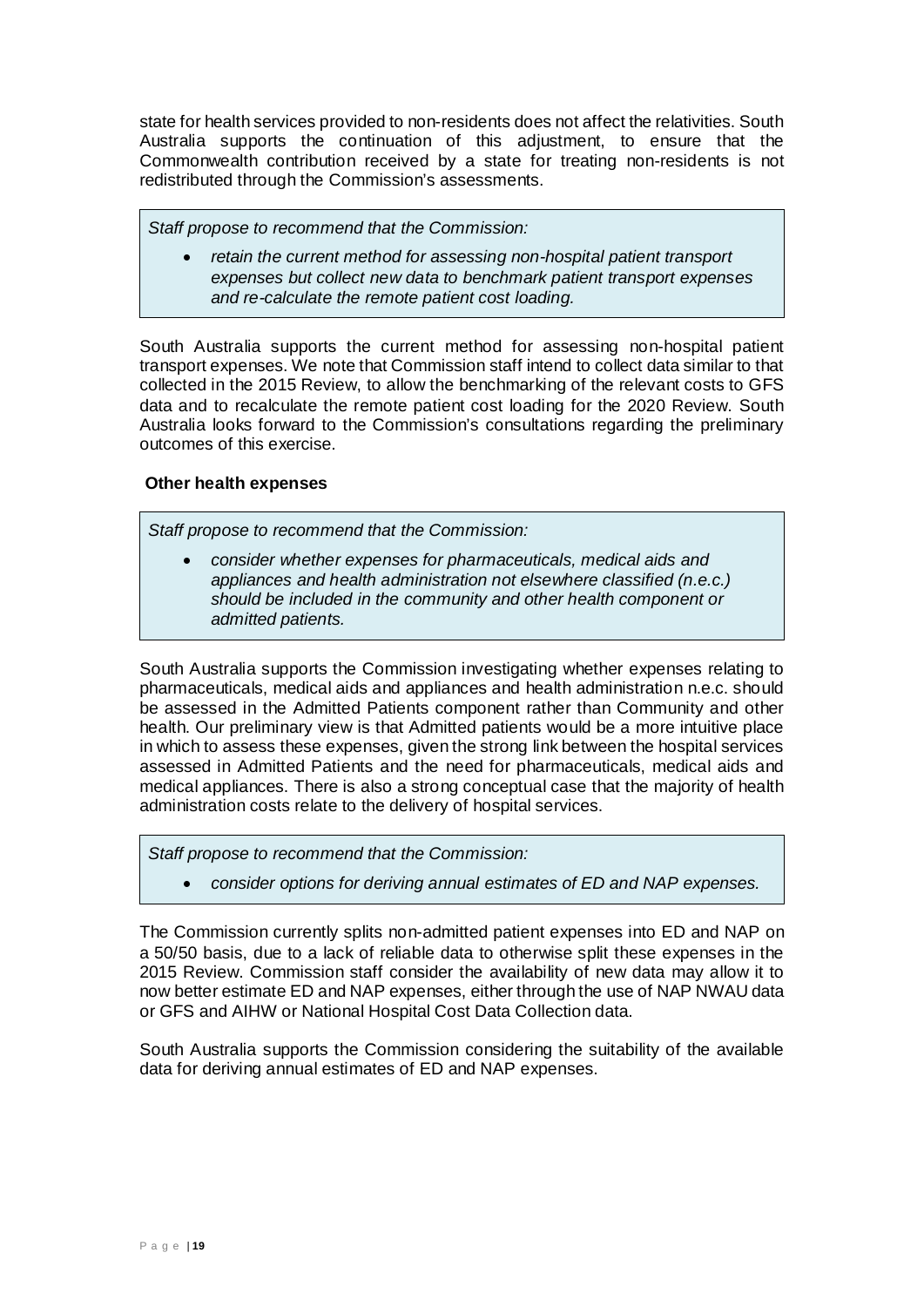#### **User charges**

*Staff propose to recommend that the Commission:*

- *continue to offset all user charges against expenses to maintain simplicity and because:*
	- − *fully compensable patients have no effect on state fiscal capacities and it is appropriate to remove these expenses from the assessment; and*
	- − *only the residual cost of private patients in public hospitals affect state fiscal capacities and the NWAU data used in the SDC assessment recognises that private patients in public hospitals are less costly.*

South Australia supports the offsetting of user charges against expenditure in the Health category, provided expenses continue to be assessed on the basis of the direct method.

#### **Category structure**

*Staff propose to recommend that the Commission:*

• *consider assessing all hospital services in a single component if IHPA's NWAU data for NAP services is considered sufficiently reliable by the time of the 2020 Review.*

South Australia considers that an aggregate "hospital services" assessment encompassing admitted patients, ED and NAP expenses should only be considered if it can be established that NAP NWAU data is sufficiently reliable for use in the Commission's assessments. We also note that there may be limited simplicity gains from the Commission staff proposal, as a single hospital services assessment would still require separate analysis of the three component service categories.

#### **Other issues considered**

*Staff propose to recommend that the Commission:*

• *not include a cost adjustment for culturally and linguistically diverse (CALD) patients because any additional costs for CALD patients compared with non-CALD patients appear to be small.*

South Australia accepts the Commission staff proposal not to include an adjustment for CALD patients on the basis of data reliability concerns. We note the outcomes of the IHPA study discussed by Commission staff, which found that there is no nationally consistent indicator for identifying CALD patients, there are reliability concerns about current costing data, and that the additional cost of CALD patients compared to non-CALD patients would likely be immaterial. On this basis, South Australia considers that no CALD adjustment should be applied in the Health category until the data issues highlighted above, including the materiality of a CALD assessment, are addressed.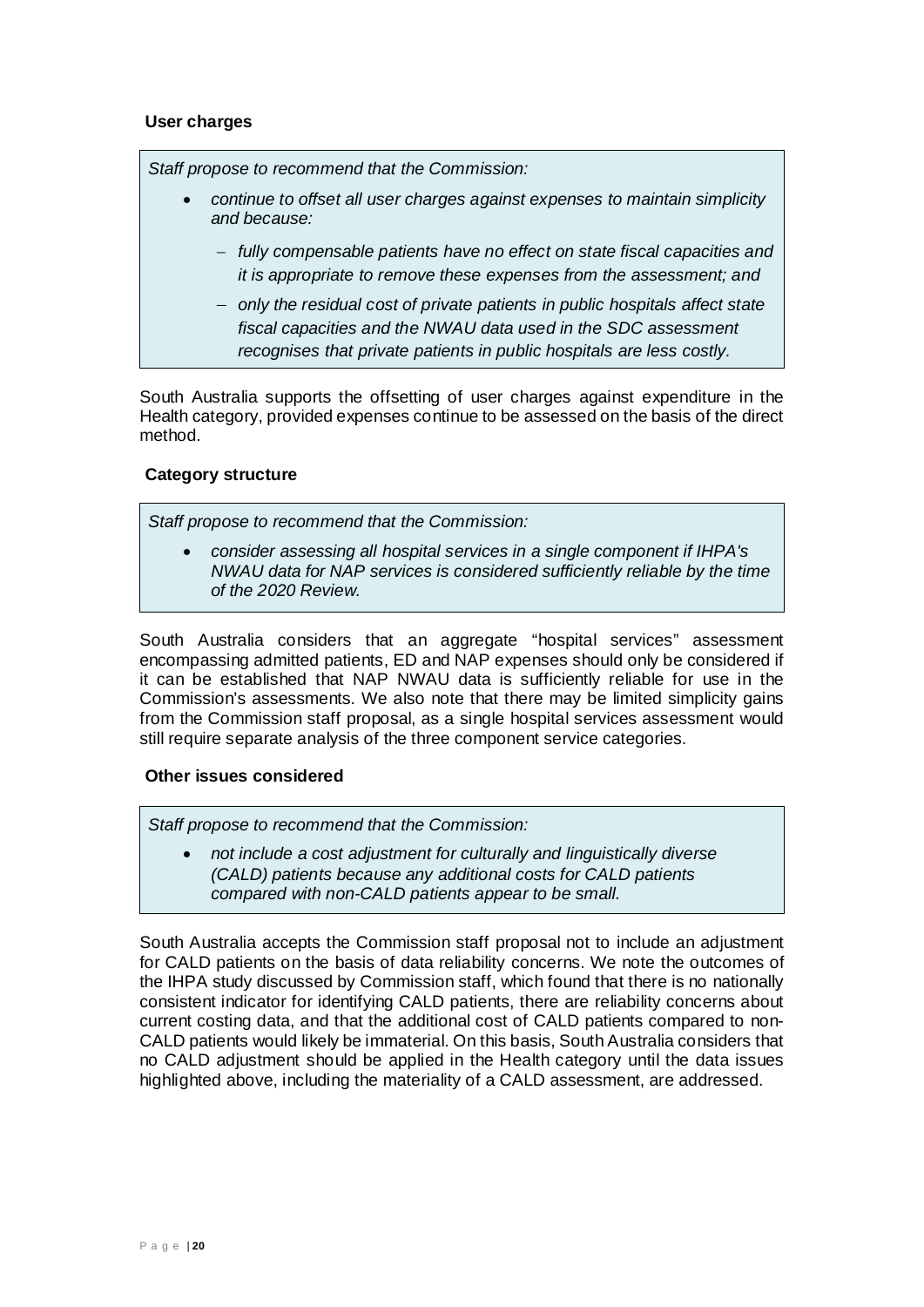# <span id="page-21-0"></span>**12. WELFARE (CGC 2018-01/13-S)**

*Staff propose to recommend the Commission:*

• *retain the current assessment methodology for family and child services*  but stay in contact with the AIHW on developments concerning their unit *record database, including whether data might become available for New South Wales and a possible CALD and/or disability measure.*

South Australia is generally comfortable with Commission's current assessment approach that recognises the impact of differences in age, Indigenous status, socioeconomic status (SES) and remoteness on the cost of providing family and child services. The assessment is based on a reliable data source being Australian Institute of Health and Welfare (AIHW) child protection data. As noted by Commission staff, the inclusion of disaggregated New South Wales data by SES and region in the AIHW Child protection Australia publication would represent a significant improvement to the overall coverage of the data in this report.

 *Staff propose to recommend the Commission:*

• *merge States' residual aged care expenses with other general welfare expenses and assess them using a general low SES measure.*

South Australia supports the staff proposal to merge residual aged care expenses with other general welfare expenses and assess them using a general low SES measure. This simple approach would remove the need to have a separate sub-category for aged care and reflects the expected reduction in the scale of states' expenditure on aged care services.

*Staff propose to recommend the Commission:*

- *assess NDIS expenses APC at full implementation in the 2020 Review, subject to decisions on this issue taken in the 2019 Update.*
- *re-allocate non NDIS expenses to the other general welfare component and assess them using the same measure of low SES as that used for other general welfare expenses after the full implementation of NDIS, subject to decisions on this issue taken in the 2019 Update.*

South Australia supports assessment of state NDIS contributions on an Actual Per Capita (APC) basis at full implementation. As contributions to the NDIS will be based 2011 Census data until the 2021 Census becomes available, the change in population shares will have a material impact on GST distributions. It is acknowledged that adjustments will be required to a simple APC assessment to account for the Western Australian NDIS-like model. During the transition period we are comfortable with the back-casting arrangements.

South Australia supports the staff recommendation to reallocate non-NDIS disability expenses to the other general welfare component and use the same measure of low-SES as that used for other general welfare expenses upon full implementation of the NDIS.

Non-NDIS expenses incurred by states post full implementation of the NDIS are likely to be in gap areas where there is no NDIS coverage but identified community need for the continuation of certain services. An assessment based on the number of people in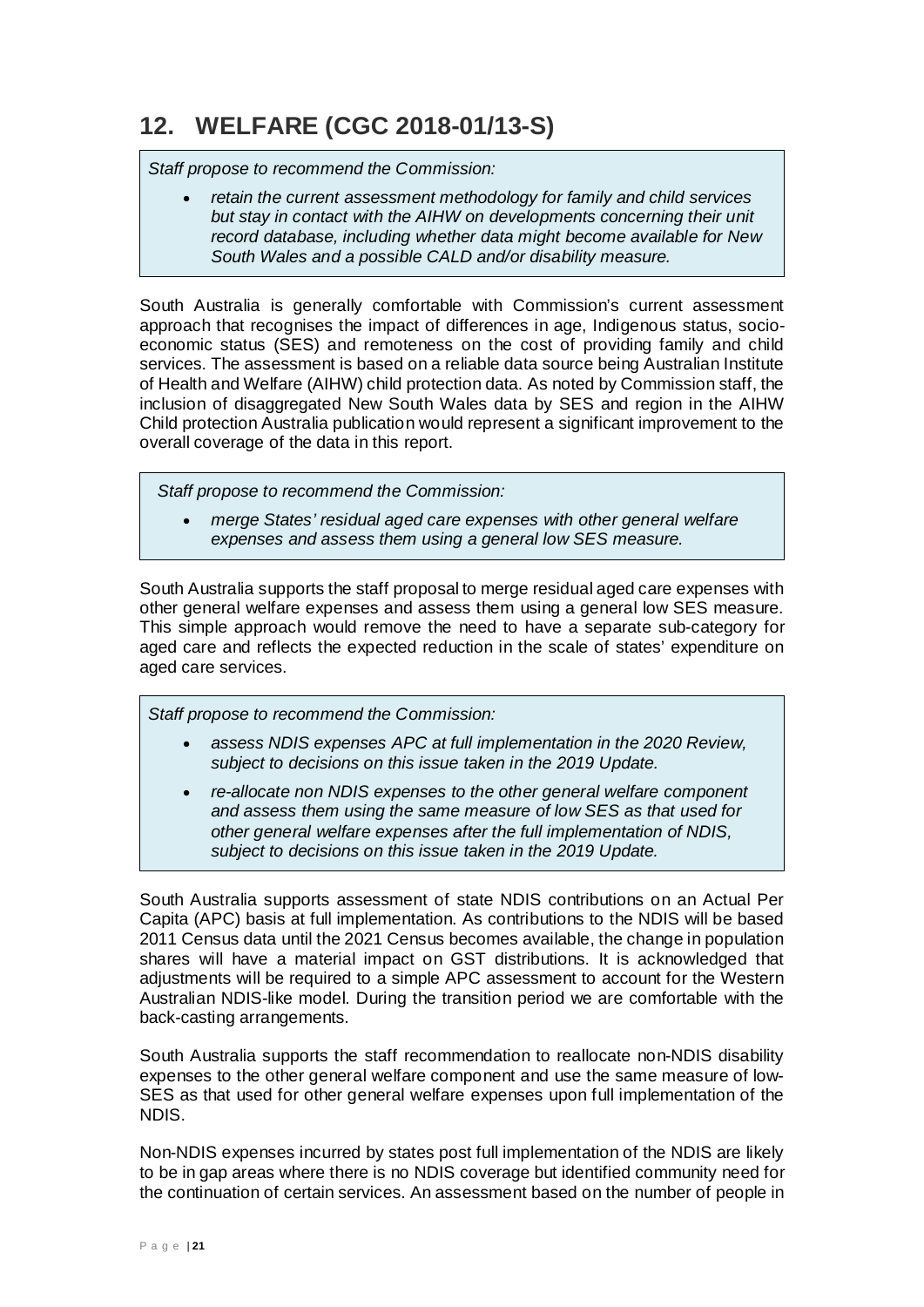low SES groups appears to be an appropriate basis for assessing these expenses.

It is noted that the potential redistributions noted in the staff paper for the proposed assessment approach for non-NDIS expenses are likely to be overstated in the context of future application as the scale of non-NDIS expenses post full NDIS implementation is likely to decline.

*Staff propose to recommend the Commission:*

- *retain the current assessment methodology for concessions.*
- *retain homelessness related expenses within the other general welfare component of the Welfare category.*
- *if the ABS updates SEIFI, use it to measure needs for other general welfare expenses. If an updated SEIFI is not available for the 2020 Review, use the relative proportions of State populations in the bottom quintile of the 2016 Census individual income.*
- *assess revenues from user charges on an EPC basis in the Other revenue category.*

South Australia is comfortable with the staff proposal to retain the current assessment methodology for concessions. The proportion of pensioner concession and healthcare card holders in each state is the appropriate driver for a differential assessment.

South Australia also supports retaining homelessness related expenses in the other general welfare component of the Welfare category. Homelessness services are broader than just the provision of social housing and it is appropriate to use a low SES measure as the basis for assessing needs.

South Australia notes that the ABS is considering updating the socio-economic index for individuals (SEIFI) with 2016 Census data and that Commission staff propose to recommend use of the update data if it is available for the 2020 Review.

As user charges are not significant in proportion to total welfare related expenses, South Australia is comfortable with assessing them in Other Revenue on an EPC basis.

### <span id="page-22-0"></span>**13. HOUSING (CGC 2018-01/14-S)**

*Staff propose to recommend to the Commission:*

- *agree to develop an approach which scales the more detailed Census data to accord, to the extent possible and appropriate, with available AIHW data for each State on households in State housing (public housing plus SOMIH) and community housing (mainstream community housing plus ICHOs).*
- *agree to staff undertaking further investigations into the possible scaling of Census rent data to accord with available AIHW data.*

South Australia appreciates that there are material differences between AIHW data on households in social housing and social housing data published by the ABS that has been sourced from Census data collections.

A decision was made in the 2015 Review to use Census data because that data was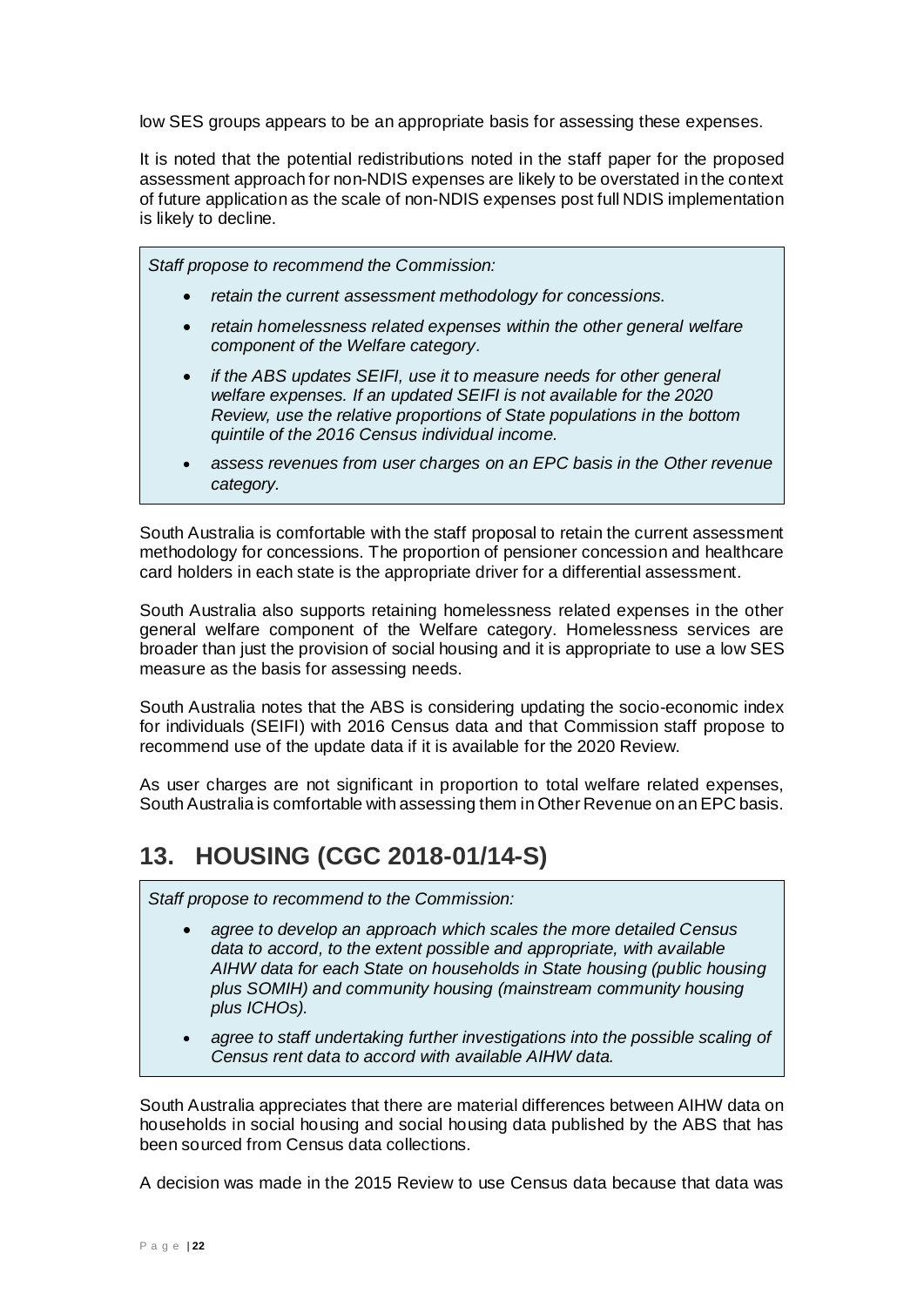considered to be more comprehensive for community housing and have better coverage of Indigenous status households. Commission staff believe that the 2016 Census data continues to provide consistent and comprehensive data on the characteristics of social housing households. However, the 2016 Census data does appear to understate the number of community housing households, especially for Indigenous communities.

The AIHW data appears to provide a more accurate count of the total number of social housing dwellings, especially for Indigenous community housing. However, Commission staff note that there are some significant data gaps for some states and there is limited dissection of socio-economic characteristics for certain community housing areas in some states.

Commission staff propose to use AIHW data for the total number of social housing dwellings and use ABS Census data to determine the socio-economic characteristics (income, Indigenous status and remoteness) of social housing households. It is also suggested that ABS Census data provides a more comprehensive breakdown by rent range allowing rents to be taken into account in the housing revenue assessment.

The staff recommendation requires scaling of the ABS Census data up to the AIHW number of social housing households and it is proposed that this be done in every update as the AIHW data is available annually. Commission staff acknowledge that this approach will result in the socio-demographic characteristics applying to households in the Census data also being applied to the additional households required to match the AIHW social housing count.

South Australia notes the Commission staff recommendation but would like to examine the "combined" data, including characteristics (when available) and the distribution impacts of using this approach compared to either solely using Census or AIHW data before providing a position on the proposed approach.

States are welcome to develop a case for the assessment of the impact of land prices on the costs of providing housing services. *Staff propose to recommend the Commission:*

• *not pursue a differential assessment of housing related land costs because recurrent expenses would not be affected by land prices and net investment in land is too small for an assessment to be material.*

South Australia supports the staff recommendation not to pursue a differential assessment of housing related land costs as recurrent expenses would not be affected by land prices and net investment in land is too small for an assessment to be material.

*Staff propose to recommend the Commission:*

• *not pursue a separate assessment of affordable housing because State expenses are likely to be small.*

South Australia is comfortable with the staff recommendation not to pursue a separate assessment of affordable housing. It is accepted that there is no readily available, nor reliable, information on state spending on affordable housing programs and these expenses are likely to be relatively small.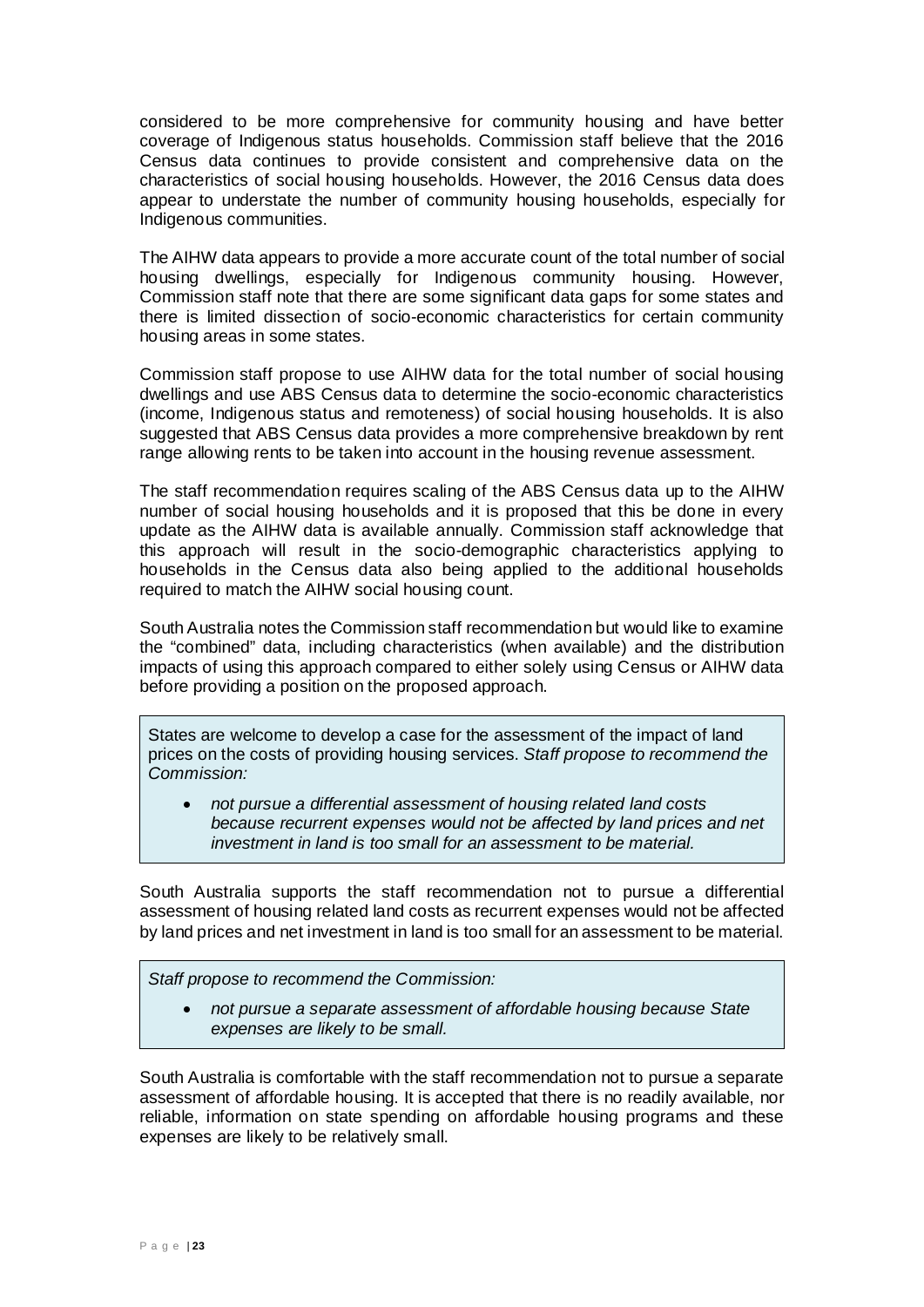*Staff propose to recommend the Commission:*

• *retain the EPC assessment of FHOGs and stamp duty concessions expenses.*

South Australia supports the staff recommendation to retain the EPC assessment of First Home Owner Grants and stamp duty concession expenses. It is accepted that a differential assessment or an actual per capita assessment would not be material.

#### *Staff propose to recommend the Commission:*

• *agree to update the Indigenous cost weight and the location factor using the latest available data.*

South Australia notes that the Commission intends to update the Indigenous cost weight and location factor using more recent state data.

# <span id="page-24-0"></span>**14. SERVICES TO COMMUNITIES (CGC 2018-01/15-S)**

*Staff propose to recommend that the Commission:*

- *split the utilities component into electricity subsidies and water subsidies, recognising that average subsidies for these services are likely to be different;*
- *update the split between electricity and water subsidies annually using data already available from the states.*

South Australia supports the proposal to split the utilities component into electricity and water subsidies. This is in line with South Australia's recommended approach in the 2015 Review and would take into account the different drivers of electricity and water supply costs and subsidies. We also support the Commission updating the split between electricity and water subsidies using the latest available state data to support the contemporaneity of the assessments.

#### **Electricity subsidies**

*Staff propose to recommend that the Commission:*

- *determine at what point full cost recovery for electricity services is not feasible;*
- *differentially assess electricity subsidies which are the result of unavoidably high costs recognising that subsidies vary by community size and remoteness area;*
- *not differentially assess electricity subsidies when the decision to not fully cost recover is due to state policy choice.*

South Australia supports the Commission considering the most appropriate way to assess electricity subsidies. South Australia has provided data to assist this process and we look forward to further consultations regarding the Commission's preferred approach.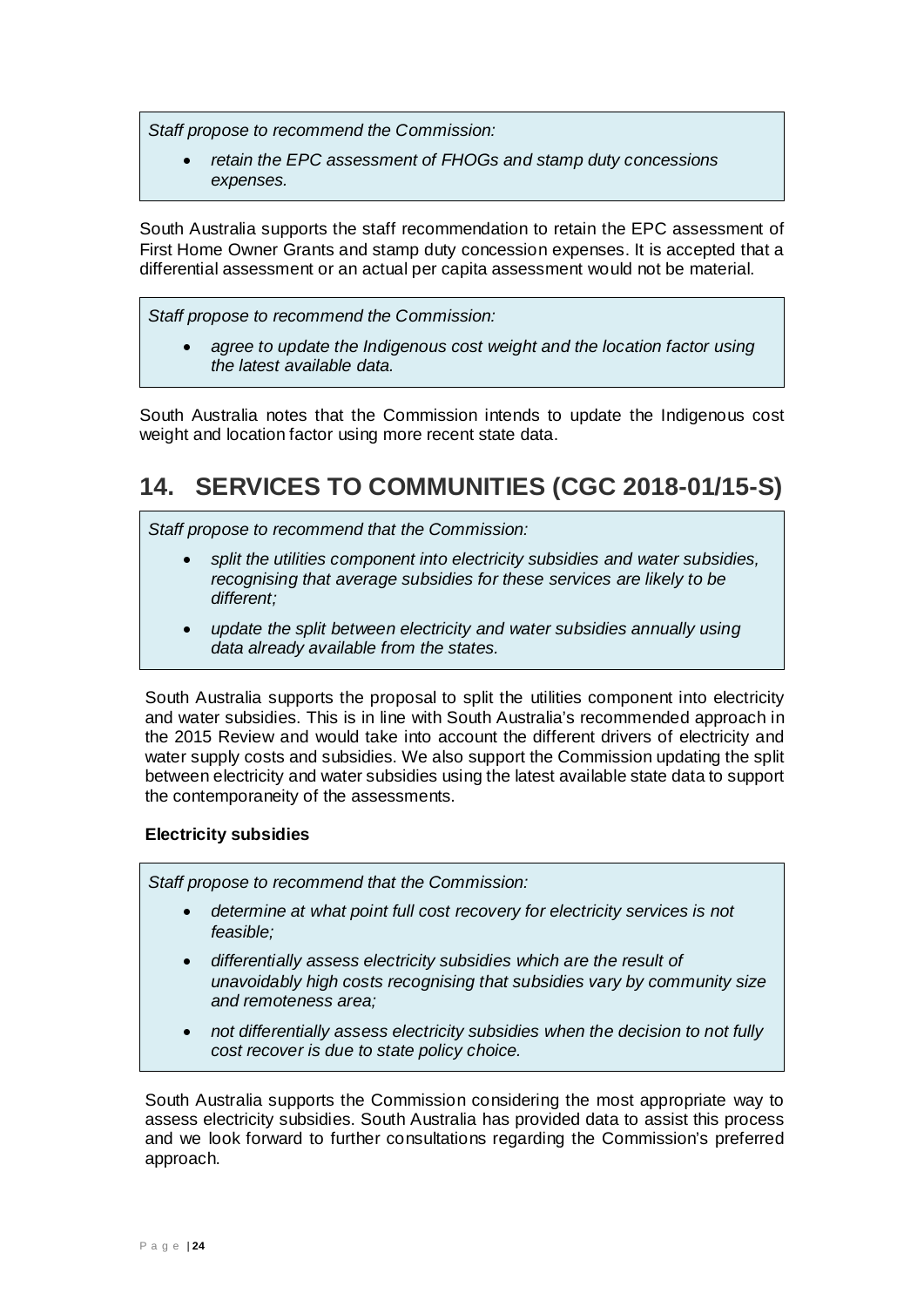#### **Water subsidies**

*Staff propose to recommend that the Commission:*

- *determine at what point full cost recovery for water services is feasible;*
- *not differentially assess water subsidies when the decision not to fully cost recover is due to state policy;*
- *differentially assess water subsidies which are the result of unavoidably high costs.*

South Australia supports the Commission investigating the most appropriate way to assess water subsidies. A key theme for South Australia in this regard is the assessment of water quality and availability as a factor that influences the cost of providing water and the resulting need for subsidies.

In the 2015 Review, the Commission decided not to assess the impact of water quality and availability on water subsidy needs, due to a lack of suitable data. This was despite the Commission having previously found a conceptual case that:

*"…under average policy, the smaller communities in poor water [quality] areas, outside highly accessible regions, are the most likely to receive subsidies and to drive state needs."* – CGC 2010 Review Final Report, Vol. 2 p.297

The Commission applied a 25% discount to its water subsidy assessment to reflect data quality concerns.

While South Australia recognises that the available data is not ideal, the conceptual case for assessing the influence of water quality does exist and should be assessed. In South Australia's case, the State is heavily reliant on the Murray River for water, which presents some significant cost and supply security issues, as the River is slow flowing, saline, turbid and subject to shortages created by upstream use (and misuse). The reliance on the Murray River for country water supplies leads to considerable investment in water treatment facilities, driving up costs and, in effect, the subsidies provided to residents accessing this water.

#### **Community development and amenities**

*Staff propose to recommend that the Commission:*

- *expand the scope of Indigenous community development expenses to include general revenue grants to local councils with a predominantly Indigenous population because the driver of these expenses is communities with a significant Indigenous population;*
- *collect data from the states for Indigenous community development expenses to evaluate the quality of GFS data and to decide the best approach for estimating annual component expenses;*
- *assess Indigenous community development expenses in a separate component of the Services to Communities category to improve transparency and simplify the assessment;*
- *continue to use the Indigenous population living in these communities as the disability for the Indigenous community development component, and*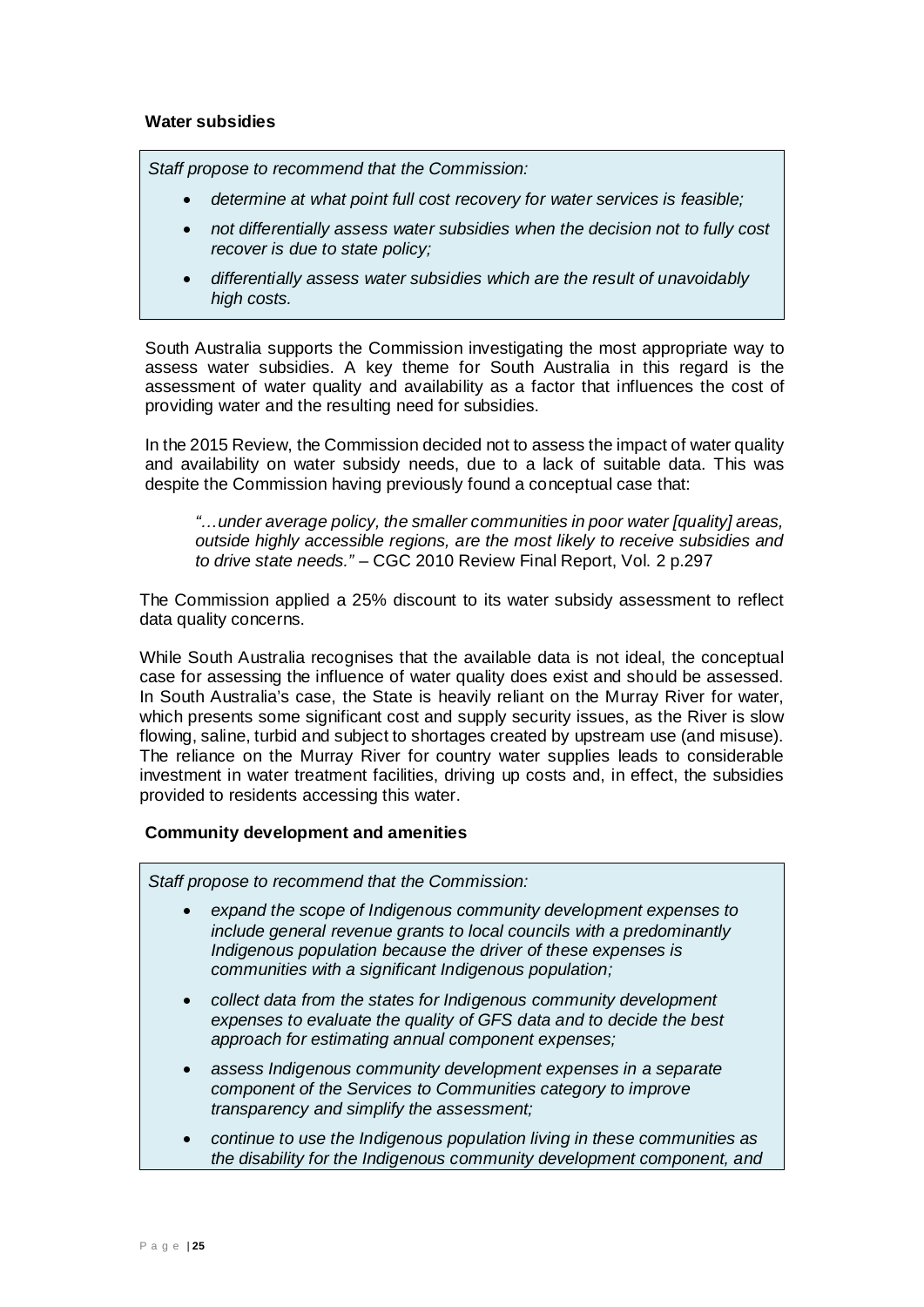*applying wage costs and regional costs disabilities;*

• *continue to define discrete Indigenous communities as SA1s with populations that are more than 50% Indigenous.*

South Australia does not object to the proposal to expand the scope of assessed Indigenous development expenses to include grants to local councils with a predominantly Indigenous population; and will endeavour to provide the data required to assist the Commission in developing an assessment.

South Australia is comfortable with the proposal to assess Indigenous community development expenses in a separate component if the Commission considers that this will improve the transparency of the assessment. We are also comfortable with the proposed definition of a discrete Indigenous community and the use of Indigenous population in these communities as the disability for the Indigenous community development assessment.

#### **Other community development and amenities**

*Staff propose to recommend that the Commission:*

- *continue to assess community amenities expenses EPC;*
- *assess other community development expenses EPC because these services apply to all communities including discrete Indigenous communities;*
- *continue to apply wage costs and regional costs disabilities to other community development and community amenities expenses;*
- *include other community development and amenities expenses in the Other Expenses category because this is where most other state expenses which are assessed on the basis of population are classified.*

South Australia supports the assessment of community amenities and other community development expenses on an EPC basis, and the inclusion of these expenses in the Other Expenses category. We however oppose the proposal to apply wage cost disabilities to these expenses.

South Australia has long-standing and well documented concerns about the wage costs assessment (discussed in detail in the Wage Costs section of this submission). On this basis, we do not support the application of this disability (at least in its current form) to any assessment until the fundamental issues associated with it have been resolved.

#### **Environmental protection**

*Staff propose to recommend that the Commission:*

- *continue to assess environmental protection expenses EPC because it is not practical to disaggregate expenses or possible to identify a single broad indicator for assessing spending on this function;*
- *continue to apply a wage costs disability;*
- *consider applying the regional costs disability to some or all environmental protection expenses, especially in light of changes to the scope of these*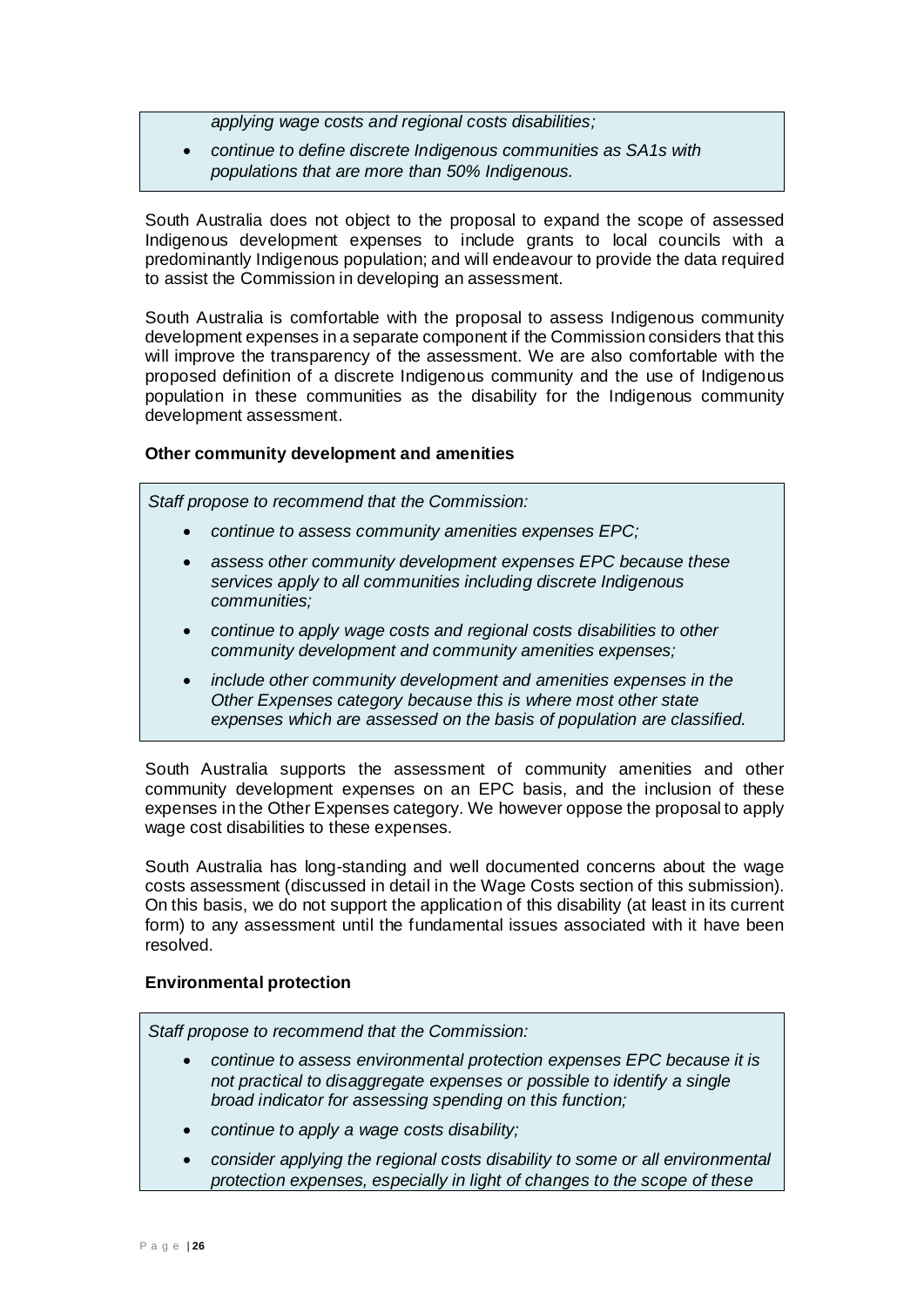*expenses, which now include national parks and wildlife expenses;*

• *include environmental protection expenses in the service expenses component of the Other Expenses category because this is where most other state expenses which are assessed on the basis of population are classified.*

South Australia accepts that it is difficult to develop a robust differential assessment for environmental protection given the broad range of activities undertaken by states in this area and is comfortable assessing environmental protection expenses on an EPC basis. We do not support the application of a wage costs disability to these expenses.

South Australia supports the Commission considering whether a regional costs disability would be appropriate for some (not all) environmental protection expenses. We note that while regional costs were assessed for national park and wildlife expenses in the 2010 Review (then assessed under Other Expenses), this was not the case for other environmental protection expenses. South Australia does not believe there is a case for changing this approach in the 2020 Review.

South Australia does not object to the assessment of environmental protection expenses under Other Expenses.

#### **User charges**

*Staff propose to recommend that the Commission:*

• *include all user charges for the activities covered by the existing Services to Communities category in the Other Revenue category and assess them on an EPC basis.*

As indicated earlier in this submission, South Australia considers that the Commission should review its approach to assessing all user charges.

#### **Other issues considered**

*Staff propose to recommend that the Commission:*

- *not assess the effect of the non-state sector on the level of electricity, water and wastewater subsidies;*
- *not assess the effect of the non-state sector on the provision of environmental protection services because it is impractical to develop an assessment.*

South Australia is comfortable with the proposals not to assess the effect of the non-state sector on utilities subsidies and environmental protection expenses.

# <span id="page-27-0"></span>**15. JUSTICE SERVICES (CGC 2018-01/16-S)**

*Staff propose to recommend the Commission:*

• *further develop a model incorporating socio-demographic drivers of offences and geographic based model of cost per offence*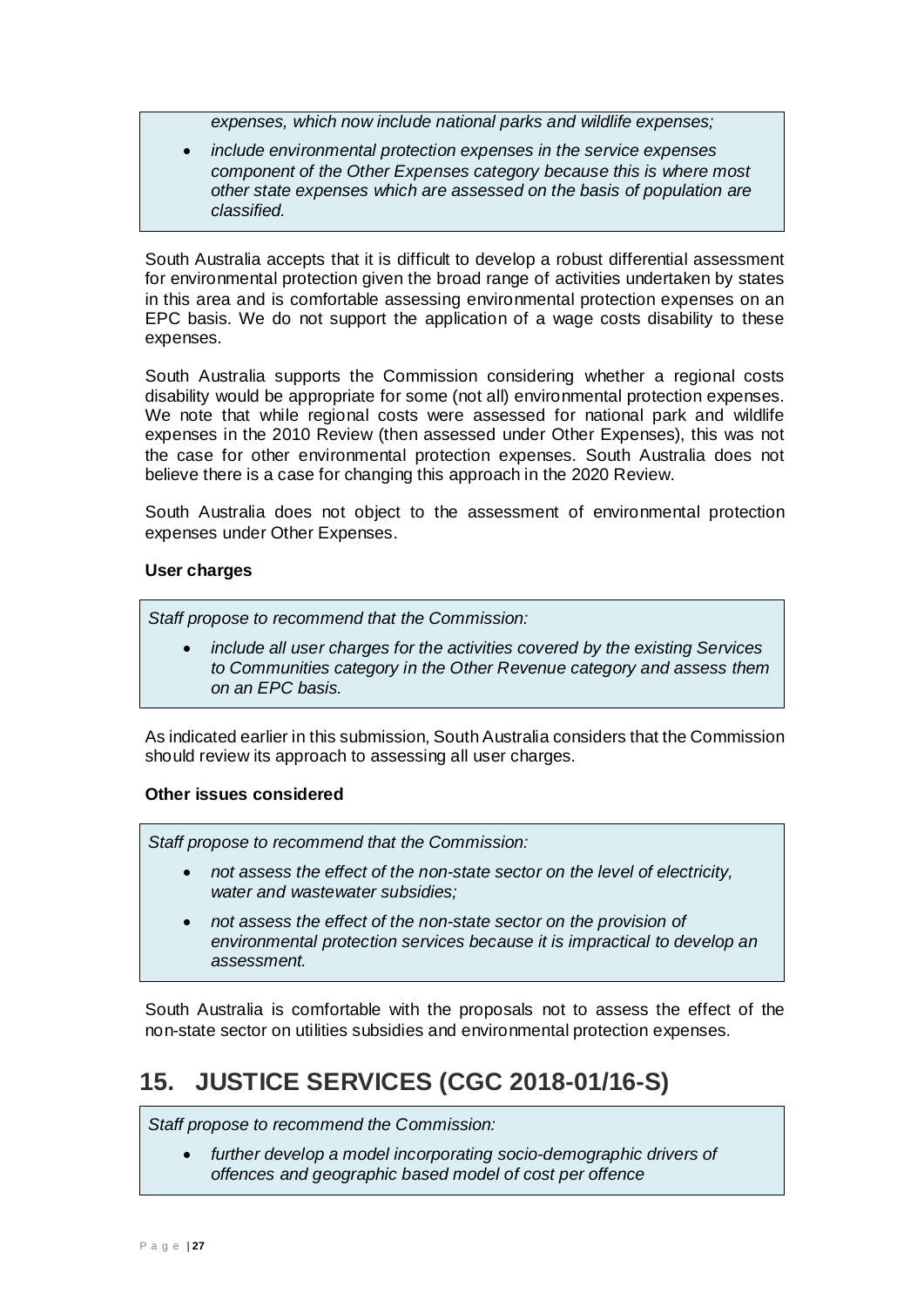South Australia accepts that the current "population-based" assessment for police services should be reconsidered as it is based on significant Commission judgement (50% of police resources dedicated to community policing and the other 50% dedicated to crime), uses offender numbers to determine resource use and uses some base data that is now quite dated.

Commission staff are now seeking to develop an assessment using offender data and police cost data to determine a cost per offence for different regional areas and for Indigenous and non-Indigenous offenders. This approach could remove the need for the judgement-based estimate of the split between community and specialised policing as this is reflected in the cost data.

South Australia is happy for Commission staff to further develop a new assessment model for police services and will consider the results of the model when it is available.

*Staff propose to recommend the Commission:*

- *divide legal service expenses into those associated with criminal matters and all other legal services*
- *assess criminal legal matters using use rates based upon State data on the Indigenous status, SES and age characteristics of criminal court defendants*
- *not apply any cost-weights to population groups.*

South Australia is comfortable with the staff proposal to divide legal services into those associated with criminal matters and all other legal services. South Australia is also comfortable with the recommendation to assess criminal legal matters using use rates based upon state data on Indigenous status, SES and the age characteristics of criminal court defendants.

*Staff propose to recommend the Commission:*

• *retain the 2015 Review method used to assess Prisons.*

South Australia is comfortable with the staff recommendation to retain the 2015 Review assessment approach for prisons.

*Staff propose to recommend the Commission:*

- *apply the wage costs assessment in the Justice category*
- *retain the 2015 Review method for regional costs and service delivery scale*
- *assess the influence of the use of AFP officers by the ACT on police expenses.*

In relation to the application of the wage cost assessment, please refer to comments in the Wage Cost assessment of this submission. South Australia supports the other staff recommendations to retain the 2015 Review method for regional costs and service delivery scale. South Australia notes the recommendation to assess the influence of the use of AFP officers by the ACT on police expenses.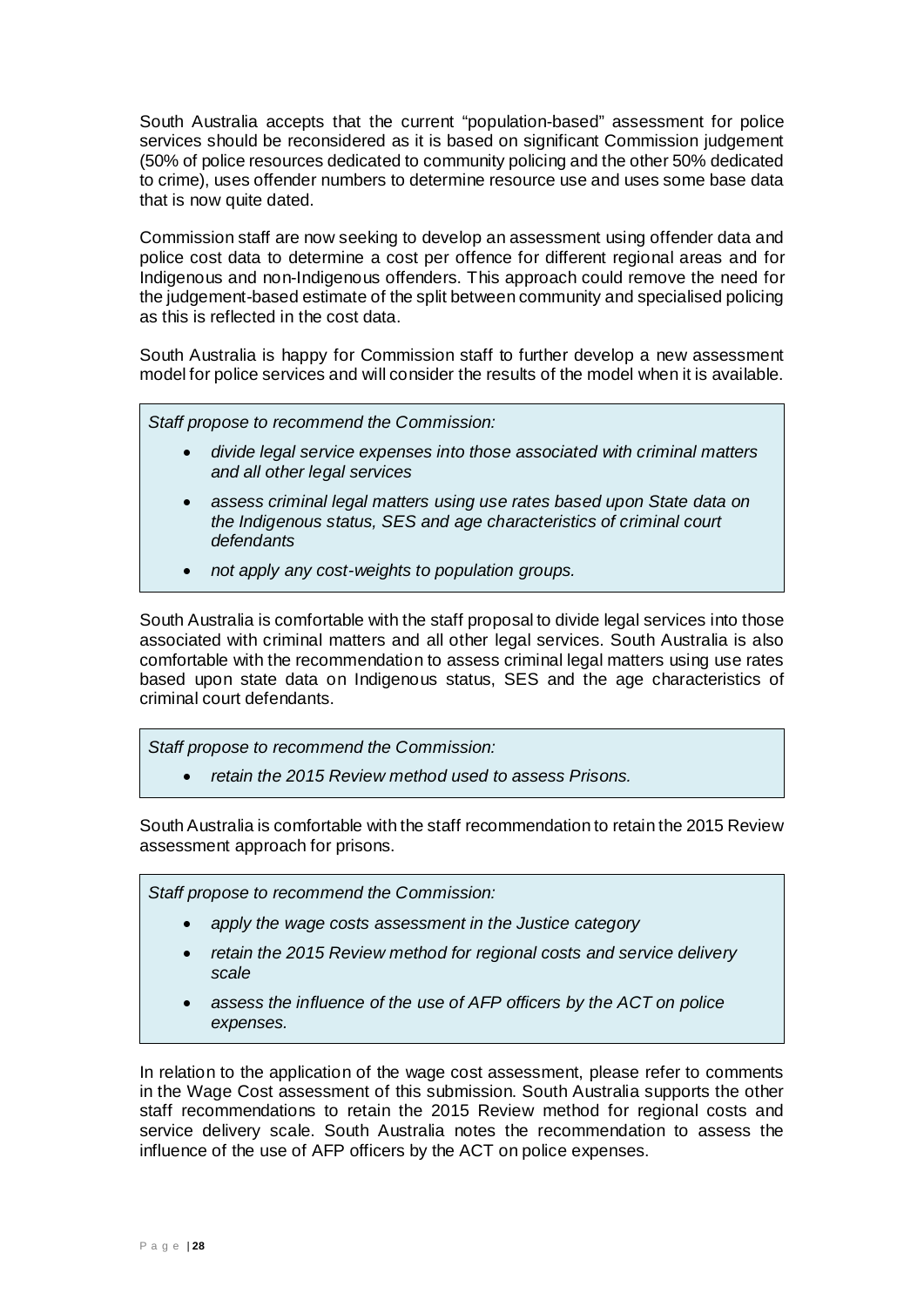# <span id="page-29-0"></span>**16. ROADS (CGC 2018-01/17-S)**

#### **Road length**

*Staff propose to recommend that the Commission:*

- *consider whether it should adopt a new approach to measuring state road length in a way that more closely reflects the actual length of roads that states manage and, if so, to:*
	- − *use state actual road networks adjusted to ensure the inclusion of roads commonly classified as state roads and the exclusion of roads commonly classified as local roads to reflect average policy;*
	- − *as a fall-back, retain the mapping algorithm approach with changes to incorporate all connections between urban centres, connections to smaller population centres and connections to certain areas of significance; and*
- *provide a draft data request to states by early 2019 to see whether states can provide road length information based on the definitions and formats set out in the Austroads Standard.*
- *retain the definition of urban areas as UCLs of more than 40 000 people;*
- *as a fall-back, continue to use urban population as a proxy measure of urban road length needs.*
- *ensure that the local roads component includes only expenses related to maintenance of local roads in areas of states where there is no local government (unincorporated areas) or where there is insufficient population for the local government to support road maintenance; and*
- *update the estimates of local road length using actual road length in unincorporated areas and sparsely populated areas.*

In principle, South Australia supports the use of actual rural, urban and local road length data in the Commission's assessments, subject to the fitness of this data for the Commission's purposes. Actual road data, if robust, would better reflect the service delivery task faced by the states than the use of proxies such as urban population or a synthetic road network.

South Australia would therefore welcome the work proposed by Commission staff in this regard. We however note that the proposed timing of the draft data request (early 2019, with a final data request presumably being provided soon after that) may leave insufficient time for the states to effectively participate in this process and for the Commission to consider the states' positions before delivering the Draft and Final Reports of the 2020 Review.

South Australia also supports the proposal to review the expenses included in the local roads component to ensure that only the relevant expenses are included.

#### **Road use – traffic volume and heavy vehicle use**

*Staff propose to recommend that the Commission:*

• *retain the current methodology for calculating urban and rural traffic*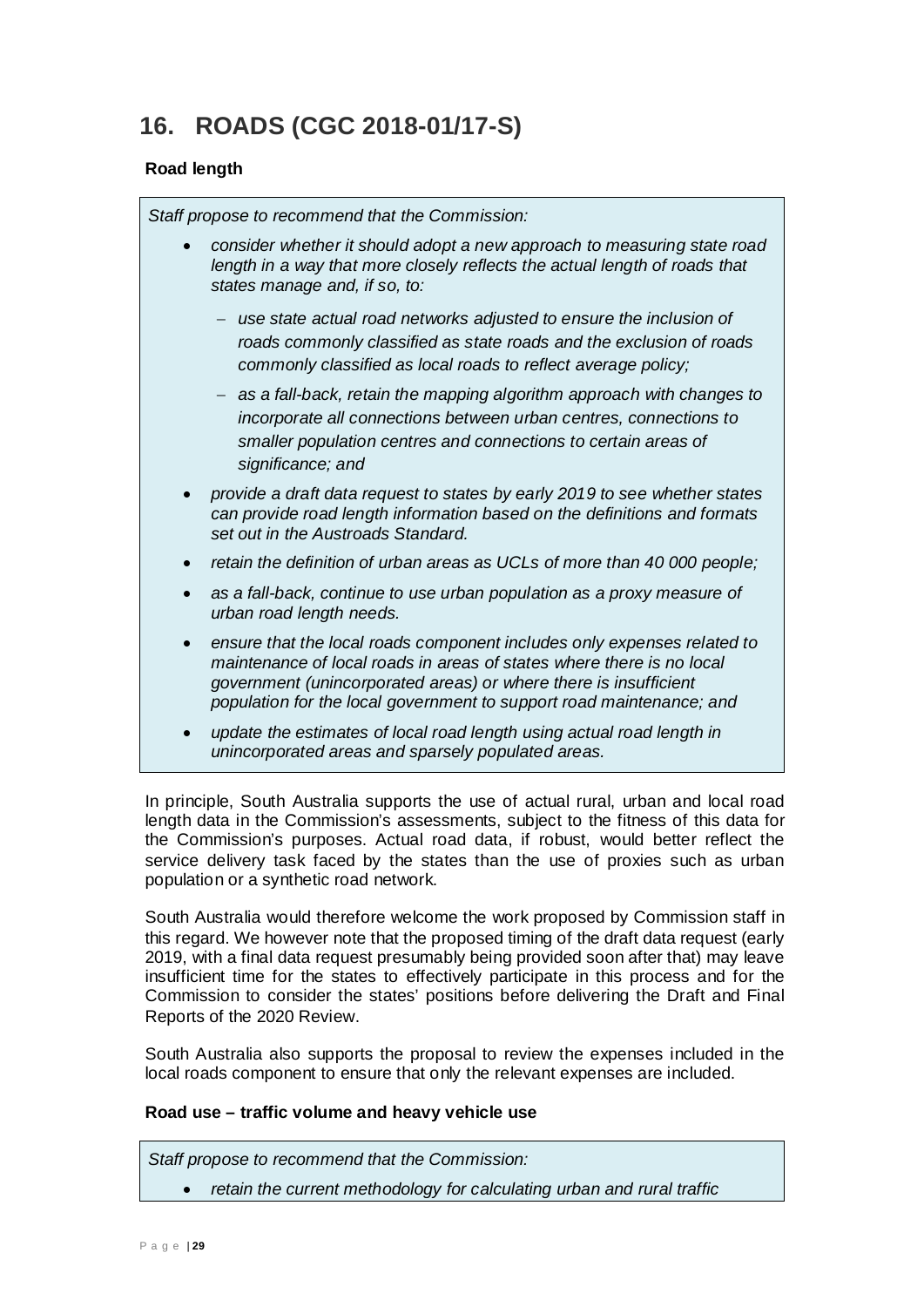*volume;*

- *treat light commercial vehicles as passenger vehicles because they do not fit the definition of heavy vehicles;*
- *combine rigid and other trucks, and buses into an 'other heavy vehicles' class; and*
- *not pursue the issue raised by the ACT.*

South Australia supports the current methodology for calculating urban and rural traffic volume, which is based on vehicle kilometres travelled data from the Bureau of Infrastructure, Transport and Regional Economics. South Australia also accepts the proposed adjustments to the assessment of heavy vehicle use.

The ACT has indicated that information on state spending on urban roads suggests that states with higher urban areas per capita generally appear to spend more per capita in those areas than states with lower urban areas per capita. We note and accept Commission staff's analysis of state road expenses data, which shows that this is not the case in three states (Western Australia, South Australia and Tasmania). On this basis, South Australia supports the recommendation not to pursue this issue further.

#### **Bridges and tunnels**

*Staff propose to recommend that the Commission:*

- *agree to staff considering options for a bridge and tunnel factor based on state spatial data; and*
- *if no satisfactory options are found, reallocate bridge and tunnel expenses and investment to the relevant urban and rural road components and apply the disabilities for those components.*

South Australia supports the Commission staff considering options for a bridge and tunnel factor based on state spatial data. We however have concerns about the proposed fall-back option of assessing bridge and tunnel expenses and investment using the urban and rural roads disabilities. Such an approach would effectively assume that the factors driving the construction and maintenance costs of bridges and tunnels are the same as those driving the cost of roads.

In the absence of compelling evidence to support this assumption, South Australia considers that the Commission should continue the current EPC approach in the event that it is unable to develop a differential assessment based on state spatial data.

#### **Other services**

*Staff propose to recommend that the Commission:*

• *remove the Other Services component from the Roads category and reallocate other services expenses to the other components of the Roads category on a proportional basis and apply to them the component disabilities.*

South Australia supports the proposal to reallocate the expenses currently assessed under to the Other Services component to the other components of the Roads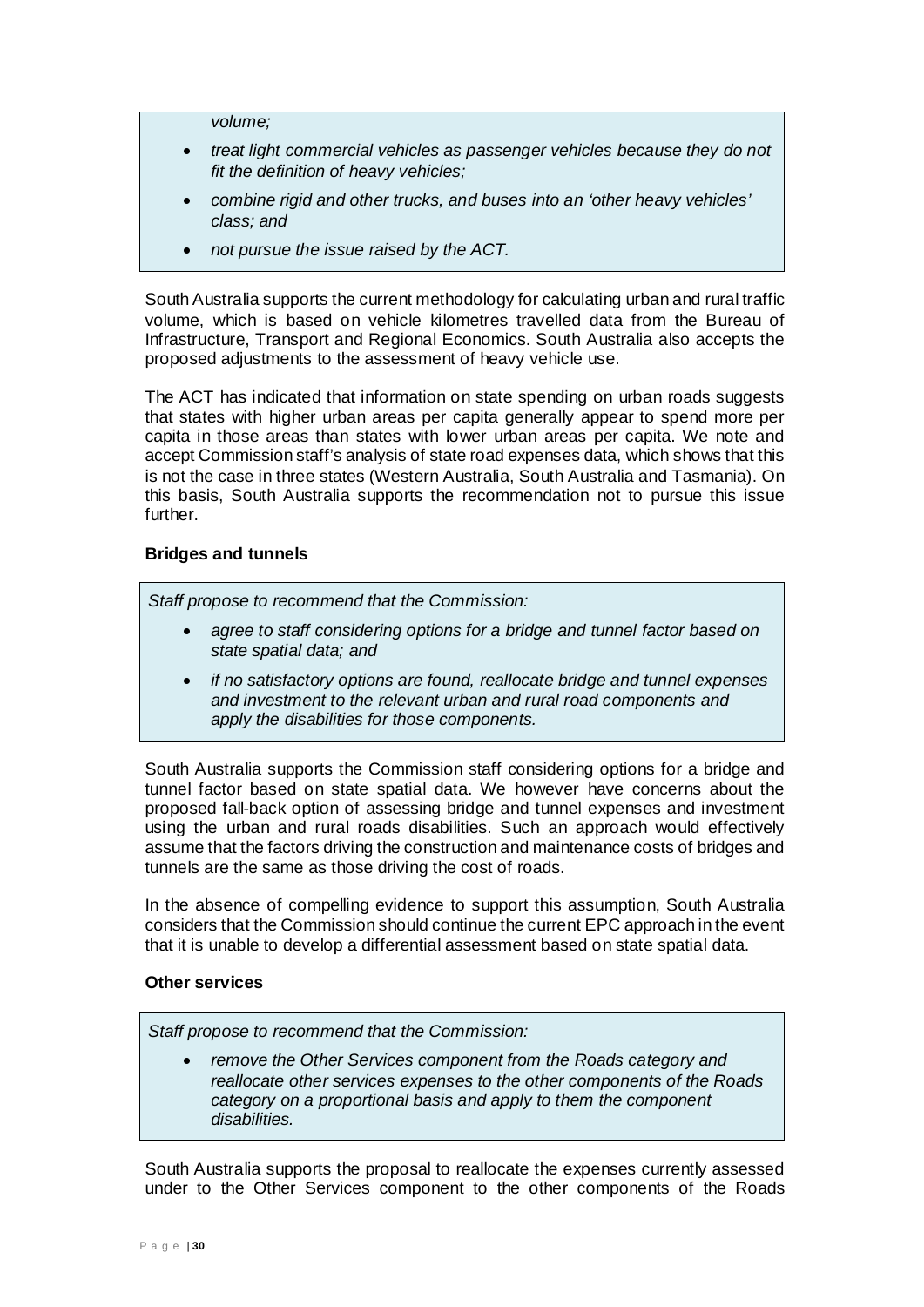category on a proportional basis and assess them using the relevant component disabilities. This approach would be consistent with the treatment of similar expenses in other expense categories.

#### **National Network Roads**

*Staff propose to recommend that the Commission:*

• *defer a decision on the treatment of Commonwealth payments for investment on national network road and rail projects until state comments on the issue have been received and examined.*

South Australia supports the principle that where a Commonwealth payment relates to a road (or rail) project that addresses both national and state tasks, a portion of that payment should not affect the relativities. In our view, the issue that needs to be considered is the development of a framework that clearly defines the criteria for this treatment as well as the proportion of each eligible payment that will affect the relativities.

In the 2015 Review, South Australia suggested that a simple test for partial assessment could be whether Commonwealth payments to a particular state involve the provision of services to residents and businesses in multiple states. Some rules of thumb may be needed to avoid excessive complexity, and fine tuning of the national benefit proportion, but the appropriate concept for some payments appears to be one of 'proportional exclusion' to the extent there are direct spill-over benefits to multiple states.

#### **Physical environment**

*Staff propose to recommend that the Commission:*

• *not pursue the development of a physical environment assessment for road maintenance expenses.*

South Australia agrees with Commission staff that attempts to measure the impact of the physical environment on road maintenance expenses are unlikely to yield an outcome materially better than past attempts.

#### **Location factor**

*Staff propose to recommend that the Commission:*

- *continue to apply the wage costs factor to all components of the Roads category; and*
- *continue to apply the regional costs factor to the rural roads component.*

In principle, South Australia supports the application of the regional cost factor to the rural roads component. We do not, however, support the application of a wage costs disability to these expenses.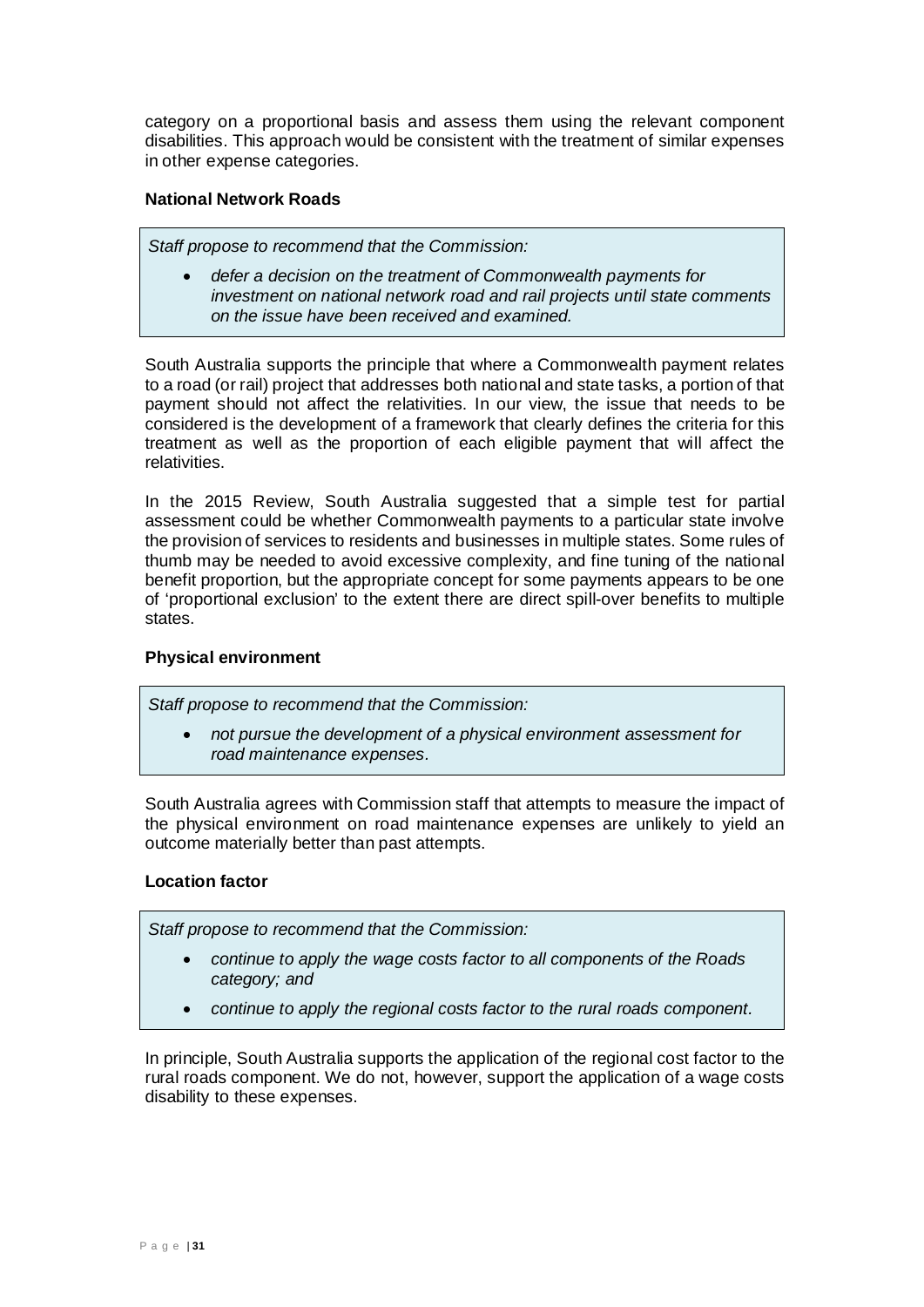#### **User charges**

*Staff propose to recommend that the Commission:*

• *continue to assess roads user charges on an EPC basis in the Other Revenue category.*

As indicated in our responses to the Schools Education paper, South Australia considers that the Commission should revisit its treatment of all user charges, given that Commission staff have indicated that – in respect of schools education at least – user charges are better assessed by netting them off the related expenses (despite the Commission's view that the drivers of expenses and user charges are different).

### <span id="page-32-0"></span>**17. TRANSPORT (CGC 2018-01/18-S)**

*Staff propose to recommend the Commission:*

• *retain the current general approach to the assessment of recurrent and infrastructure urban transport expenditure because the conceptual case that city population is a major driver of net expenses and assets for public transport systems is strong and supported by data.*

*Staff propose to:*

• *provide the report on stage 2 of the consultancy to States for comments. After receiving those comments, staff will develop assessment proposals for net expenses and investment for the Commission.*

South Australia continues to have concerns about the conceptual validity of the Transport assessment. The assessment is based on population being the main nonpolicy influenced driver of urban transport expenses and that per capita net expenses increase with urban centre population size.

Although there is clearly some relationship between subsidies and city size, it is not clear that this assumption is valid when cities grow beyond a certain size. For very large urban areas, public transport demand generally increases as road congestion and road travel times increase. The increased passenger demand increases the revenue generating capacity and utilisation of public transport systems in larger cities. To some degree this mitigates the costs associated with expanded public transport networks.

For the urban transport assessment, Commission staff use a regression analysis to estimate, in cities with populations over 20,000, the average relationship between per capita net transport expenses and city populations. This analysis has produced an upward sloping curve. The average relationship has been applied to the size of each city with over 20,000 people in each State and the results summed to derive assessed net expenses.

Although this analysis is supported by multiple data points for smaller urban centres, in the Australian context, there are only two large city data points to confirm or support the position that transport subsidies increase indefinitely with city size.

Australia's two largest cities, Sydney and Melbourne have a similar population but Sydney's per capita net transport expenses between 2009-10 and 2011-12 were almost double that of Melbourne. Both Brisbane and Perth had higher per capita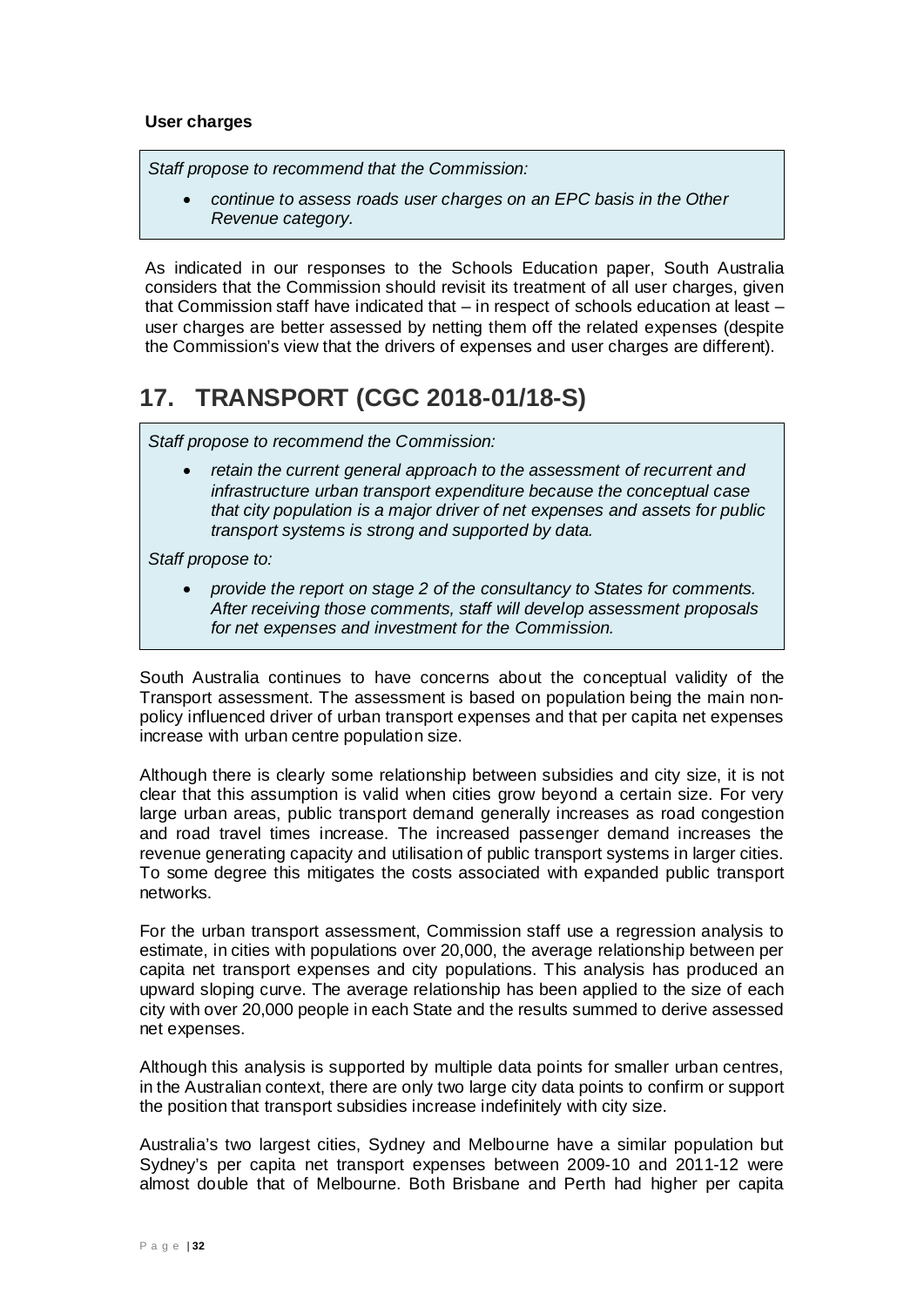subsidies over the same period. It appears that it is the influence of one data point, Sydney, that is driving the proposition of subsidies increasing with city size. Without Sydney, subsidies would level out at populations around 1 million to 1.5 million.

South Australia recognises that for completeness Sydney has to be part of the regression analysis and also to be consistent with the "what states do principle". However, it is clear that for the two large cities, either Sydney is a high cost outlier or Melbourne is low cost outlier. Whichever is the case, this disparity should be sufficient evidence to question an assessment based on urban centre size alone.

It seems apparent that other factors are driving urban transport subsidies and the Commission have correctly engaged a consultant to investigate whether the current assessment approach should incorporate population characteristics, urban form and topography.

Should the consultant's report fail to provide a robust way to incorporate these factors into the urban transport assessment, South Australia believes that the Commission should consider moderating the distributional impact of this assessment due to the lack of conclusive data on urban size being the main driver of subsidies.

*Staff propose to recommend the Commission:*

- *retain the 2015 Review definition of urban areas: ABS UCLs contained within SUAs*
- *include all SUAs in the assessment of urban transport because most of them have public transport services.*
- *decide whether or not some satellite cities should be amalgamated with their principal city based on the results of the analysis using the two quantitative criteria proposed by the consultant.*

South Australia is comfortable with the staff proposal to retain the 2015 Review definition of urban area, a position supported by the consultant engaged by the Commission to review the Transport assessment.

South Australia notes the staff recommendation to broaden the scope of urban areas included in the assessment from Significant Urban Areas (SUAs) with a population above 20,000 to SUAs with a population of above 10,000 people. This expanded scope will result in an additional 41 SUAs being incorporated into the assessment and reflects the finding that most urban centres with populations over 10,000 provide some form of public transport service.

South Australia generally supports the criteria recommended by the consultant to determine whether a satellite city should be amalgamated with their principal city. This criteria is as follows:

- A public transport travel time threshold of 120 minutes between the principal and satellite city centres in morning peak hours be applied. This threshold indicates the maximum commute travel time between the principal and satellite cities.
- The proportion of inter-city commute trips is greater than 5 per cent of satellite intra-city commute trips. This criterion indicates a minimum level of labour market integration between the principal and the satellite city.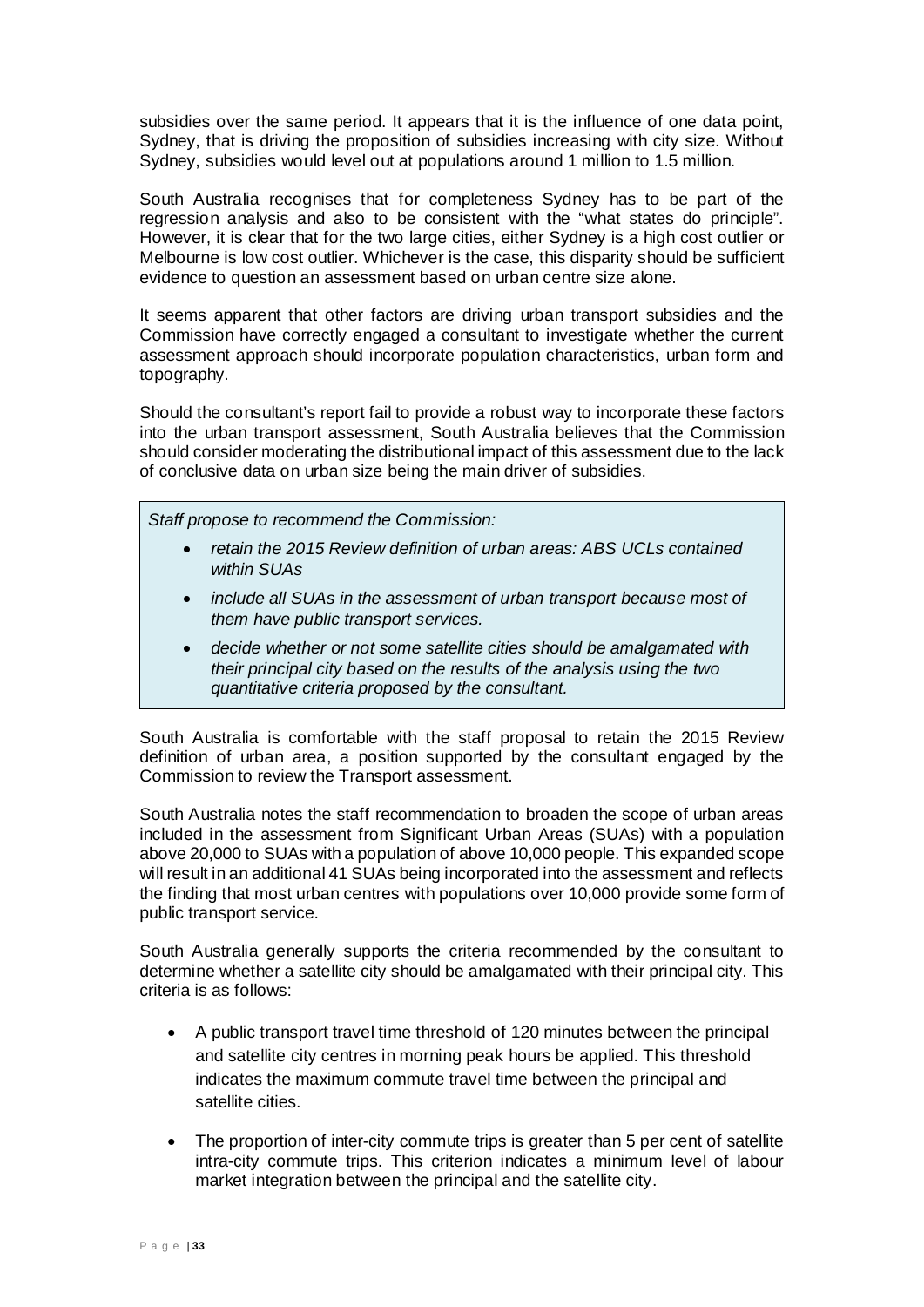South Australia is not convinced that using a benchmark based on the proportion of inter-city commute trips being greater than 5 per cent of satellite intra-city commute trips indicates labour market integration and therefore inclusion in the principal city transport network. A benchmark as low as 5 per cent means that vast majority public transport commute trips are intra-city implying that the vast majority of public transport users are employed or engaged in activities in the satellite city. South Australia suggests that for the sake of prudency, the Commission should consider a more conservative inter-city commute threshold like 10 or 15 per cent.

*Staff propose to recommend the Commission:*

• retain the 2015 Review assessment of non-urban transport services, which is based on State shares of population outside capital cities*.*

South Australia is comfortable with the staff recommendation to retain the 2015 Review assessment of non-urban transport which is based on state shares of population outside of capital cities.

# <span id="page-34-0"></span>**18. SERVICES TO INDUSTRY (CGC 2018-01/19-S)**

*Staff propose to recommend the Commission:*

- *continue to assess business development expenses EPC.*
- *continue to apply the wage costs disability to State business development expenses.*
- *continue to recognise that there are minimum fixed costs associated with the normal range of business development activities States perform.*

South Australia is comfortable with the staff recommendation to assess business development costs on an EPC basis. It is accepted that there this no reliable evidence to support the view that particular industries have a need for higher or lower statefunded development expenditure.

South Australia does not support the application of a wage costs disability to state business expenses but we do support the proposal to continue to recognise that there are minimum fixed costs associated with the normal range of business development activities states perform.

*Staff propose to recommend the Commission:*

- *use State data on business development expenses and GFS data to estimate business development and regulation expenses for agriculture and other industries.*
- *continue to assess agriculture and other industries regulation separately because the way States regulate these sectors is different, but only if a separate agriculture assessment remains material.*
- *send draft data requests for agriculture and other industries in May 2018.*
- *send final data requests to the States in September 2018 to collect the final data for three financial years from 2015-16 to 2017-18.*
- *retain the business development and regulation weights obtained from data for 2015-16 to 2017-18 for the period of the 2020 Review.*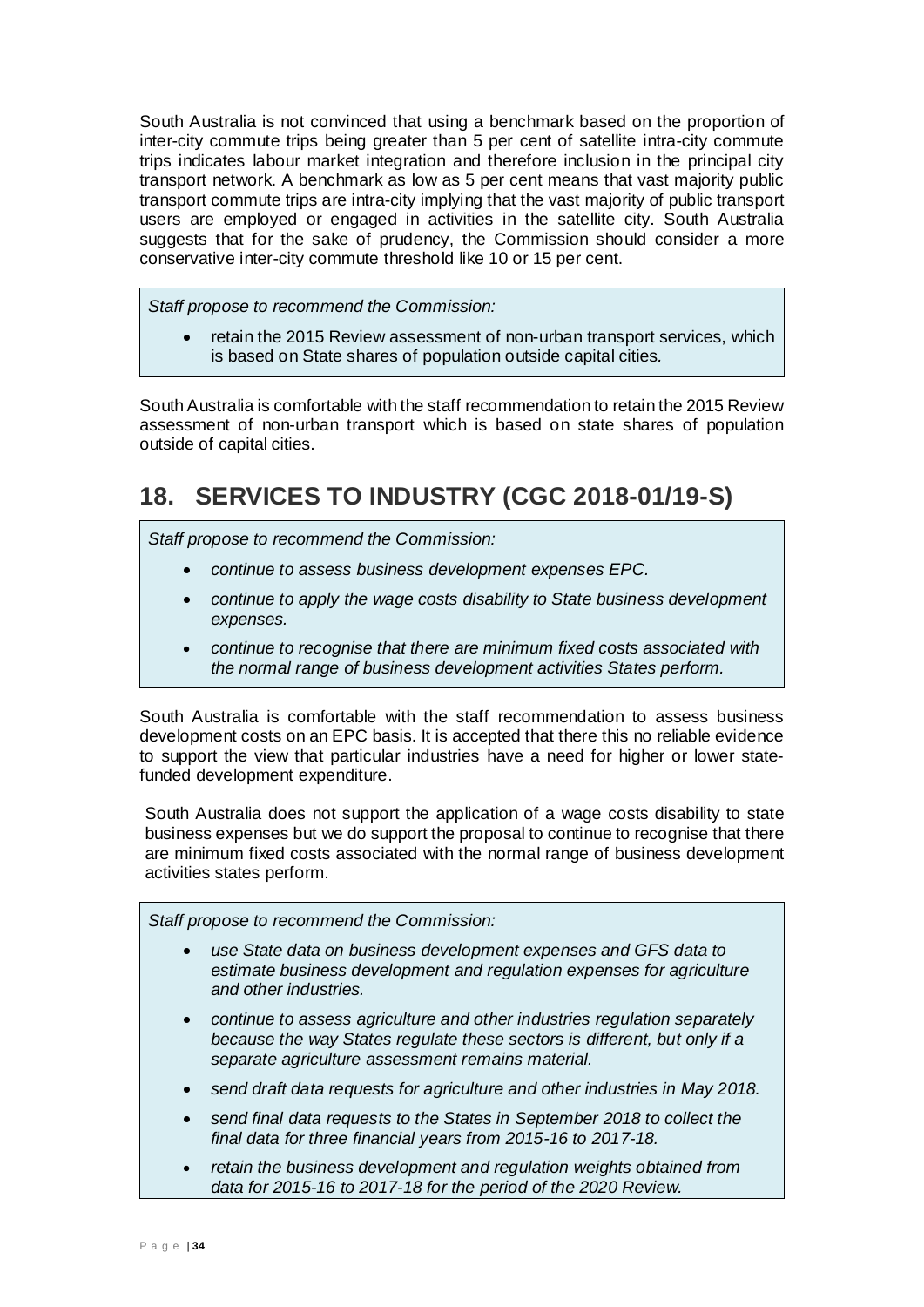South Australia is comfortable with the staff recommendation to use state data on business development expenses and GFS data to estimate business development and regulation expenses for agriculture and other industries.

South Australia supports the staff recommendation to continue to assess agriculture and other industries separately due to the way states regulate these sectors is different. It is accepted that regulation of agriculture differs from other industries due to the food safety and biosecurity arrangements which exist for agricultural products. This assessment is, however, subject to meeting the materiality thresholds.

South Australia will complete all necessary data requests to update weights for the 2020 Review period.

*Staff propose to recommend the Commission:*

- *continue to differentially assess industry regulation expenses because the size of the regulation task for industry is related to the size of the sector.*
- *use information from State line agencies to inform the decision on the relevant drivers of State spending on industry regulation.*

South Australia supports the staff recommendation to continue to differentially assess industry regulation expenses as the size of the regulation task for industry is related to the size of the sector. It is acknowledged that significant judgement has been used in the past to determine the level of influence for each driver (e.g. number of businesses, value of production and population). Accordingly South Australia supports Commission staff seeking further information from state line-agencies to inform decisions on the relevant drivers of state spending on industry regulation.

*Staff propose to recommend the Commission:*

• *not use a regression approach to determine drivers and associated weights due to the nature of the available data and initial regression results lacking statistical significance.*

South Australia accepts the analysis undertaken by Commission on the regression proposal put forward by Western Australia and supports the staff recommendation not to pursue this approach.

*Staff propose to recommend the Commission:*

- *continue to assess planning and regulation expenses for major infrastructure projects in the Services to industry category using State shares of private non-dwelling construction expenditure as the disability*
- *collect data from States to update the current spending estimate.*

South Australia notes that the assessment of state spending on planning and regulation for major infrastructure projects exceeds the materiality test (for two states in 2018 Update). We support a re-examination of states expenditure in this area to reconfirm whether this assessment should continue.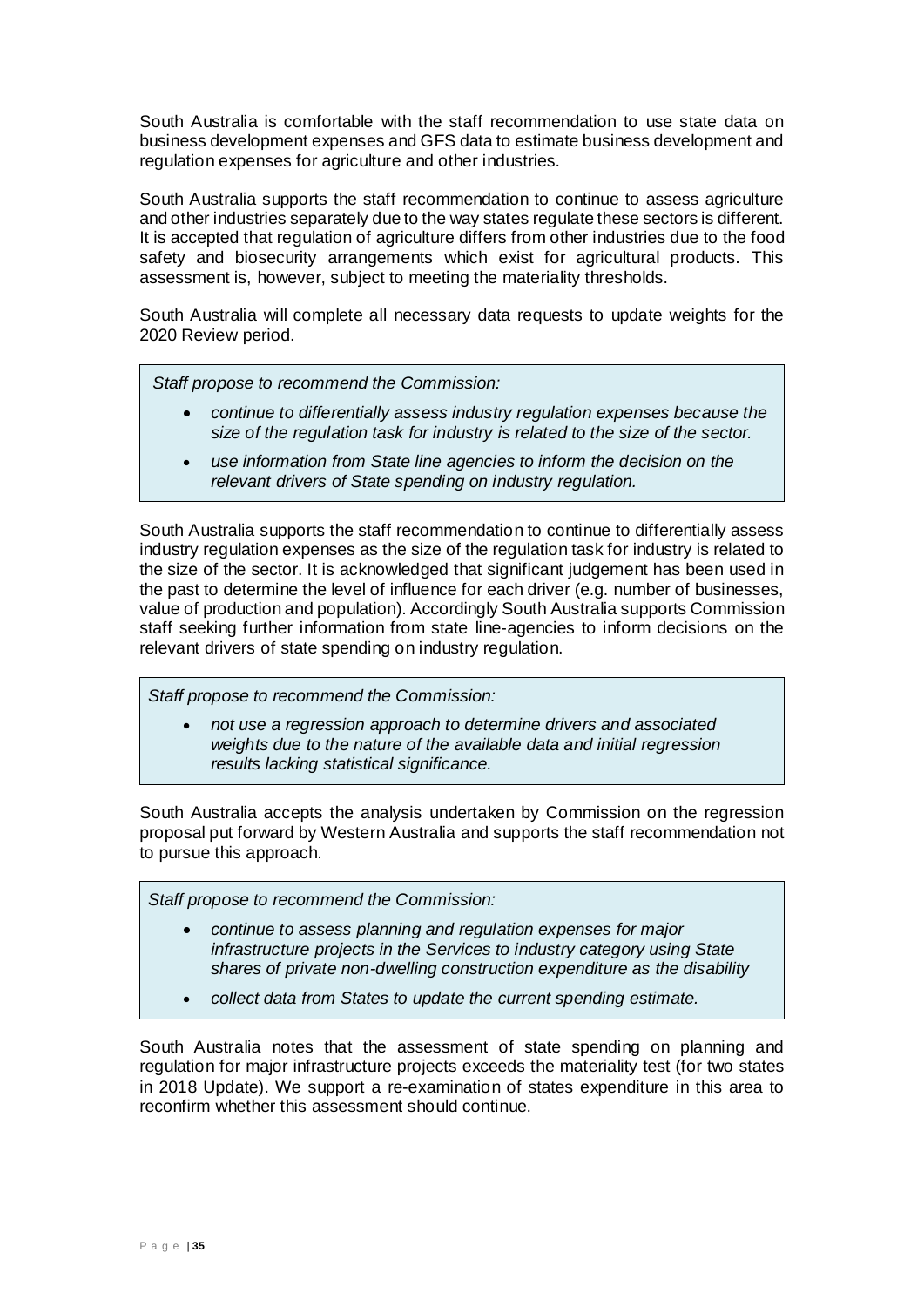*Staff propose to recommend the Commission:*

• *not remove R&D expenses identified in the new COFOG-A classification from the relevant functions on simplicity grounds, unless it is material.*

South Australia notes the staff recommendation not remove R&D expenses identified in the new COFOG-A classification from the relevant functions on simplicity grounds, unless it is material.

*Staff propose to recommend the Commission:*

- *deduct all user charges from expenses because most relate to regulation activities and the same disabilities apply to expenses and revenue*
- *collect data on State agricultural levies to confirm they are not material.*

South Australia supports the staff proposal to deduct all user charges from expenses and supports the collection of data on agricultural levies (including voluntary levies) for further analysis.

*Staff propose to recommend the Commission:*

• *retain the administrative scale assessment for the category but re-estimate the costs using the approach outlined in Staff Draft Assessment Paper CGC 2018-01/25-S, Administrative scale.*

South Australia supports the staff recommendation to retain the administrative scale assessment for the Services to industry category but we will reserve our position on an appropriate quantum until after the revised Administrative scale assessment has been further developed.

### <span id="page-36-0"></span>**19. OTHER EXPENSES (CGC 2018-01/20-S)**

#### **Natural disaster relief**

*Staff propose to recommend that the Commission:*

- *continue to assess natural disaster relief expenses on an APC basis;*
- *not make an assessment for natural disaster mitigation expenses, due to the difficulty in obtaining expense data and identifying a reliable driver;*
- *continue to make adjustments to the adjusted budget to ensure:*
	- − *natural disaster relief expenses under the NDRRA framework are only assessed once;*
	- − *net natural disaster relief expenses funded from local government revenue are not included in the assessment because they do not affect a state's fiscal capacity;*
	- − *Commonwealth NDRRA assistance payments through states to local government (for example, for roads) are not included in category expenses.*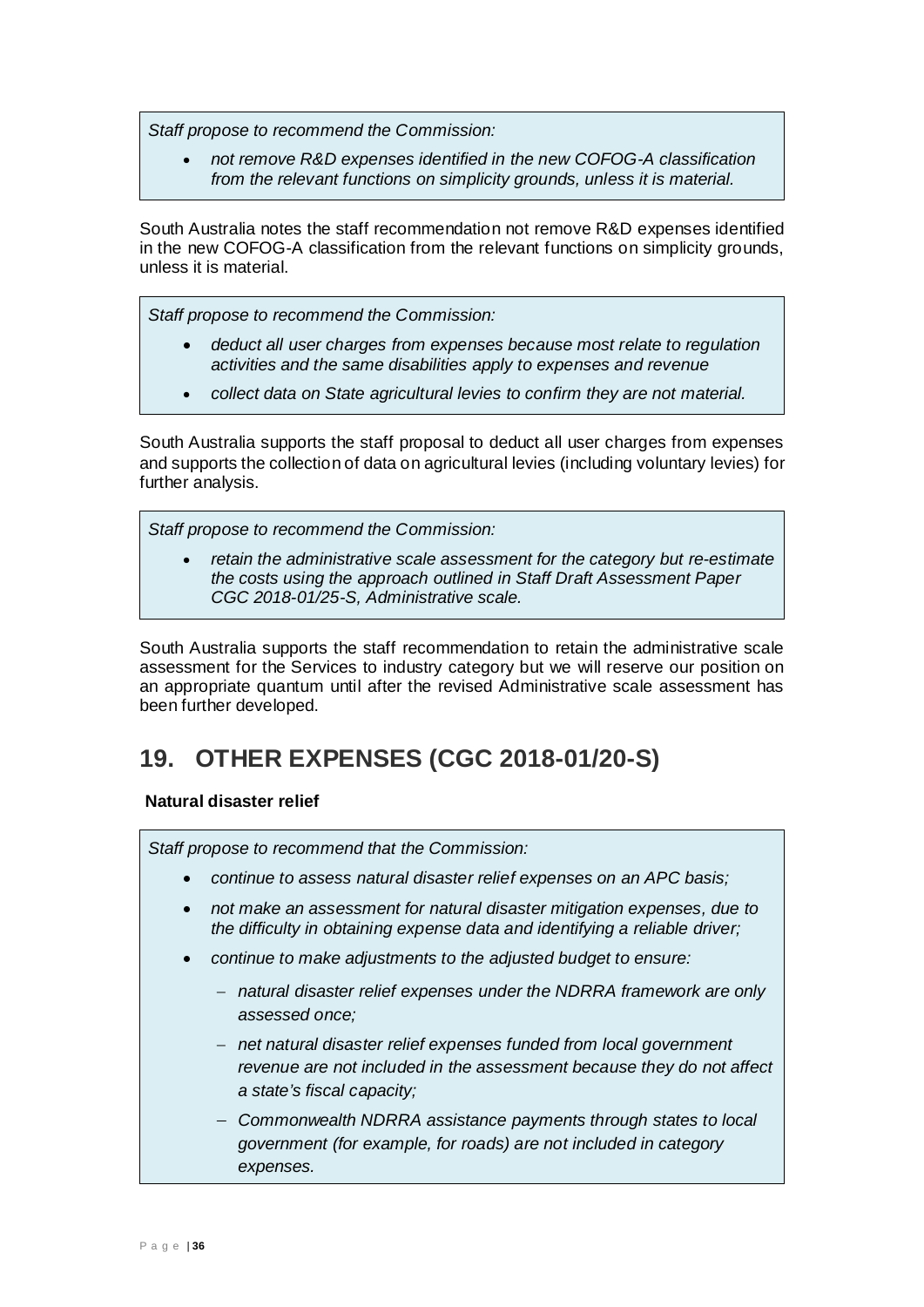South Australia supports the continued assessment of natural disaster relief expenses on an actual per capita (APC) basis, as states are subject to the same eligibility requirements under the Natural Disaster Relief and Recovery Arrangements (NDRRA), including the requirement for adequate insurance arrangements.

South Australia supports the proposal not to make an assessment for natural disaster mitigation expenses. We note the difficulties highlighted by Commission staff with regards to obtaining expense data and identifying a reliable driver. In addition, we consider that, as states are required under the NDRRA framework to implement natural disaster mitigation strategies, any effects of such strategies (or lack thereof) would be captured in the net expenses incurred by states (which are assessed APC by the Commission).

South Australia supports the Commission continuing to apply adjustments to the adjusted budget in respect of long term natural disaster reconstruction expenses, expenses funded from local government revenue and Commonwealth NDRRA payments through states to local governments.

#### **Capital grants to local government for community amenities**

*Staff propose to recommend that the Commission:*

• *cease assessing the capital grants to local governments for community amenities component because the driver of this spending is unclear.*

South Australia has no objections to the proposal to cease assessing capital grants to local governments for community amenities.

#### **National parks and wildlife services**

*Staff propose to recommend that the Commission:*

• *not assess national parks and wildlife services, due to uncertainties surrounding the policy influences and difficulty in obtaining reliable data to measure cost influences and expenses.*

South Australia supports the proposal not to develop an assessment for national parks and wildlife services. We agree with Commission staff that it would be difficult to identify the relevant expenses and cost drivers, as GFS data combines national parks and wildlife expenses with other environmental protection expenses.

#### **Other issues including location**

*Staff propose to recommend that the Commission:*

- *include most state expenses which are assessed EPC in this category;*
- *continue to apply location disabilities to the same expenses as the 2015 Review.*

South Australia does not object to the proposal to include most state expenses which are assessed EPC in this category, as this would be a presentational issue with no impact on assessed fiscal capacities. We however note that, as was the case with the Commission's decision in the 2015 Review to assess all administrative scale costs in this category, concerns may be raised about reduced transparency within individual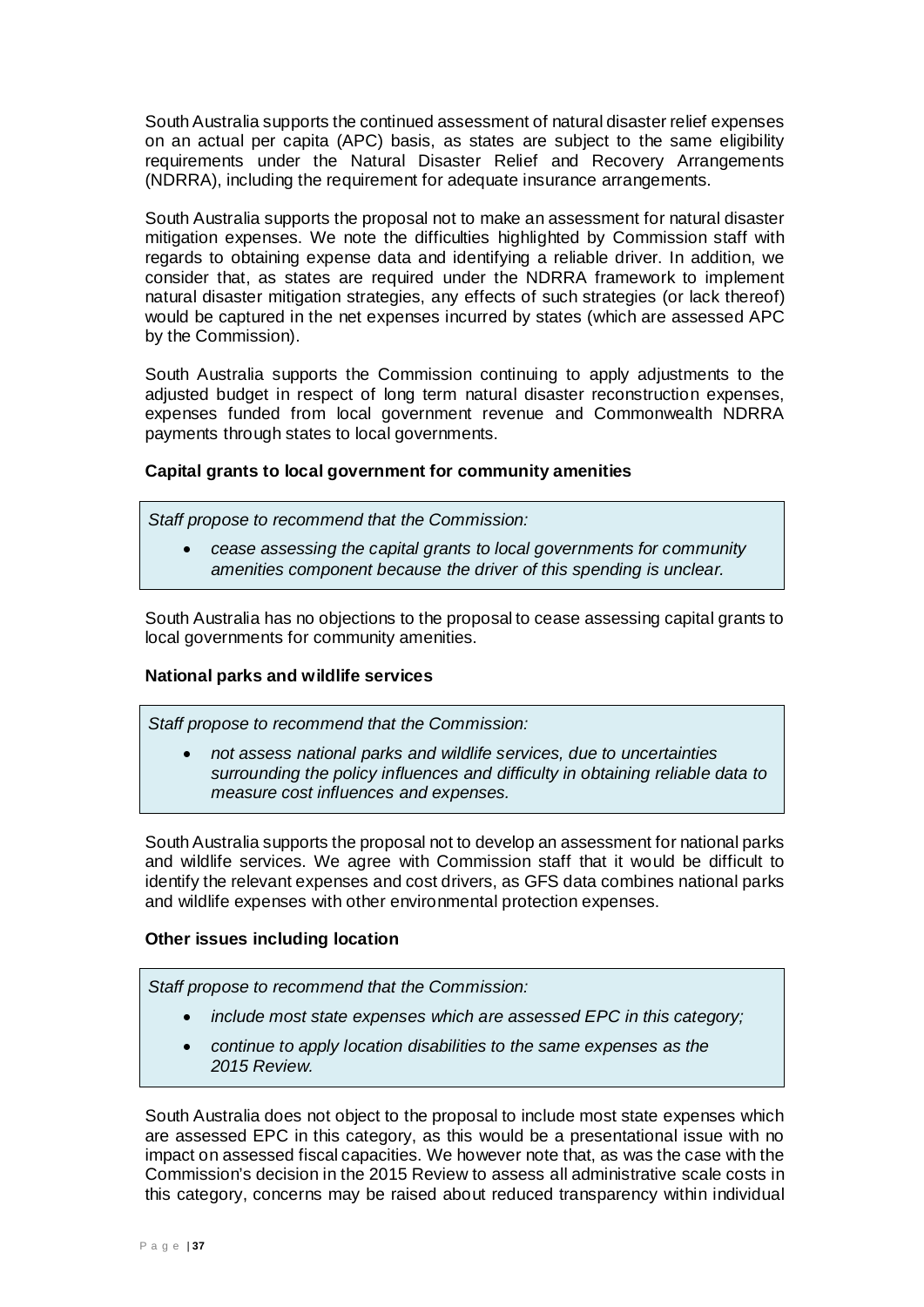expense categories.

South Australia's position on the application of location disabilities is discussed in detail in the *Wage Costs* and *Geography used by the Commission* sections of this submission.

### <span id="page-38-0"></span>**20. PHYSICAL AND FINANCIAL ASSETS (CGC 2018-01/21-S)**

*Staff propose to recommend the Commission:*

• *separately assess investment in all category and component service areas*

South Australia is open to Commission staff undertaking further analysis on a functionalised assessment. It is acknowledged that the other assets category accounts for around 44% of the stock of physical assets and it is the aggregation of assets from ten different assessment categories. A functionalised assessment would appear to make it easier and more transparent to identify all expenditure needs for each category, both recurrent and investment. However, such an approach is likely to increase the complexity of the assessment and may require further data. Upon further analysis becoming available, South Australia will finalise its position on functionalisation.

*Staff propose to recommend the Commission:*

- *remove three year averaging of stock disabilities.*
- *capture the change in circumstances through the use of category specific growth measures, where methods can be developed and reliable data are available. If no alternative measure is available, use total population growth as a proxy.*
- *where population growth is used, specify change in population levels, rather than births, deaths and net migration, as the measure of population growth*
- *where there are considered to be additional stock requirements not captured by the growth indicator, use the assessment year's stock disability for both opening and closing stocks.*

It is acknowledged that the averaging of stock disabilities can reduce the alignment between changes in disabilities and changes in population. However, the averaging process does reduce volatility. South Australia is happy for Commission staff to undertake further analysis on the volatility implications of removing averaging for the states to consider.

The use of category specific growth measures assumes that the functionalisation proposal is adopted. If the functionalisation option is adopted, it would be a logical step to explore category specific growth factors and not just use population growth.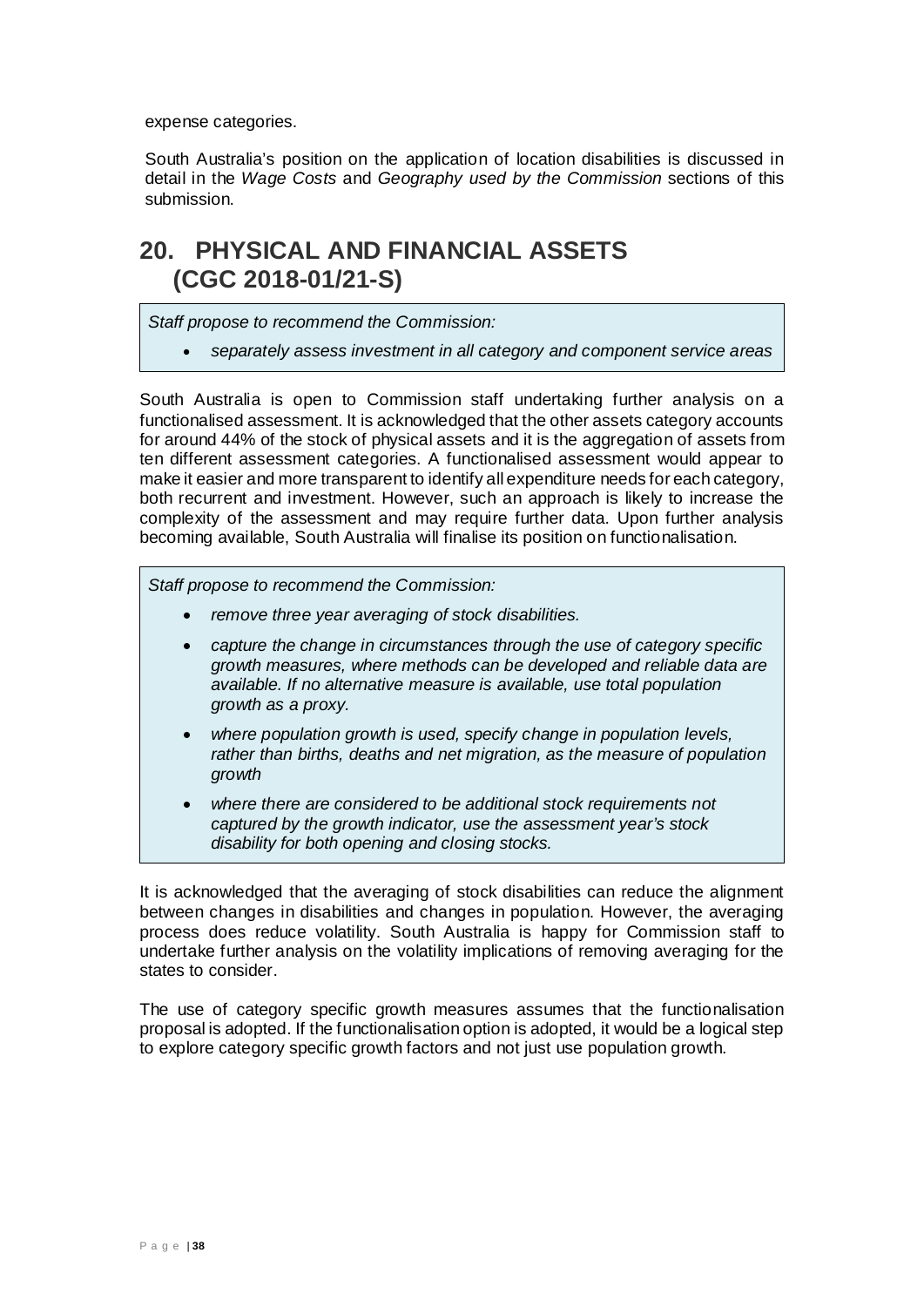*Staff propose to recommend the Commission:*

- *not consider differential assessment of investment in land for any category other than roads*
- *assess the suitability of recurrent disabilities in assessing capital stock needs when assessments are further progressed*
- *consider whether to assess depreciation expenses with net investment expenses in an assessment of gross investment*
- *continue to assess the impact of population dilution on net financial assets, remove the 12.5% discount and not recognise any other disabilities.*

South Australia notes the staff recommendations but would prefer to provide comments on the proposals listed above when Commission staff have further developed their alternative assessment options. This will allow the interaction of the various proposals to be examined from a broader perspective rather than looking at specific changes in isolation.

*Staff propose to recommend the Commission:*

• *retain the 2015 Review method of assessing capital costs through a combination of construction cost indices and recurrent cost factors.*

South Australia is comfortable with the staff recommendation to retain the 2015 Review method of assessing capital costs through a combination of construction cost indices and recurrent cost factors.

# <span id="page-39-0"></span>**21. WAGE COSTS (CGC 2018-01/22-S)**

*Staff propose to recommend that the Commission:*

- *retain its approach to estimating differences in wage costs using the 2016 Update econometric model, updated with new CoES data each year.*
- *update the wage proportions of service delivery expenses based on GFS expense data in the review, but not update these proportions in subsequent updates.*

South Australia continues to hold concerns about the conceptual validity of the wages assessment. The assessment is based on the following key assumptions:

- Private sector wage movements in a state are a good proxy for public sector wage movements.
- Public sector wages are predominantly influenced by wage movements in local or regional labour markets.
- Comparability of public sector workers across jurisdictions.

The National Institute of Labour Studies in their 2016 report *Public-private sector wage differentials in Australia: What are the differences by state and how do they impact GST redistribution decisions (*NILS Report) provided sufficient evidence to question these underlying assumptions and moderate the distributional impact of the wage cost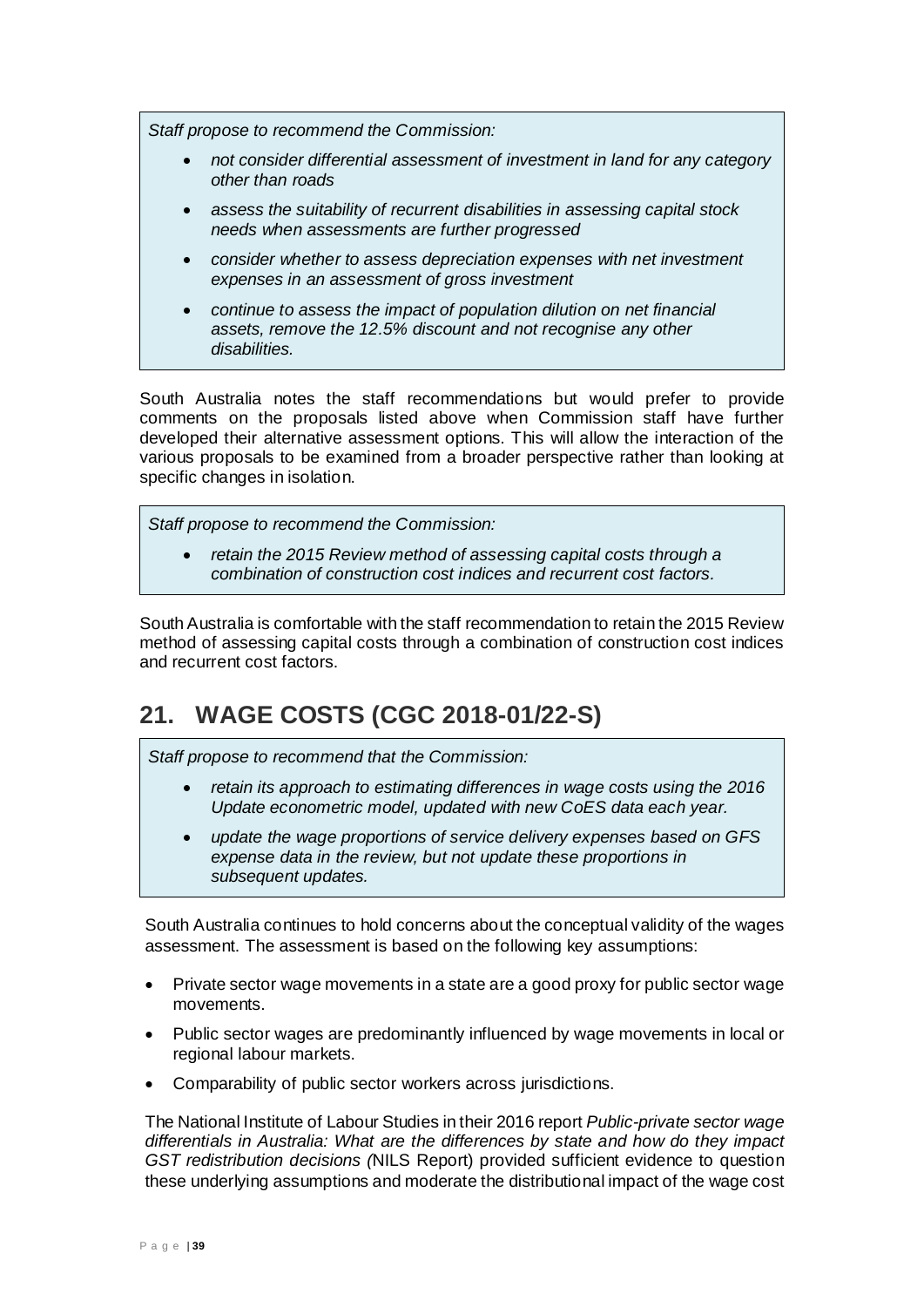#### assessment.

#### *Private sector wage* movements *in a state are a good proxy for public sector wage movements*

The wage cost assessment seeks to reflect divergences between underlying public sector wage levels between states and territories but is influenced by interjurisdictional differences in the skills and experience of staff chosen to deliver comparable services (i.e. policy choices).This has led the Commission to base its assessment on comparable private sector employees as an indicator of the differences in wages that would need to be paid to public sector workers in each state. This approach is valid so long as there is a strong relationship between public and private sector wages.

Whilst private sector wage movements are an influence on public sector wages, this influence alone is unlikely to reflect movements in the wages for the majority of public sector employees (e.g. nurses and teachers). With some minor exceptions in highly specialist fields, state and territory governments are not forced to pay private sector wages. Wage outcomes reflect movements in job specific labour markets (national markets) and fiscal strategies in each jurisdiction.

The NILS report concluded that *"wages in the private sector appear to be more sensitive and responsive to pressures from the market. But these pressures also have the expected effects on the public sector, though moderated in timing and perhaps also in degree"*.

In other words, movements in private sector wages alone do not fully reflect the, triggers, timing and magnitude of movements in public sector wages.

#### *Public sector wages are predominantly influenced by wage movements in local or regional labour* markets

The Commission has held the view that public sector wages are predominantly driven by regional labour market influences with national wage pressures being less of a driver. South Australia has consistently argued that regional labour market factors may have some impact on public sector wages but that for the majority of public sector employees, wage movements/outcomes are strongly influenced by what happens in other jurisdictions.

In public sector wage negotiation processes (especially for teaching, nursing and police) relevant unions refer to interstate wages as a key justification for pay rises and changes in working conditions. Unions, like the Australian Education Union, maintain wage comparison charts on their websites to allow their members to observe wage rates and movements in other jurisdictions.

The Commission has previously undertaken comparisons of wage levels for nurses, police and teachers and have observed differences for what appear to be the same level of employee. These observed wage differentials are more likely to be the result of differences in responsibilities, differences in employment status (e.g. tenure), timing differences from when pay adjustments take effect, the impact of non-wage benefits and other policy choice differences.

The NILS Report provides support for the view that public sector wages are influenced as a result of competitive pressures from public sector wage outcomes in other Australian jurisdictions. The Report noted that states compete in two labour markets simultaneously i.e. local labour markets and a national labour market. NILS concluded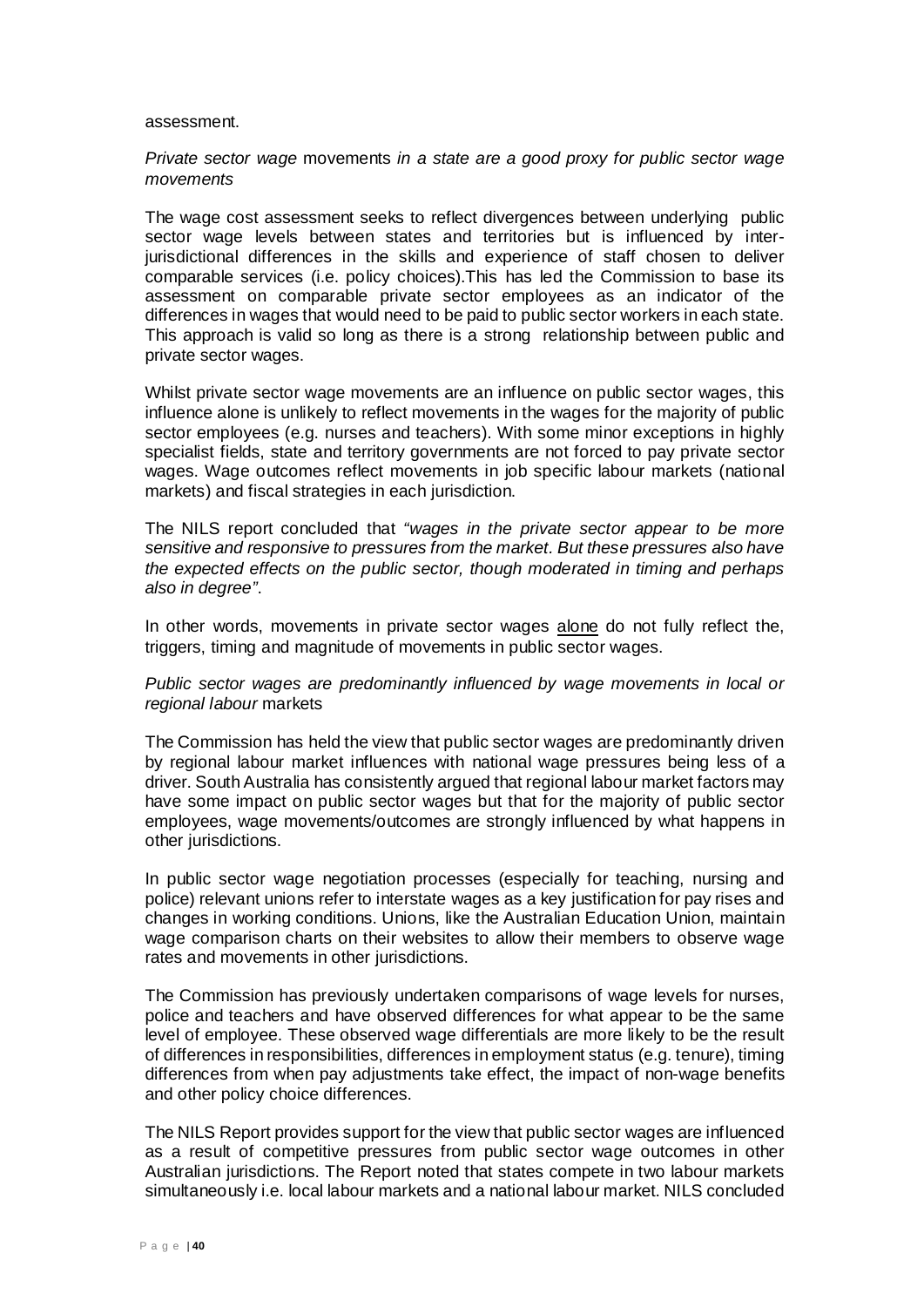that states*"…also compete with public sectors in other states, and this leads to some convergence in public sector wages across the country"*.

In its staff discussion paper, reference is made to analysis that showed 60 per cent of the people joining state public sectors between 2006 and 2011 come from the private sector, while only 3 per cent moved from another state public sector. South Australia also does not believe that this is strong evidence that the impact of competition for labour from other sectors in a state is stronger than the impact of a national labour market for state public sector employees. The physical movement of people across state borders is not an indicator of the influence that interstate wage levels can have on wages in a particular jurisdiction.

#### *Comparability of public sector workers across jurisdictions*

South Australia has previously expressed concerns about the true comparability of employees across jurisdictions. Jurisdictions with larger labour markets can offer greater and more diverse employment opportunities than smaller jurisdictions. This can lead to highly skilled and ambitious individuals leaving smaller jurisdictions and moving to the larger cities. Governments in larger jurisdictions may have access to a labour supply that is relatively more productive compared to smaller jurisdictions.

The NILS Report considered that the human capital composition (education and qualifications) of public sector workforces varied between jurisdictions. This raises the issue that workforce compositional differences will lead to differences in the standard or quality of services provided between jurisdictions.

To conclude, South Australia believes that sufficient evidence was provided in the NILS Report to support the Commission reducing the distributional impact of the wage cost assessment.

### <span id="page-41-0"></span>**22. GEOGRAPHY USED BY THE COMMISION (CGC 2018-01/23-S)**

*Staff propose to recommend the Commission:*

• *continue using ABS remoteness areas geography across all categories*

South Australia notes that Commission staff have investigated the possible use of the Modified Monash Model (MMM) for assessing remoteness. The MMM was developed by the Department of Health (Commonwealth) to better recognise and understand the challenges in attracting health workers to remote and smaller communities. The MMM attempts to improve the categorisation of metropolitan, regional, rural and remote areas according to both geographical remoteness and town size. Analysis was undertaken by Commission staff that compared cost/remoteness relationships using both the MMM and ABS standard remoteness areas (current remoteness data source) for schools and hospitals. This analysis did not demonstrate that the MMM was a better proxy of state spending than ABS remoteness areas data. The MMM appears to add additional complexity (a further two remoteness categories) without materially improving understanding of the cost/remoteness relationship. Based on this analysis South Australia supports the staff recommendation to continue using ABS remoteness areas geography across all categories.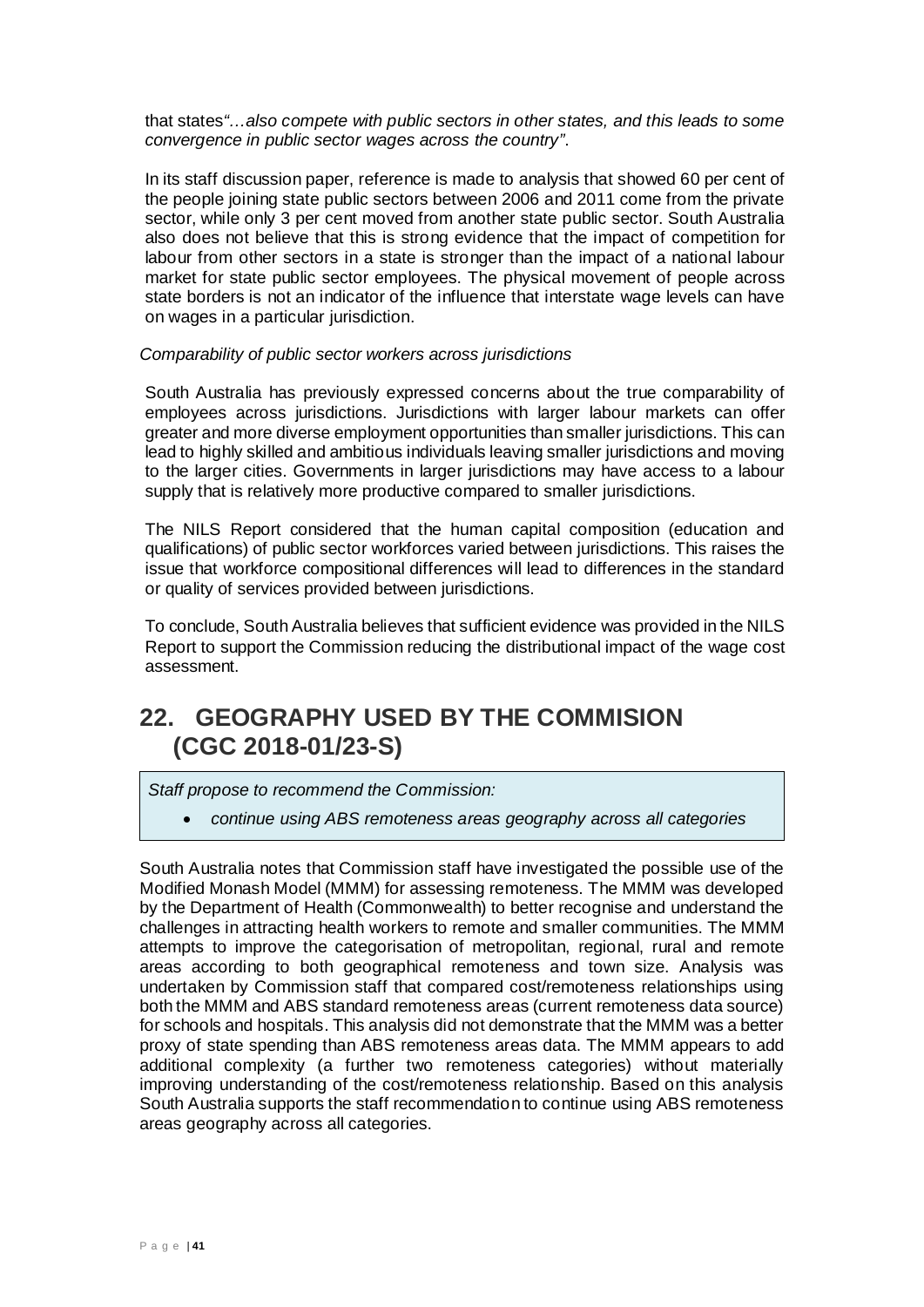*Staff propose to recommend the Commission:*

- *develop a regional costs assessment using data from schools, police, post-secondary education and hospitals.*
- *test whether there are significant differences in the cost gradients between these services and, if not, use a single measure for all categories.*

South Australia supports the staff recommendation to develop a regional cost assessment using data from schools, police, post-secondary education and hospitals. South Australia is also open to Commission staff testing whether there are significant differences in the cost gradients between region-affected services and whether a single measure for all categories could be used.

*Staff propose to recommend the Commission:*

- *send a data request to States for current data on State spending by region by service*
- *continue applying a regional cost disability to services where a conceptual case has been identified.*

South Australia believes that a conceptual case exists for regional costs being recognised in all of the categories identified in the 2015 Review. These include postsecondary education, housing, welfare, services to communities, justice, roads, transport, services to industry, other expenses, depreciation and investment.

South Australia is comfortable with Commission staff seeking data on state spending by region and service and continuing to apply a regional cost disability to services where a conceptual case has been identified.

*Staff propose to recommend the Commission:*

• *look into the merits of IRSEO+ as a better measure of Indigenous SES once this becomes available.*

South Australia is comfortable with Commission staff looking into the merits of IRSEO+ as a better measure of Indigenous SES once this becomes available.

*Staff propose to recommend the Commission:*

- *continue to use SEIFA and NISEIFA for the total and non-Indigenous population, respectively*
- *maintain 2015 methods for Service delivery scale*
- *maintain 2015 methods to measure Interstate non-wage costs.*

South Australia supports the staff recommendation to continue to use SEIFA and NISEIFA for the total and non-Indigenous population respectively and maintain 2015 methods for both service delivery scale and the measurement of interstate non-wage costs.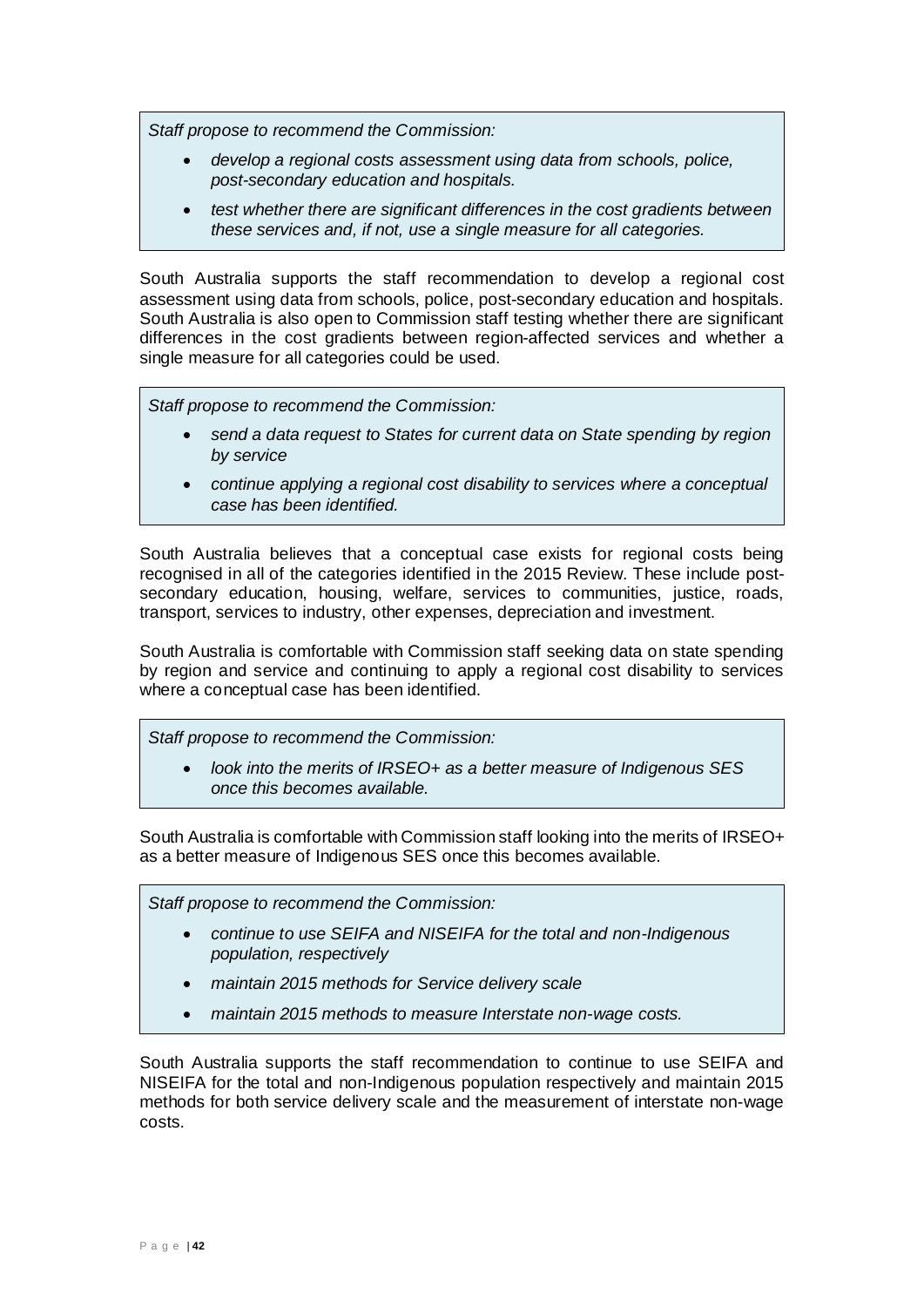# <span id="page-43-0"></span>**23. ADMINISTRATIVE SCALE (CGC 2018-01/24-S)**

*Staff propose to recommend that the Commission:*

• *retain the 2015 Review definition of administrative scale.*

South Australia supports the current definition of administrative scale. We do not believe there is a compelling case for the Commission to pursue the issues around economies or diseconomies of scale raised by New South Wales and Western Australia.

*Staff propose to recommend that the Commission:*

• *to the extent possible, re-estimate administrative scale expenses for each expenses category using the bottom-up and top-down approaches.*

South Australia supports the proposal to re-estimate administrative scale expenses using the bottom-up and top-down approaches. South Australia has long considered that the current quantum, based on data from the 1999 and 2004 Reviews, needed to be recalculated as it no longer provided an adequate reflection of non-scale related costs faced by the states. We therefore welcome the work being undertaken by the Commission in this regard.

*Staff propose to recommend that the Commission:*

- *continue to adjust the ACT's scale expenses to reflect its minimal spending needs for Indigenous communities, non-urban transport, primary industries, and mining and mineral resources other than fuels;*
- *decide whether to retain the adjustments for the Northern Territory based on state-provided evidence about the existence of dual service delivery models.*

South Australia supports the Commission applying its judgement regarding adjustments to the administrative scale costs of the ACT and the Northern Territory.

*Staff propose to recommend that the Commission:*

• *re-estimate the proportion of administrative scale expenses to which the wage costs factor should apply through the collection of state data on the proportion of wage related expenses for head office functions and whole of state services such as Treasuries, for all the Commission's categories.*

South Australia supports the re-estimation of the proportion of administrative scale expenses to which the wage costs factor is applied, and will endeavour to provide the required information through the Commission's data request processes.

*Staff propose to recommend that the Commission:*

• *keep the administrative scale expenses up to date in updates following the 2020 Review by indexing them using the ABS State and Local Government Final Consumption Expenditure (SLGFCE) deflator.*

South Australia supports the Commission continuing to index administrative scale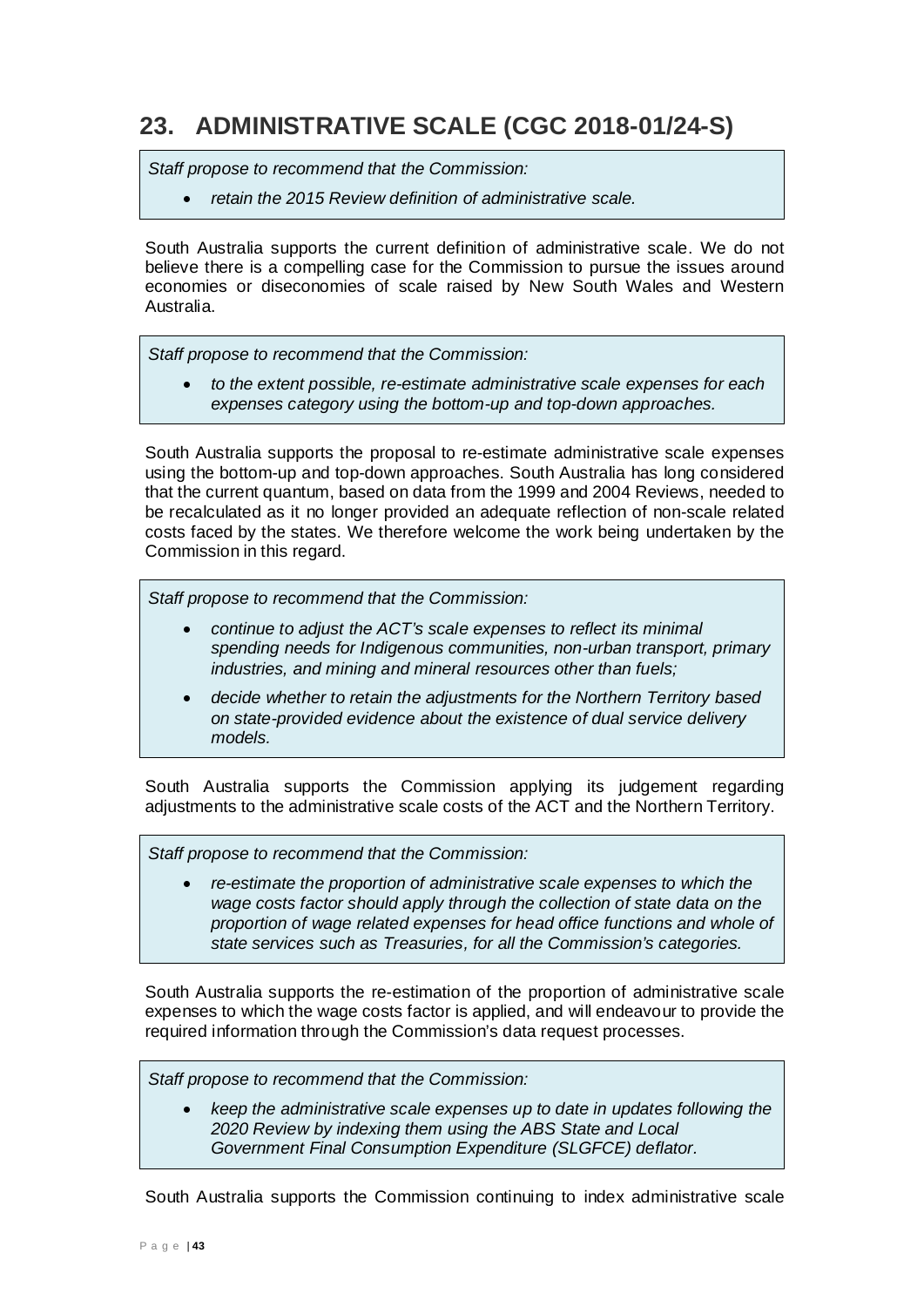costs using the ABS's SLGFCE deflator, as it is a readily available index that reflects changes in state costs.

*Before making a recommendation to the Commission:*

• *staff seek state views on whether administrative scale expenses should all be included in a component of the Other Expenses category or separately identified in each expense category.*

South Australia is comfortable with the presentation of administrative scale costs either as a component of Other Expenses or in each expense category. It would be fairly simple to access this information from the Commission's publications and assessment system regardless of how it is presented.

# <span id="page-44-0"></span>**24. OTHER DISBAILITIES (CGC 2018-01/25-S)**

### *Cross border*

*Staff propose to recommend the Commission:*

- *retain the 2015 Review approaches to cross-border disabilities for schools, post-secondary education, roads and hospitals.*
- *retain a cross-border assessment for community health expenses.*
- *collect updated evidence on cross-border use of ACT community health services by residents from New South Wales and use of New South Wales community health services by ACT residents.*
- *not apply a cross-border factor to residual State disability expenses, other general welfare expenses and recreation and culture expenses, unless the ACT provides evidence of significant cross-border use and that use leads to identifiable costs for the ACT.*
- *consider whether a community health specific method could be assessed to measure a cross-border factor or whether the general method, subject to a review of the proportion of the population from surrounding areas who are considered to use ACT services, should continue.*

South Australia supports the staff recommendations in relation to the assessment of cross border disabilities.

### *National Capital Allowances*

*Staff propose to recommend the Commission:*

- *discontinue all the planning allowances unless the ACT can make a case for their continuation.*
- *retain the police allowance and the 2015 Review method for calculating it and assess it as a separate factor in the Justice category.*

South Australia supports the staff recommendations in relation to the assessment of National Capital Allowance disabilities.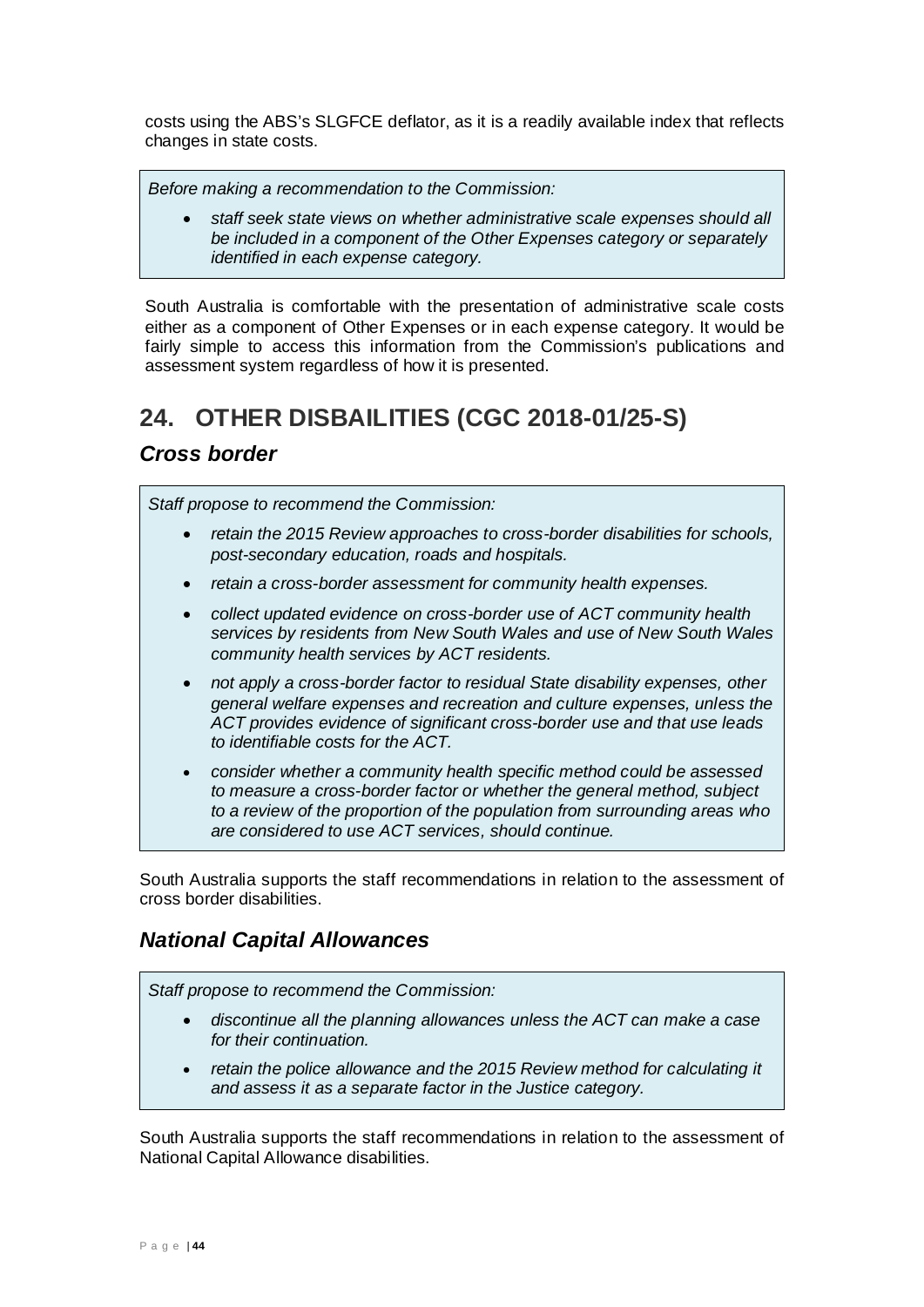*Staff propose to recommend the Commission:*

- *continue to assess the native title component of the Native title and land rights assessment on an APC basis, subject to State views on alternative assessments.*
- *decide on whether land rights expenses should be assessed for all States and, if so, how, after collecting State expenses on land rights.*

South Australia supports the staff recommendation to continue to assess the native title component of this category on an APC basis. The alternative assessment approach put forward by the ACT does not capture all the drivers of expenditure. South Australia is open to assessment options that do not require the annual collection of data from the states. However, native title expenditure for South Australia has been relatively volatile in recent years making reliance on a single year's data (or historical average) potentially non-representative for application in future years.

### <span id="page-45-0"></span>**25. STAFF RESEACH PAPER – A BROADER ASSESSMENT APPROACH (CGC 2018-02-S)**

Broader assessment approaches have been considered and rejected by the Commission and other review processes on a number of occasions since the introduction of the current comprehensive equalisation system.

The Commission has considered two broader revenue assessment approaches in its research paper – a macro approach and a global approach.

The macro approach involves using a single broad indicator for each revenue category (e.g. value of land for land revenue and private sector wages for payroll tax). The adoption of one unadjusted or broad measure of tax capacity for each category would not reflect the true nature and scope of the relevant tax base. Such measures would not reflect the existence of thresholds (wage thresholds), common exemptions (e.g. principal places of residence), land value distribution variances between jurisdictions and would potentially apply non-representative capacity measures to aggregated revenue categories like other revenue.

Adoption of a global revenue assessment, with one broad indicator determining the capacity for all revenue categories, is a more extreme approach and would result in an assessment of revenue capacity that is based on a single driver/measure that has little or no connection or relevance to the actual capacity to generate taxation revenue.

No one indicator can be used as a proxy driver for assessing all state taxes and revenues, as noted by Walsh  $(2011)^2$  $(2011)^2$  $(2011)^2$ :

<span id="page-45-1"></span><sup>&</sup>lt;sup>2</sup> C Walsh, The Equity Case for Equalising Fiscal Capacities: Rationales, value-judgements, compromises and their implications, A discussion paper prepared for the Department of Treasury and Finance, Government of Victoria, September 2011, page 15.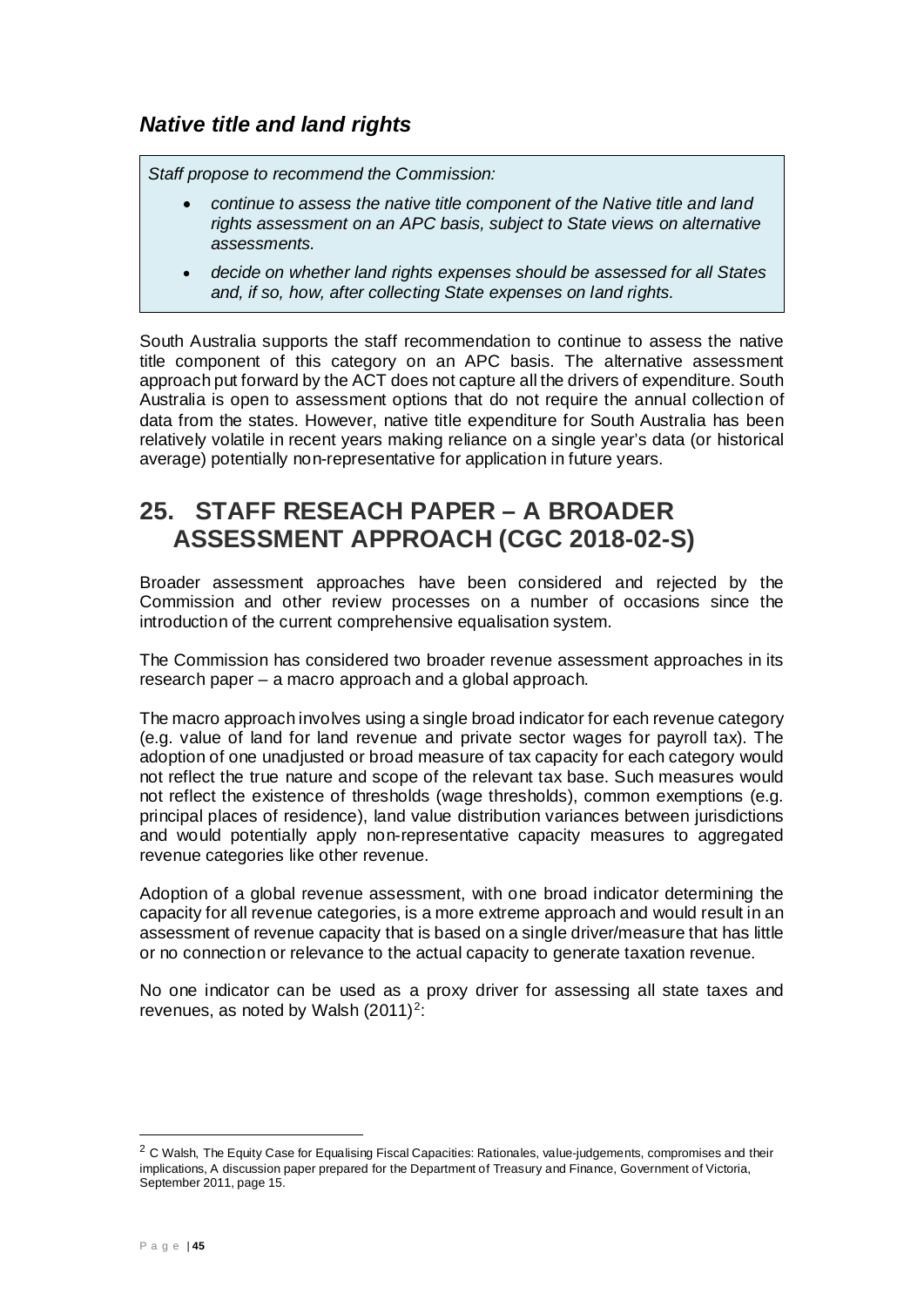*"….it is sometimes suggested that revenue-raising capacity assessments should be based on global or macro measures such as household incomes. The major problem with this suggestion is that it confuses households' capacity to pay with States' capacities to raise revenue, in two senses. First, if the tax bases actually available to the states are not related to incomes, nor will be their actual capacity to raise revenue from them. Second, and perhaps even more significantly, household incomes or any other reasonably measurable macro indicator would, at best, capture only the capacity of States to raise revenue from residence-based taxes. It would not reflect any differences in different States' relative capacities to raise revenue from source-based taxes."*

South Australia is opposed to the use of all forms of broad revenue assessment as they do not reflect what states do and would produce outcomes that are inconsistent with the equalisation objective.

The use of broader indicators to measure revenue capacity would produce extreme winners and losers and move away from true equalisation without achieving any significant simplification to HFE arrangements and to federal financial relations more broadly. We do not in any way support the concept that gross simplification is a higher order priority than accuracy of assessments.

Similarly, South Australia is opposed to the replacement of existing expense assessments with broader "proxy" based assessment approaches. The Commission has investigated a number of expense "proxy" approaches including assessments being based on subsets of existing expense assessments, subsets of state attributes, regressions of state actual expenditure, national government expenses and past expense assessments.

The GST distribution implications from the options modelled by the Commission vary significantly. The variations range from negative redistributions of close to \$4000 per capita (2015-16 impact for the Northern Territory using a national government expense approach) to positive redistributions of over \$150 per capita (2015-16 impact for Queensland using subset of state attributes approach). There is no consistent pattern or direction common to all the options.

All of the options considered have the same underlying problem – they do not accurately reflect the drivers of state expenditure. As a result, the selection of any "proxy" option would be arbitrary and not be consistent with the equalisation objective.

Commission staff have also considered an expansion to its current approach to simplification – the use of materiality thresholds. The current general materiality threshold of \$30 per capita could potentially be increased resulting in revenue and expense categories dropping out of the assessment process. Increasing the materiality threshold to \$100 per capita would remove seven expense disabilities and three revenue disabilities. An increase to \$200 per capita would increase these numbers.

South Australia recognises that materiality thresholds are necessary to ensure that assessments are focused on the main drivers of revenue capacity or the main drivers of state expenditure and are an effective way of simplifying assessments. However, there comes a point where thresholds levels can undermine the equalisation objective. The threshold levels modelled by Commission staff, \$100 per capita and \$200 per capita would clearly undermine this objective.

South Australia supports the Commission's position of increasing the materiality threshold for disability assessments from \$30 per capita (from the 2015 Review) to \$35 per capita to reflect price and wage movements.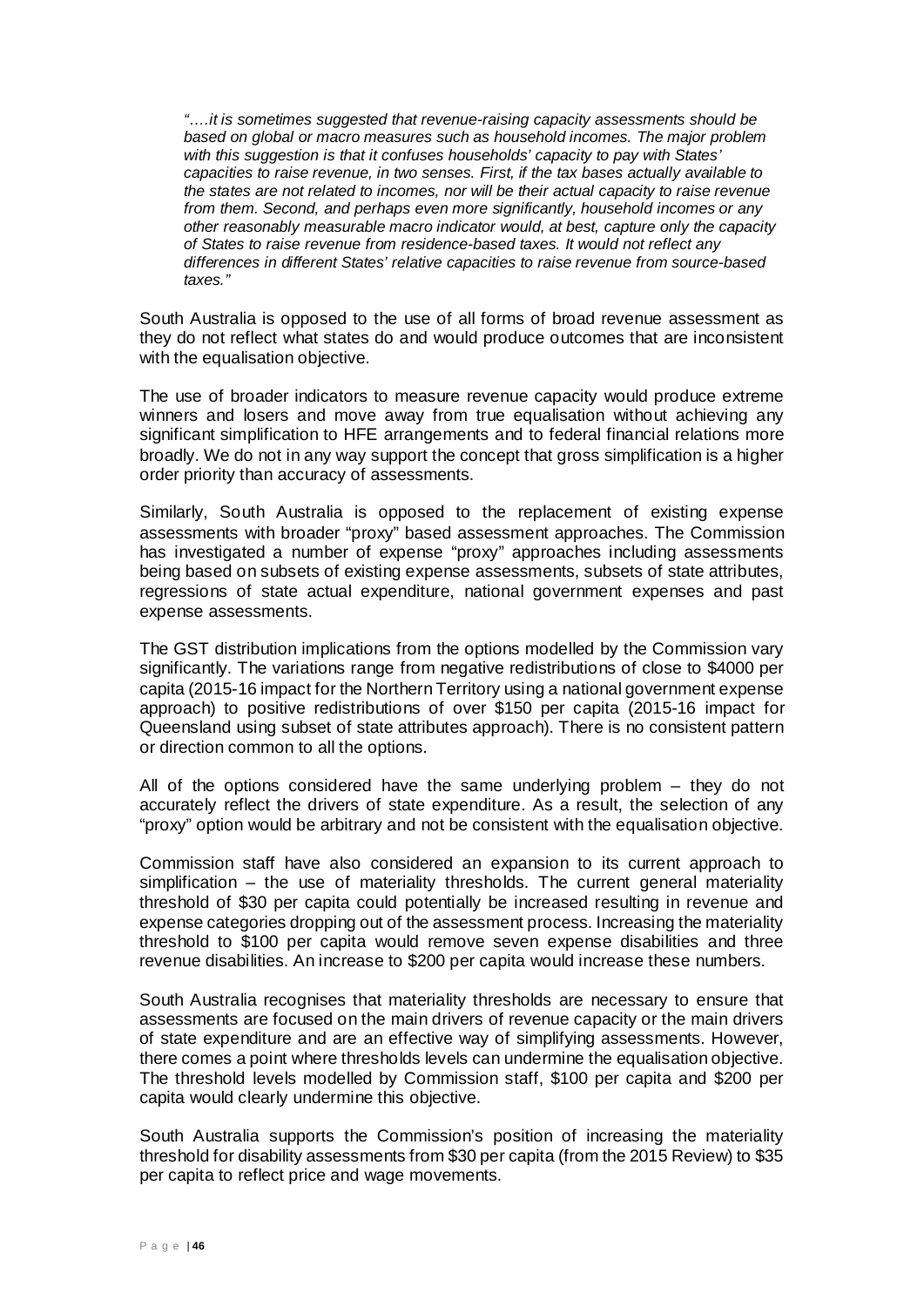### <span id="page-47-0"></span>**26. REVIEW QUALITY ASSURANCE STRATEGIC PLAN (CGC 2018-03-S)**

South Australia is generally comfortable with the proposed Quality Assurance Strategic Plan.

Under *Objective 2: Transparent and appropriate reporting of methods, decisions and results*, we would like the reference to providing a draft report to states on the Commission's preliminary decisions on assessments to also include an undertaking to provide the estimated GST redistribution impacts (compared to the 2019 Update) for each proposed method change and for each assessment category.

### <span id="page-47-1"></span>**27. THE PRINCIPLE OF HFE AND ITS IMPLEMENTATION (CGC 2017-21)**

#### **Objective of HFE**

South Australia supports the Commission position to retain the current definition of the Horizontal Fiscal Equalisation (HFE) as being:

*State governments should receive funding from the pool of goods and services tax such that, after allowing for material factors affecting revenues and expenditures, each would have the fiscal capacity to provide services and the associated infrastructure at the same standard, if each made the same effort to raise revenue from its own sources and operated at the same level of efficiency.*

Should the Commonwealth decide in the future to provide states and territories with funding in addition to the GST pool in response to the PC Report recommendations, the definition should refer to both *funding from the pool of goods and services tax* and the additional funding.

This definition supports a "full" model of equalisation rather than a form of "partial" equalisation. Full equalisation should be the objective as it attempts to replicate how a unitary system of government would treat its citizens in the absence of state and territory borders.

South Australia agrees with the Commission that the use terms such as "similar" or "acceptable", when referring to standards of service, would not lead to a simpler or more transparent assessment framework. Conversely, it would complicate the assessment process as any deviation away from the "same" objective would require justification and explanation.

The words *'after allowing for material factors'* adequately allow the Commission to resist excessive or inappropriately detailed assessments where required.

#### **Supporting principles**

#### *Role of supporting principles*

South Australia supports the Commission position to retain the existing supporting principles, not introduce new principles and not to introduce any form of ranking or weighting.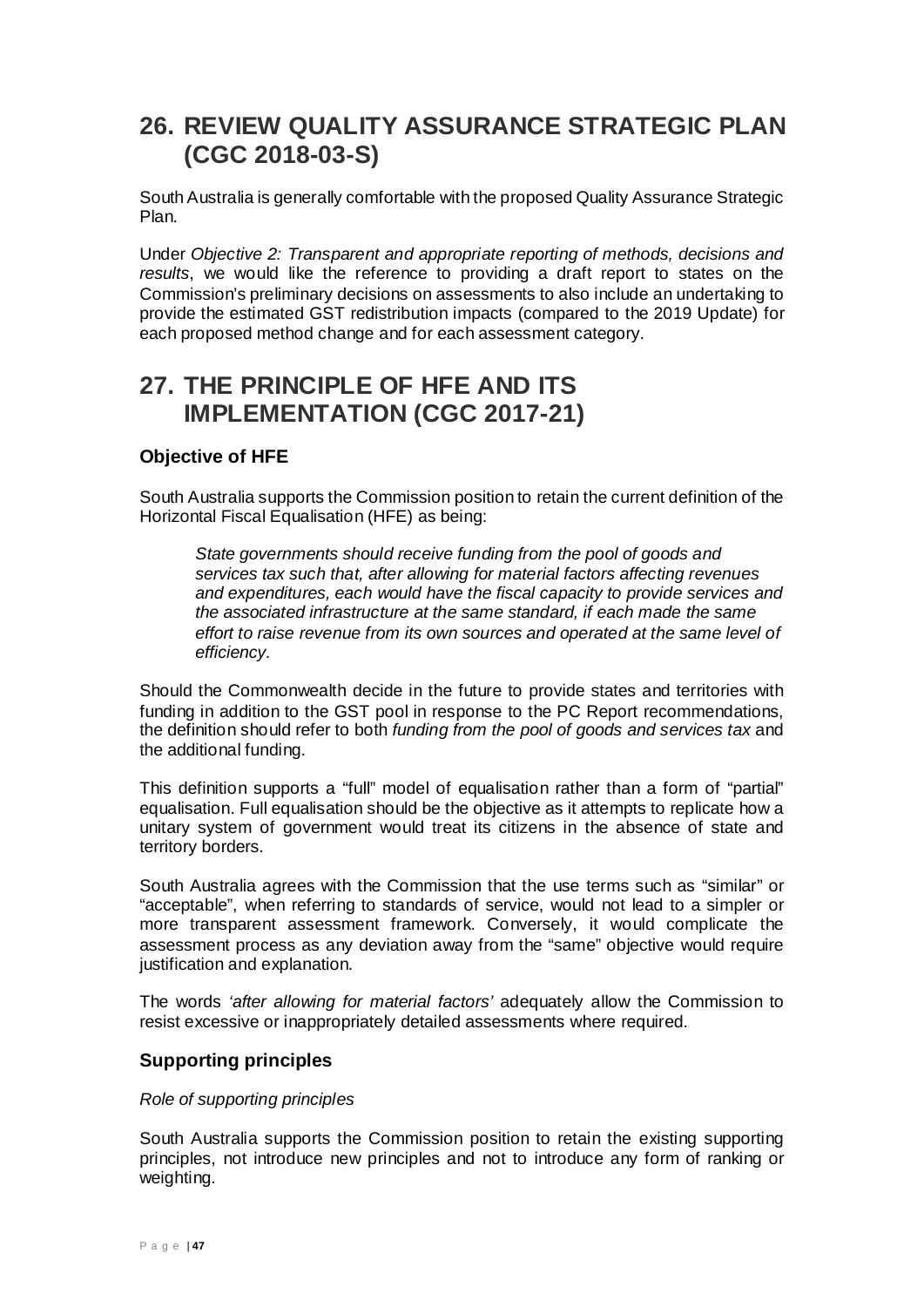Ranking or weighting of principles would unnecessarily complicate assessments. It would be difficult to get consensus among the states about the appropriate weightings for each supporting principle. In most instances, the Commission's current methodology achieves an appropriate balance between the supporting principles.

#### *"What states do"*

South Australia supports the Commission's position to retain the "what states do" principle as the basis for category assessments and the Commission's preference for internal standards.

Internal standards ensure that assessments reflect what states actually do and effectively removes the need for the Commission to make judgements on what states *could* or *should* do. It focuses assessments on activities or services actually provided by states and territories and allocates GST revenue accordingly.

The use of any form of external standard would require significant judgement and would increase overall complexity. External standards have been proposed by some as a way to use the GST distribution mechanism as an incentive to achieve particular efficiency goals or policy objectives. The Commission has correctly formed the view that the achievement of HFE should not be compromised by expanding the objective of the GST distribution arrangements. Other policy objectives should be pursued outside the HFE system.

The use of external standards raises a number of concerns, including impeding states' sovereignty and undermining the untied nature of states' allocations of GST revenues. In addition, determining how external standards are derived would be an ongoing area of contention and it would be difficult to achieve agreement on national or state benchmarks that would drive the external standards. As states differ in the scope and quality of services provided, it would be difficult to determine appropriate service delivery baselines without penalising or over-rewarding jurisdictions.

The Commission has stated that they would only consider the use of external standards in circumstances of extreme policy non-neutrality and where another suitable resolution cannot be found. South Australia does not believe that there are currently any circumstances that warrant the use of external standards.

#### *Policy neutrality*

South Australia supports the Commission view that adoption of broad indicators, particularly for revenue assessments, would not necessarily result in an improved HFE outcome.

Western Australia has proposed the use of broad indicators, in particular, a global revenue assessment. Although this has been presented as a way of addressing policy neutrality concerns, expectations of a more favourable GST outcome is more likely to be the main driver behind this proposal.

South Australia is opposed to the use of broad indicators where they do not reflect what states do. The use of broader indicators to measure revenue capacity would result in arbitrary winners and losers, is unlikely to achieve any significant simplification and would come at the expense of a less equitable and efficient HFE outcome.

For each major revenue item (payroll tax, land tax, conveyance duty, motor vehicle taxes) there is no one independent indicator or statistical collection that can capture the drivers of taxation revenue and changes in the bases that are actually taxed.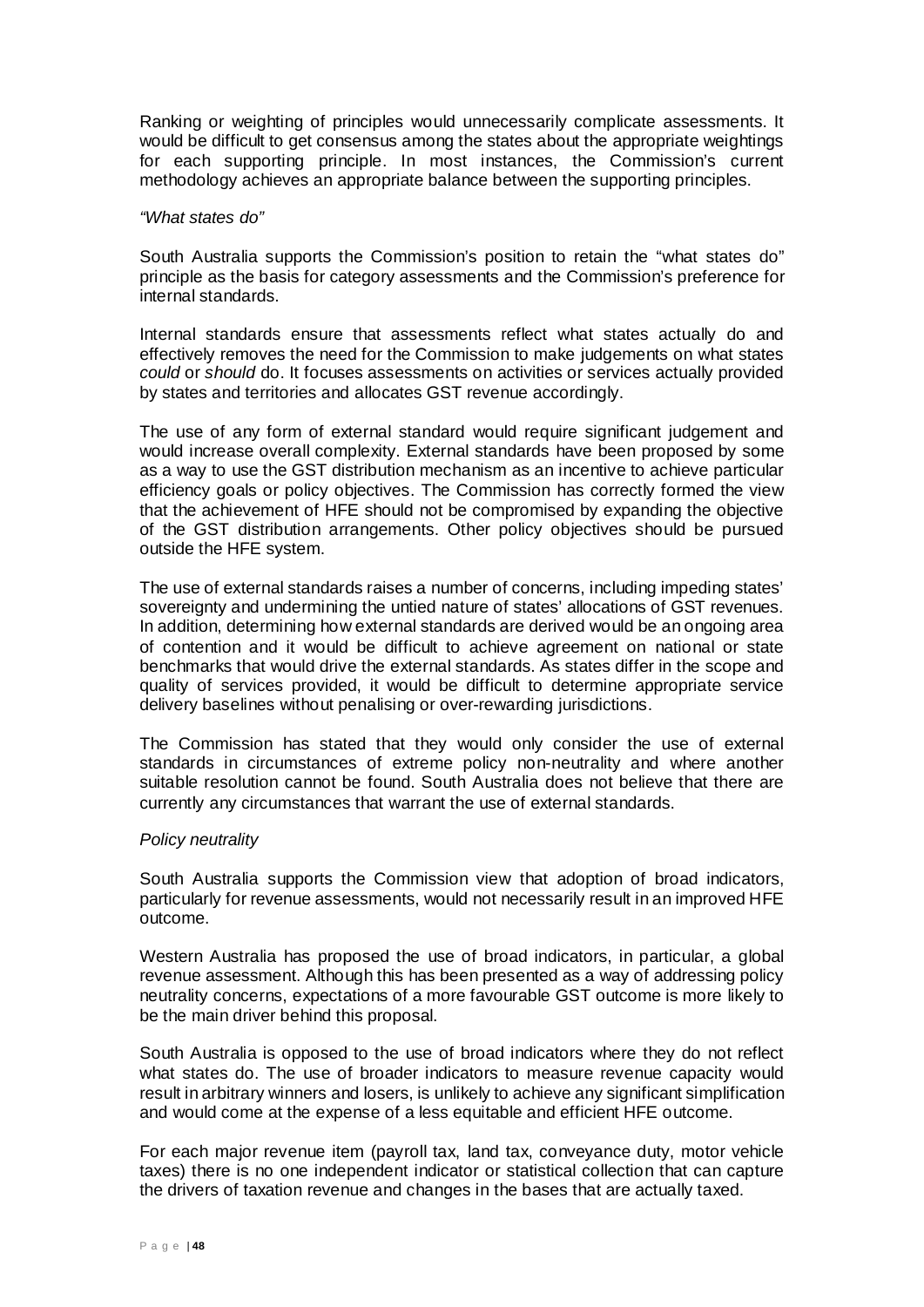It would be inappropriate, for example, for the assessment of conveyance duty needs to be based solely on land values (and disregarding transaction volumes) or the assessment of payroll tax needs based on household income data (disregarding thresholds and exemptions).

#### *Practicality*

South Australia supports the Commission position that recognises while State fiscal capacities are affected by a wide variety of factors, an improved HFE outcome may not be achieved by including factors when sufficient data are not available to measure their effects or where effects are small.

Although practicality can limit the extent to which the Commission can achieve full fiscal equalisation, it reflects the reality of not always having reliable or fit-for-purpose data available for all assessment components.

South Australia supports the Commission using the most reliable, fit-for-purpose data in its assessments but acknowledges that the Commission will often have to exercise judgement when such data is not readily available.

#### *Contemporaneity*

South Australia notes that the Commission has not settled its position on changing the size of the assessment period (currently three years) and agrees with the Commission's reluctance to use states' or independent estimates/forecasts of revenues and expenditures in the application year.

South Australia is comfortable with the Commission's current approach to contemporaneity and continues to believe that three year averaging is a practical, reliable and stable assessment approach. While we are not opposed to the Commission exploring a shorter assessment period (less than three years) we would ask that volatility and predictability implications of any potential change are taken into account.

#### **Implementation issues**

#### *Discounting assessments*

South Australia is comfortable with the Commission's discounting framework and generally supports the Commission using its discretion to determine the levels of the discounts applied in specific cases. However, as discussed in our earlier submission, South Australia would encourage the Commission to review the discounts applied in the Land Tax and Wage Costs assessments.

#### *Materiality thresholds*

Refer to the *Broader assessment approach* section for comments on materiality thresholds.

#### *Quality assurance*

South Australia notes the work that the Commission is doing on the 2020 Review Quality Assurance Strategic Plan.